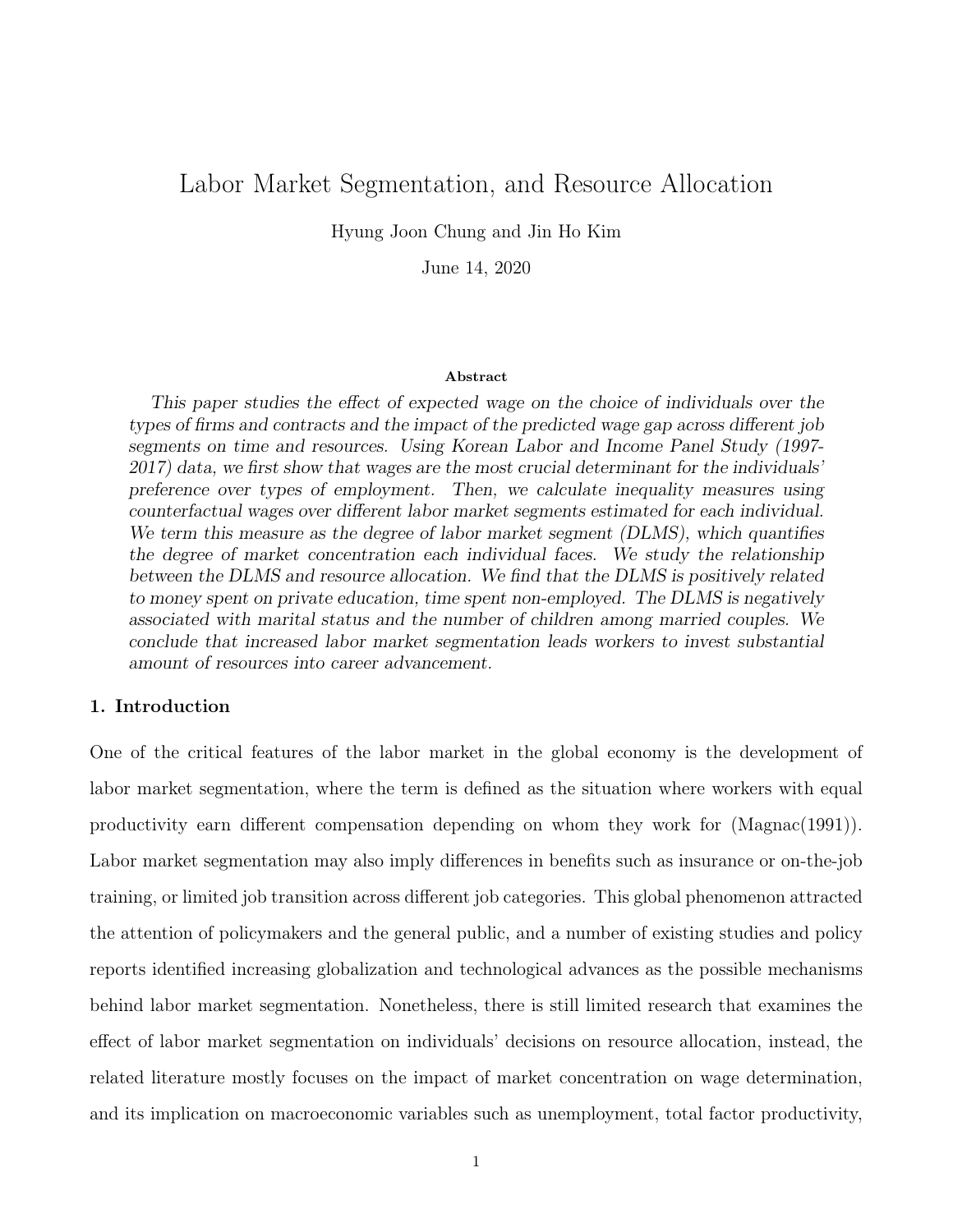and GDP. Even though the individual's decision on time and money allocation for labor market entry has been discussed as a possible underlying mechanism by which segmented labor market impacts macro aggregates, there is still little empirical study that supports this hypothesis.

In this article, we use detailed individual-level panel data from South Korea to address this research question. We investigate how wage differences across firms and contract types affect individuals' decisions on labor market entry, money spent on private education, and the number of household members. There has been an intense discussion among policymakers in South Korea that increased wage disparity across firms incentivized individuals to invest excessive resources on accumulating human capital, and thus delaying labor market participation. The subsequent ramifications of delayed labor market entrance are the delayed marriage and lowered fertility among married couple, which then affects macroeconomic variables such as unemployment, total factor productivity, and gross domestic product. While these debates are insightful and brought to the public interest, such statements are still not tested with rigorous empirical analysis. To validate the argument, a careful, two-fold empirical investigation is needed: first, whether the expected wage in different job segment affects individuals' decision making in job choice; second, how the wage gaps across different job segments affect their decision-making in time and money allocation to prepare for the labor market. This paper presents this empirical analysis based on the labor market features in South Korea, where job size and type of contract served as dividing lines for the segmentation of the labor market (see Ha and Lee ( 2013) and Schauer (2018)).

To motivate our discussion for the development of labor market segmentation in South Korea, we use data from the Wage Structure Survey (WSS, 1980-2017) to show the average real wage trend adjusted at a 2015 Korean won basis. Figure 1 shows the average real wage trend, indexed for large companies (hires more than 300 employees) and small and medium-sized enterprises (SMEs hence force, which we define as a business that recruits less than 300 employees). The average wage gap between workers in large-scale firms and ones in SMEs has steadily increased over the past few decades: employees at SMEs paid just 3 percent less on average than those who worked at a large-scale company in 1983. However, the gap started to expand after the 1997 Asian financial crisis, and as of 2017, it nearly doubled; the average wage for employees in a large firm is almost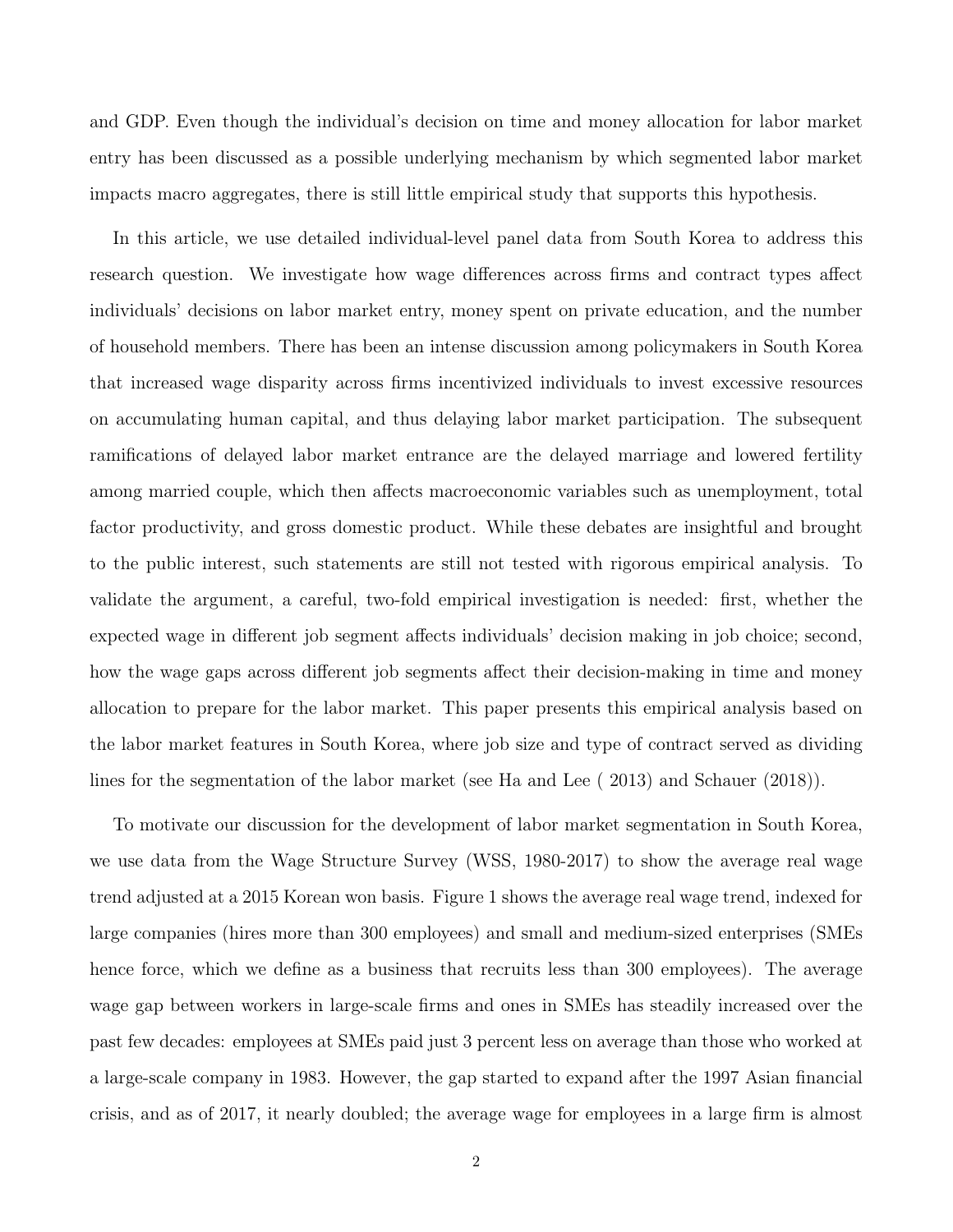twice as much as the ones in SMEs.

If the wage gap across the company size reflected workers' abilities, such that workers sorted to the firms based on their characteristics, then we cannot say that there was a systematic market concentration that leads worker compensation to diverge. Thus, we further document firm size (a proxy for company productivity) as the source of the wage differentials by following the standard approach in the literature (Katz and Autor (1999)). After accounting for individual characteristics such as age, years of education, years of employment, working hours, and even dummies for industry and occupation, we estimate the following regression cross-sectionally for each year (1980- 2017) to see the effect of firm size on wage.

$$
\log wage_i = X_i'\beta + \alpha_m D_m + \gamma_j + \delta_k + \varepsilon_i \tag{1}
$$

Where  $X_i$  denotes a vector of individual i-specific covariates, including age, years of schooling, years of work experience, and its squared terms, as well as hours of work.  $D_m$  is a dummy variable for working at the firms with more than 300 workers (defined as large firms in this study),  $\gamma_j$ represents industry fixed effect, and  $\delta_k$  occupation fixed effect accordingly. Figure 2 plots the degree of wage variation that is explained by working at the large firm-size (>300) over time. The coefficient on the large firm dummy,  $\alpha_m$  has been steadily increasing over time, which suggests that since the 1997 Asian financial crisis, the premium of working for large firms has been steadily growing, and laborers are facing an increasing gap in their potential earnings based on for whom they work.

Figure 3 illustrates the growing importance of SMEs in its share of employment: from 52 percent in 1980 to 90 percent in 2017. The figure infers that there has been a systemic shift in the labor force, and the workforce ratio of large-scale businesses has reduced over the years. Considering that about 90 percent of employees in SMEs are employed with contracts of a non-regular form as of 2017, the statistic also indicates that growing numbers of employees are hired with non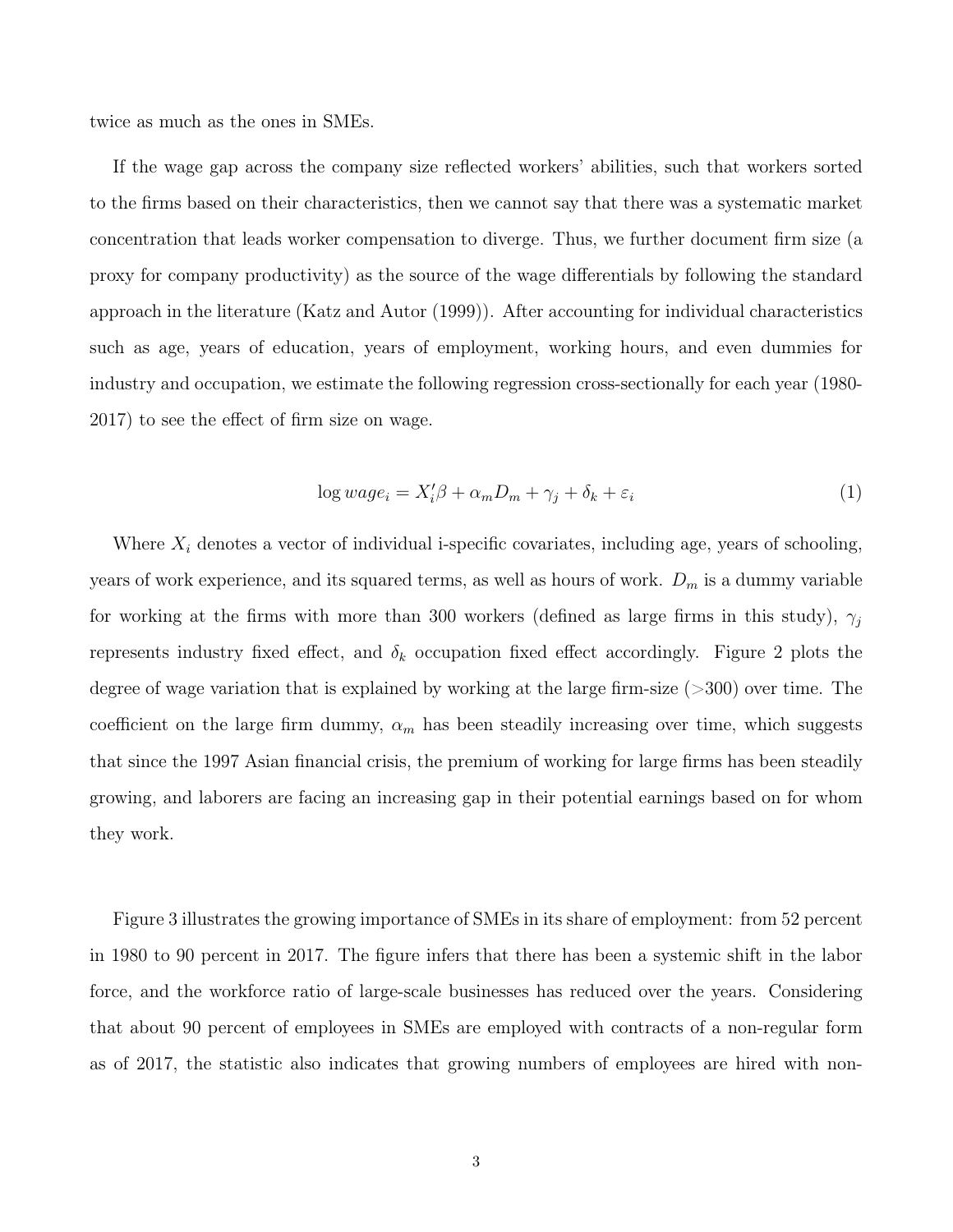regular type contracts over the years.  $\frac{1}{1}$  This growing number of non-regular-type contract jobs and development of dualistic labor market is not just a Korean labor market issue; there is a vast amount of literature studies on this topic where the literature focuses on the role of institutions on the development of dualistic labor market (see, for example, Boeri, 2011; Boris, 2016; and Cahuc, 2016). Our paper diverts from the existing literature in that we concentrate on the impact of labor market segmentation on individual decision-making. The lessons from the case study for the Korean labor market offer a valuable perspective for other countries facing segments of the labor market.

To draw causal inference between the labor market segmentation and individuals' choice, we first show the wage relevance for the decision of individuals about which segment of the labor market they would be working. To validate our argument, we borrow an estimation strategy from migration literature (Dahl 2002) and apply it for individuals' choices in labor market segments. This method allows for unobserved individual-specific factors influencing earnings and decisions on the labor segment and controls the self-selection non-parametrically. Once we show the relevance of the expected wage for the individuals' decisions on the specific labor segment, we then use the counter-factual wages to construct widely used inequality measures-the Gini Coefficient, and the Theil Index. These inequality measures quantify how each worker's income spreads across labor market segments, and this index proxies for the intensity of labor market segmentation each worker faces. Using these indexes, we conduct a regression analysis to study the relationship between labor market segment and individuals' choice over labor market entrance, money spent on private education, and the number of children.

We provide the following empirical evidence that is consistent with our prediction on the role of wage on job choice, and time and money allocation: (1) The potential wage earned in each labor market segment is a determinant factor for individuals' choice on the labor market segment; (2) The degree of labor market segments (DLMS), proxied by the inequality index with the input of potential income in each labor market segment, increases across the years; (3) DLMS is positively

<sup>&</sup>lt;sup>1</sup>We discuss the definition of regular and non-regular workers in section 2.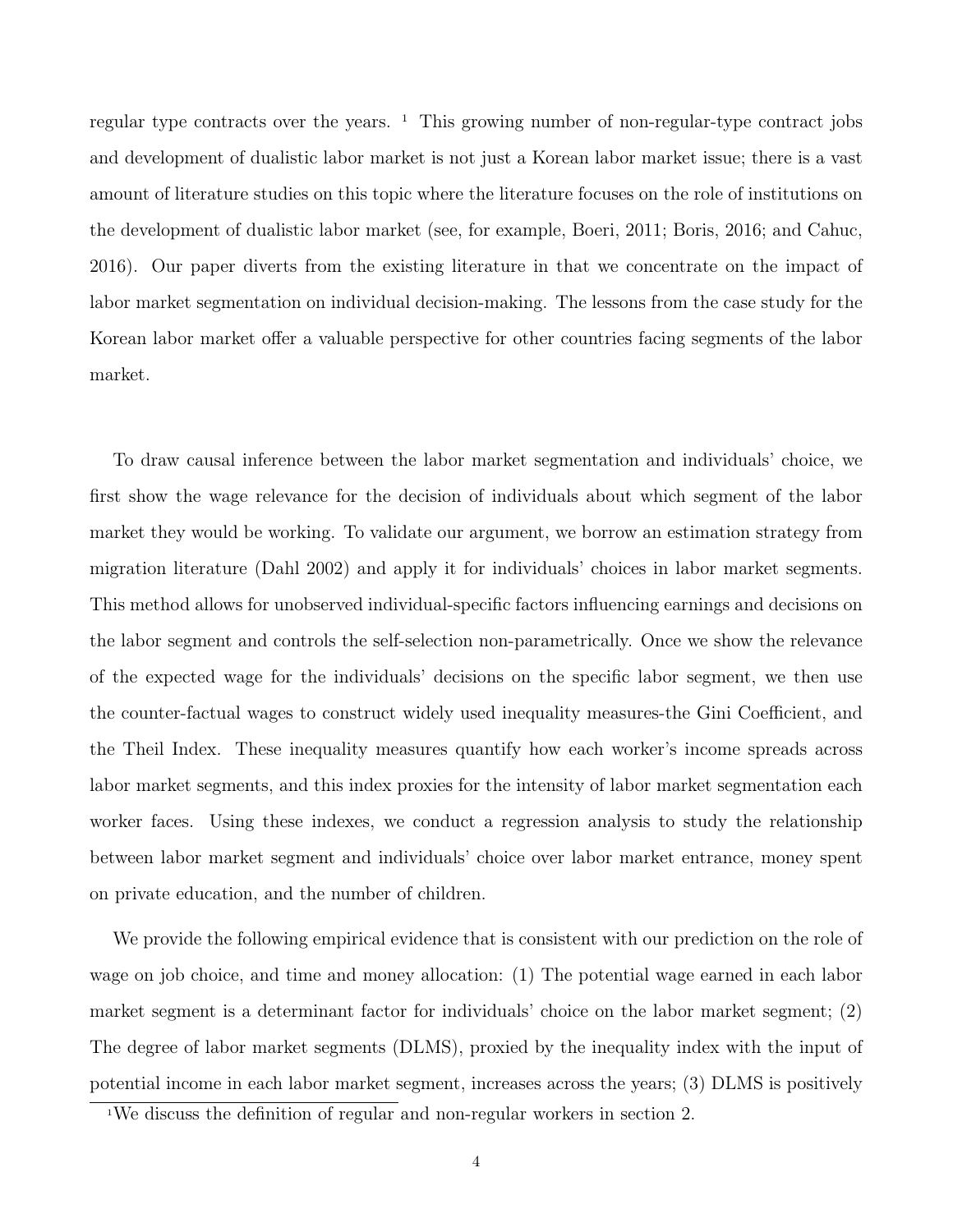related to investment in private education (both the absolute amount and relative ratio from the total expenditure); (4) An increase in DLMS delays individuals' labor market entrance; and (5) DLMS is negatively associated with marital status. This suggest that increased segmentation leads to significant increases in resource investment trying to enter the high-paying segments.

Our paper is largely related to the traditional topic of how industrial structure affects the labor market. Voluminous works that study the relationship between goods and the labor market, but recently, several papers identifying product market concentration as a force behind lowered wage growth in the United States get attention. For instance, Autor at el. (2020), Kehrig and Vincent (2017), and De Locker et al. (2020) use micro-data to study how the rise in product market concentration affects labor share and wage. Some works expound on the deep reason for product market concentration. For instance, León-Ledesma et al. (2010) and Koh et al. (2016) argue that technological change and the role of institutions such as property right reinforced product market concentration, which then lowered the labor market share. Our paper builds on from those works as we study how rising wage gap, caused by polarising firm productivities and product market concentration, affect individuals' decision on resource allocation. Our work is also related to growing literature on the topic of Inequality of Opportunity. After Roemer's (1998) famous formulation of attributing variation in outcomes to variation in "circumstances" (factors outside an individual's control) and "effort" (factors within individual's control), the literature grew up both in theory and in empirics. Most of the works focus on developing indexes and conduct an empirical analysis to document inequality caused by circumstances (Peragine, 2004; Ferreira and Gignoux, 2011; Fleurbaey and Schokkaert, 2009; Aaberge et al. 2011; Almas 2011). Several works relate to inequality of opportunity with growth (Marrerro and Rodriguez, 2013). However, the current literature on the inequality of opportunity does not quantify wage inequality due to labor market segments as variation in outcome due to circumstances. Our current work is the first attempt to study the effect of income inequality caused by labor market segments.

The rest of the paper is structured as follows. Section 2 introduces the historical background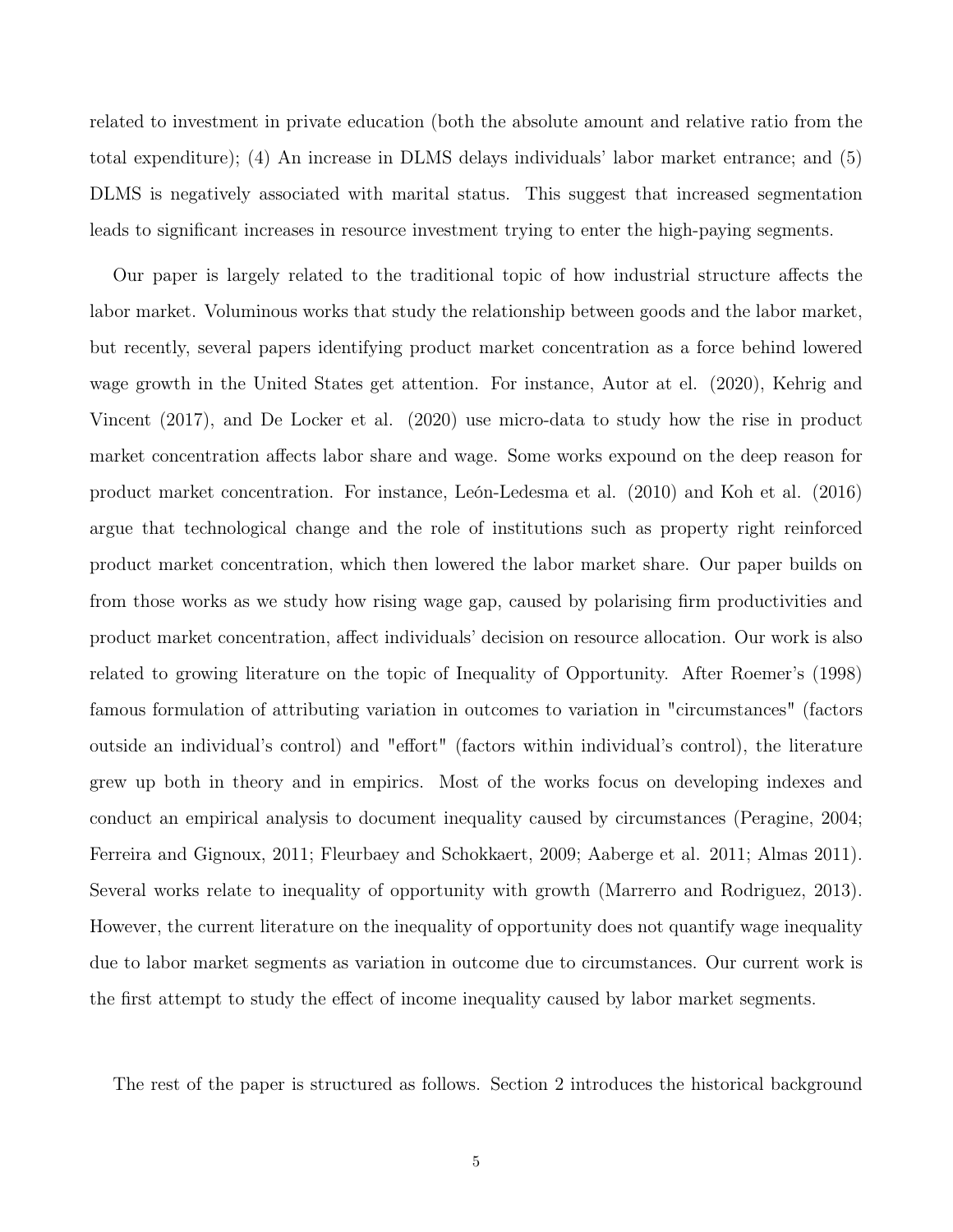of Korean labor market, data sources, and trend in labor market. Section 4 introduces an model and estimation approach for labor segmentation, and then our main regression analysis. Section 5 discuss the results from our individual-level estimation results for labor segment decision, and also for the relationship between the indicator for labor market segmentation and individuals' choices over education, labor market entrance, marriage, and a number of children.

### 2. Background: Korean Labor Market

#### 2.1. Data and Definitions

We use the Korean Labor and Income Panel Study (KLIPS) survey for 1998-2017, a well-represented individual-level survey of the Korean labor market. This longitudinal data contains comprehensive information on both demographic and labor market activities, such as employment status, tenure, income, expenditure, education, job training, industry, region, size of the company they worked, and the type of employment contract. We use this survey to define the dualistic labor market where the scale of a business and the form of contract served as dividing lines for various parts of the labor market (Schauer (2018), Ha and Lee (2013)). We define four separate groups of wage earners based on the scale of the company and the form of contract. The classes listed are (1) SME with non-regular type contract (SME/NR), (2) SME with regular type contract  $(SME/R)$ , (3) Large-sized firms with non-regular type contract  $(L/NR)$ , and (4) Large sized firms with regular type contract  $(L/R)^2$ . For our main analysis, we use working-age population (18-66) as our sample. Our sample includes wage earners, unemployed, and non-employed. Our sample exempt from self-employed or unpaid family members, as  $(1)$  their income reporting has a significant measurement error, and thus cannot be directly compared with wage income, and (2) having self-employed individuals makes it impossible to differentiate labor income from capital income.

<sup>&</sup>lt;sup>2</sup>Generally speaking, non-standard employment refers to types of employment which differ significantly from the standard employment which is defined as full-time, permanent salaried employment. Thus, non-standard employment typically includes part-time work, work of a fixed duration, self-employment and non-remunerated domestic work. In Korea, the term non-regular worker has been used mostly commonly.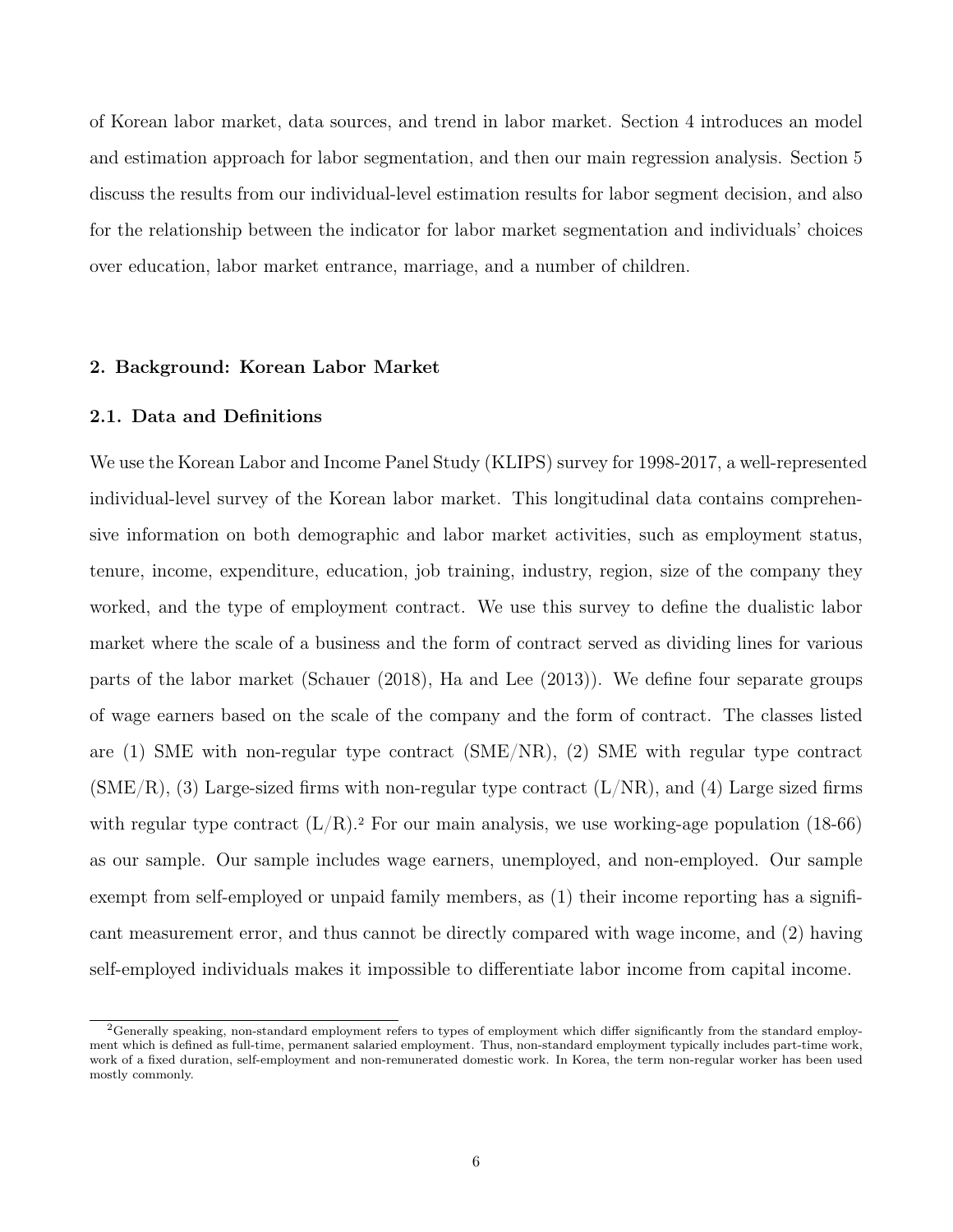Table I illustrates some basic demographic and employment-related characteristics of populations by the labor market segment. As shown in the statistics, we see a clear demographic difference between the SME/NR segment and the L/R segment in terms of education level and parent education. The comparison between the  $\text{SME/R}$  segment and the  $\text{L/NR}$  segment is nuanced, though  $\text{SME/R}$  group has slightly higher education and parent education compare to  $\text{L/NR}$ group. Also, we observe that the averages of initial age to enter the labor market is lowest for workers in the SME/NR group, and highest for workers in the  $L/R$  group. When it comes to the employment-related characteristics, we observe significant advantages of being in the  $L/R$  group: the average income difference of the  $L/R$  group compared to the other groups is about 0.66 Korean won, which is 7.3 percentage higher. As for the tenure, we find that the gap between regular and non-regular contract is significant for large-sized firms, though it is much nuanced in the case of L/Rs. Since the period of a fixed-term contract is longer for SMEs, SMEs also frequently close down their businesses.

Our descriptive statistics indicate that there is a double penalty of working in the SME/NR, whereas significant gains in working at the  $L/R$  group. Also, we infer that there is a sorting behavior: workers in the  $L/R$  group tend to have educated parents who can invest their children's education. In the next sub-section, we further elaborate on the development of the dualistic labor market in South Korea, which raises our research question on its impact on individuals' decisions on resource allocations.

#### 2.2. Overview of Trends in labor market segmentation

We document development of labor market segmentation in South Korea as the background for our empirical analysis. Korean economy during 1980 and 1990 had been touted as the "Champion of Equitable Growth" that combines both high growth rate and inclusive labor market. The Asian financial crisis of 1997, however, marked an immediate end to the era of equitable growth. While the economy recovered rapidly from the recession, the quality of growth changed and the Korean economy began experiencing segmentation of the labor market.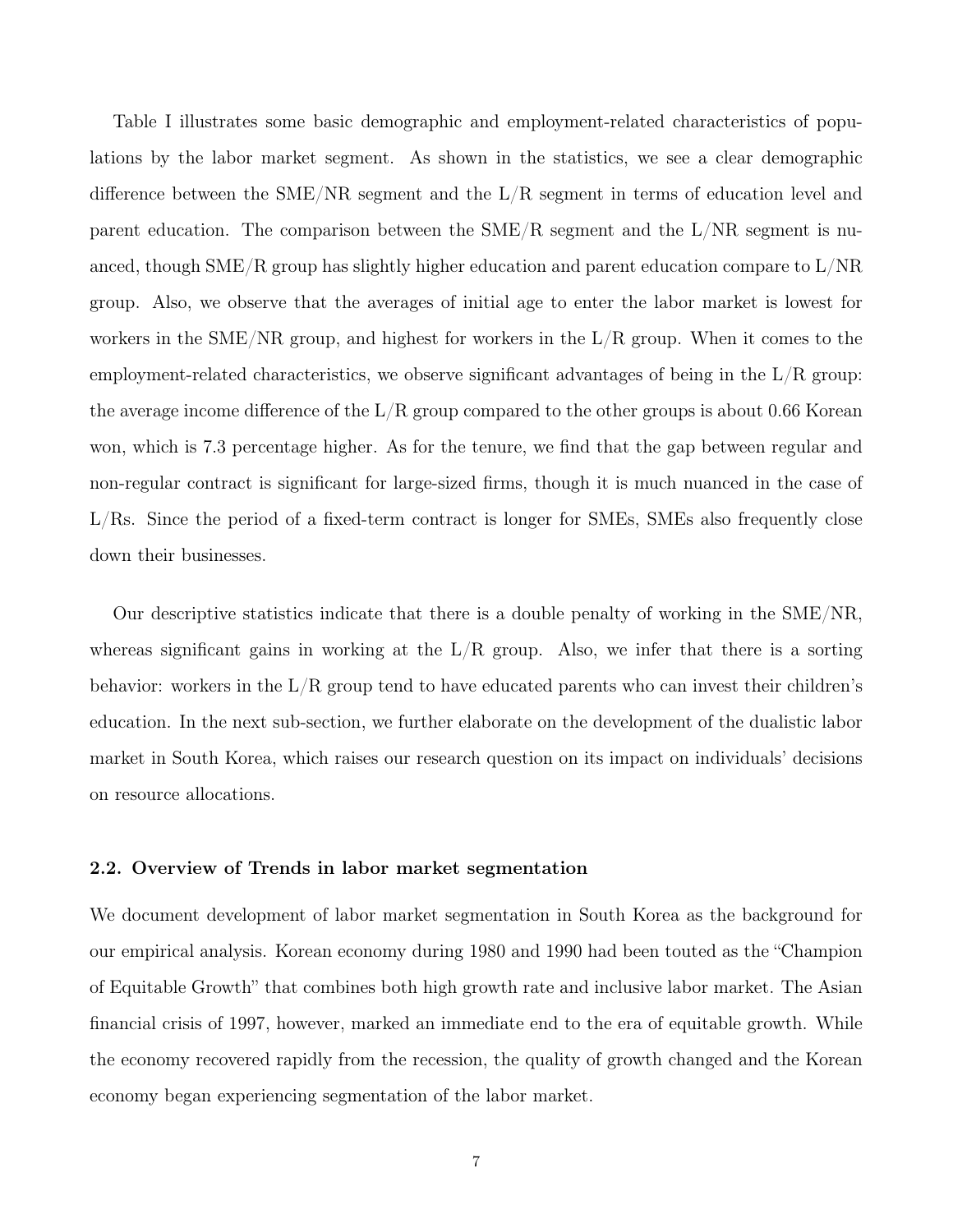During the crisis, the Korean government asked for a bailout from International Monetary Fund (IMF), but IMF bailout package required necessary economic restructuring program that included labor market flexibility. To meet the IMF requirement, the Korean government set up the Tripartite Commission to develop a social agreement and reform labor law for the first time in Korea's history. The revised regulation recognized collective dismissal in case there are urgent managerial needs, which include the transfer, merger and acquisition aiming at preventing the aggravation of fincancial dfficulties. The practice of hiring dispatching staff was also legally recognized: the 'Act relating to Security for Dispatched Jobs' (February 1998) established a legal basis for the already common commercial custom of employing dispatched workers, allowing firms to dispatch workers for tasks that require specialized knowledge, techniques or experiences on the temporary and non-regular basis.

Moreover, with the pressure for globalization and market power strengthened through restructuring process, large companies increased R & D expenditure to take higer-value-activities in the global value chain, and reduced their labor cost by increasing outsourcing and hiring non-regular employees. Also, large companies are often blamed for abusing their market power by requesting SMEs to cut manufacturing costs, which resulted in reducing labor costs for SMEs by hiring non-regular employees. Figure 4a shows the recruiting activity trend over years. We see a major increase in non-regular employment; both large firms and SMEs are steadily employing non-regular workers. We had just 13 per cent of the non-regular employees in the starting year of our survey, 1998, which rises to 31 percent in 2017. Figure 4b illustrates that this move towards recruiting ever-increasing numbers of non-regular workers is mainly driven by SME recruiting.

Figure 5 illustrates the progression of average income inequalities across four separate groups. The wage increase of regular workers in the large firm  $(L/R)$  is most significant among the group of four. The most disadvantaged group is SME/NR, where, between 1998 and 2017, their wages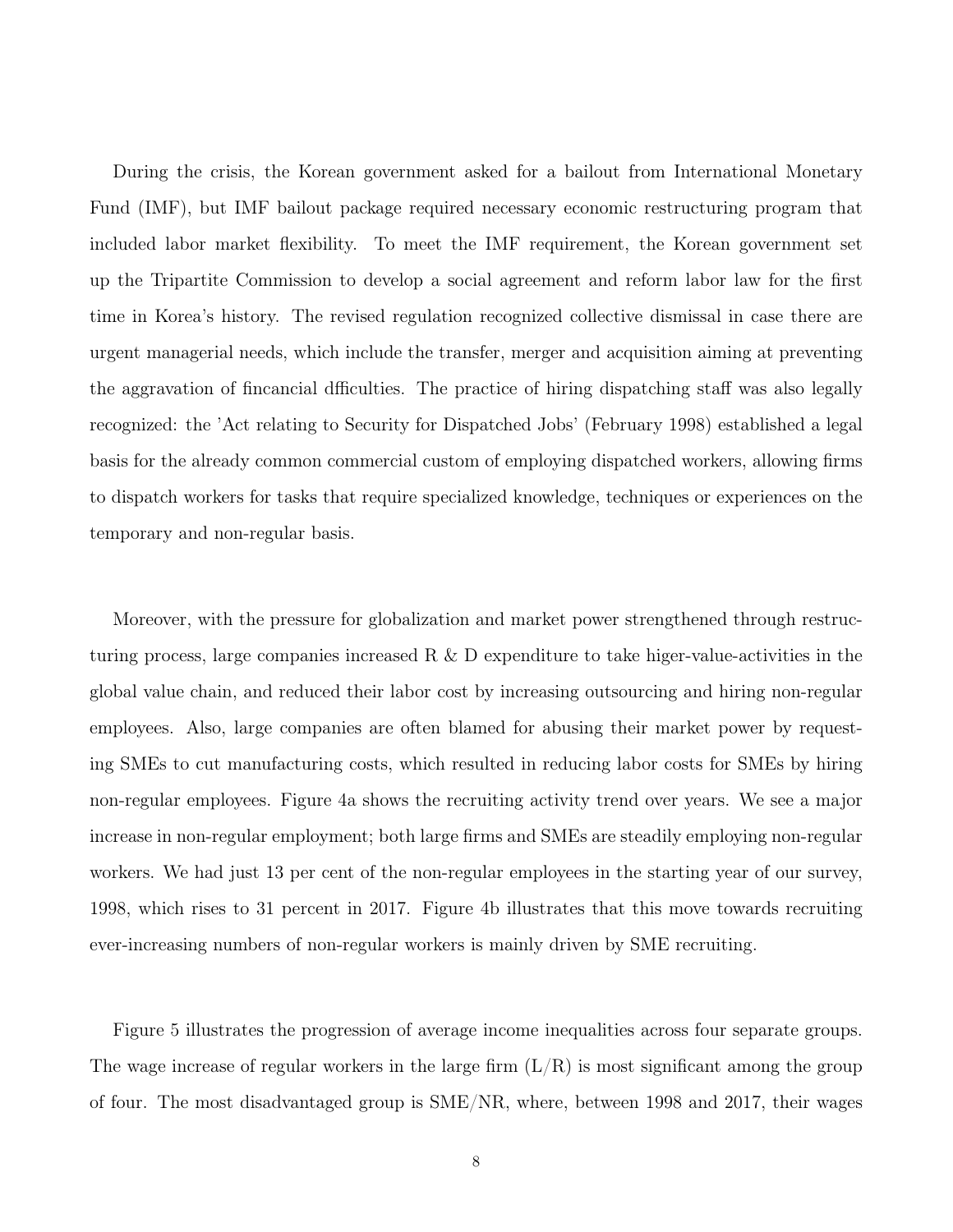increased by only 48 percent, which is much smaller than the average growth rate for the other three groups (78.7 percent). The most prominent wage divergence is observed between regular and non-regular workers. For example, the average hourly wage rate of non-regular employees in SMEs during 1998 is 94.4 percent of that for regular employees in SMEs, but decreases to 73.6 percent by 2017. Similarly, the average hourly wage rate of employees in SMEs as a non-regular worker was 56.4 percent of that for regular employees in large companies in 1998; however, the wage disparity between these two classes widened over the years, and in 2017 regular employees in small and medium-sized enterprises earned just 60.7 percent of the pay for employees in large permanent contract companies. Also noteworthy is the growing wage gap among regular employees. Regular employees in large firms earned just 177.4 percent more than regular employees in SMEs in 1998, but the wage disparity between these two classes widened, and in 2017 regular employees in large firms earned more than 241.7 percent more than regular employees in SMEs. Interestingly, we see no great difference among non-regular employees. Though the wage gap between different segments of the labor market also reflect differences among workers, the increasingly rising wage gap between these different segments indicates a deepening segmentation of the labor market over the years.

Table 2 shows the transition rate of workers in each group between 1998 and 1999, and between 2016 and 2017. The table suggests that there is limited chance for workers with lower segments of the labor market to migrate up to the upper one, and the rate of upward transition has been decreased dramatically over the years. In 1999, approximately 19.08 percent of workers from other inferior segments made to the R-L segments. However, in 2017, only 7.93 percent of workers from other segments converted their segments into the superior one. Another key observation to note is that once the workers are stuck in the SME/NR segment, then the chance to move into the different labor segments has become harder in 2017, relative to 1999. In 1999, 22.01 percent of workers in SME/NR segment were able to move up to the better segments, which deteriorated to 9.74 percent in 2017. Also, the chances of remaining in the best category,  $L/R$ , rose from 71.21 percent to 77.1 percent. These transition dynamics show the reduced upward mobility of workers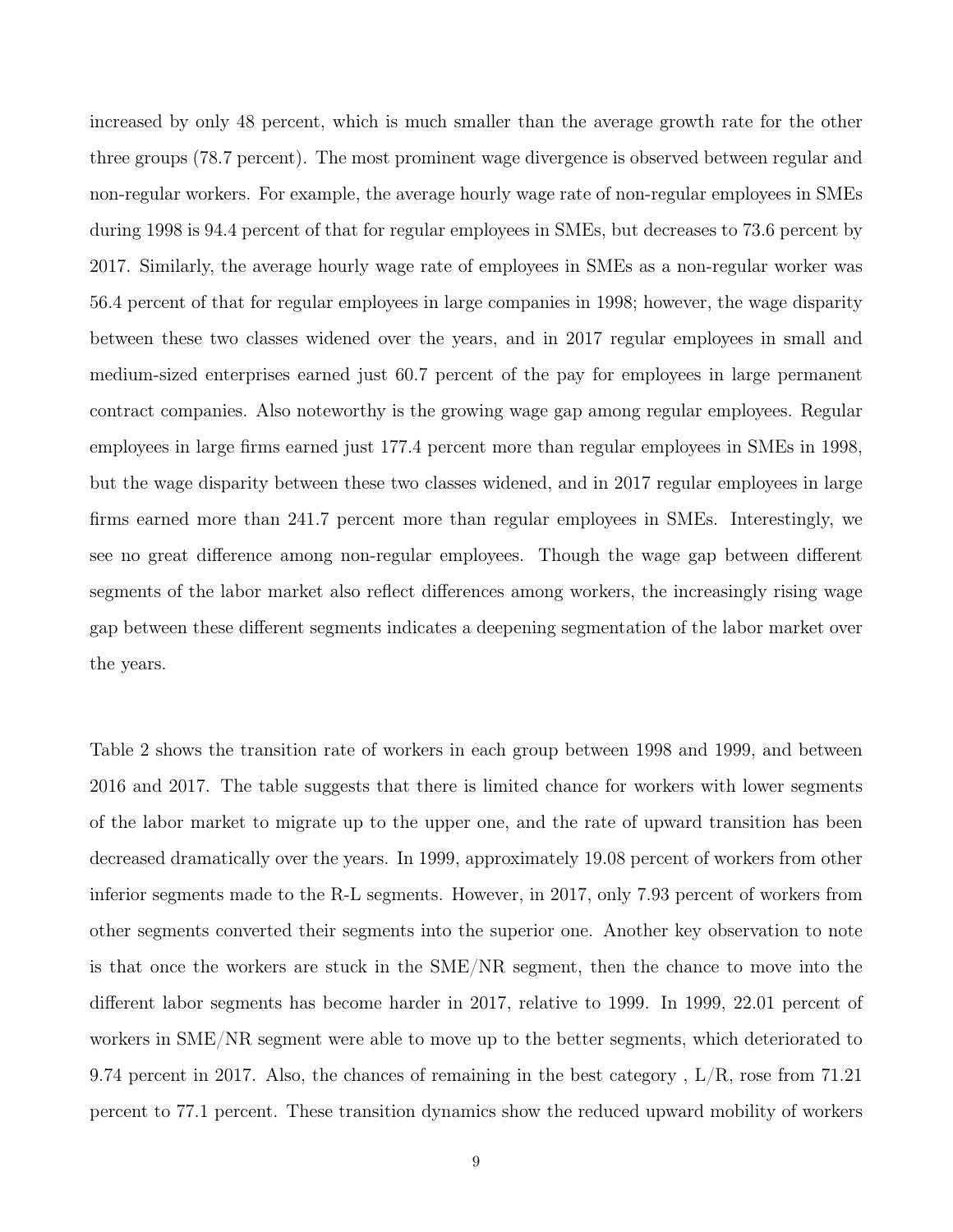from inferior segments.

Given the persistence and low expected income from the less-favored segment of labor, individuals in South Korea are increasingly encouraged to educate and defer their entry into the labor market, trying to get high-quality daily jobs at the initial placement. Expense on private education starts with private tutoring at a very early age, and continues to prepare for the entrance exam for higher education in high school. This test is of great importance as it is a major determinant for college entrance, which in turn plays a decisive role for the type of job that can be obtained. Studying for entrance exams and accumulation of certifications and diplomas often continues for those who are unable to secure a regular job in large firms out of college. While additional accumulation of human capital is generally seen as enhancing productivity and opportunities, the benefits of such investments have been questioned in this case, as it suggests that young people are investing heavily in education and postpone their entrance into the labor market, and it is therefore only normal to expect a reduced marriage rate and a reduced fertility rate as a side effect.

Firgure 6-7 show money spent for private education, marrital status of young people under the age of 37 and number of family members among married couples under the age of 37. We note that, over time, the amounts of money spent on private education, both the actual sum and its percentage from overall expenditures, have increased. We show this pattern with three different sample: non-employed, married individuals without children, and married individuals who have children. Across the samples, we see consistent increase of spending on private education, both in the absolute term and in the ratio. Time trend for marrital status and family size among married couple under the age of 37 years shows a decrease in the proportion of marital status and a decrease in the number of households among married couples. Overall, these figures indicate that individuals are encouraged to invest more time and money in education to secure jobs at the higher segment, which necessarily delay their decision on marriage. When it comes to the decision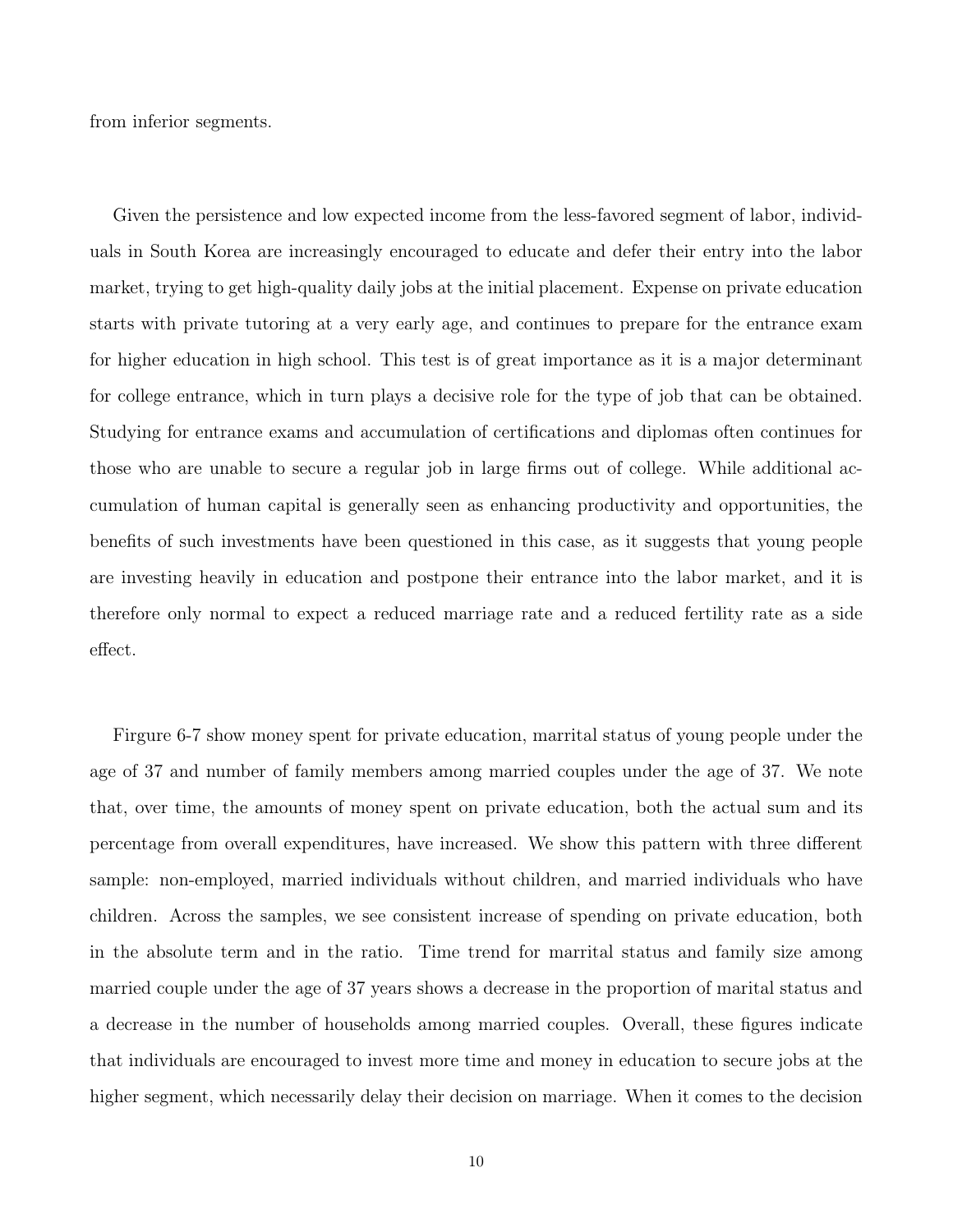about the number of families among married couples, the graph indicates that married couples are encouraged to choose quality of children over quantity with deepening segment of the labor market. In the next session, we formally test the relationship between expected income, choice of job type, segments of the labor market, and individual resource allocation decisions.

### 3. Empirical Strategy

The descriptive statistics shown in the previous section predicts that the wage is the important factor to individual's occupational choice over job type. This also indicates that the rising wage gap across labor market segments delays individuals' entrance into the labor market and allows more investment in education. In this section, we provide an empirical evidence that supports the predictions of the hypothesis. The empirical study consists of two-fold: firstly, we confirm our hypothesis on the effect of wage on job type selection; secondly, we calculate counter-factual wages for different job types for each worker, and then construct a traditional inequality index using counter-factual wages. This index is a proxy for labor market segmentation each individual faces. Our regression analysis show labor market segments increases time spent for labor market entrance, and also finance for private education. In the following argument, we first introduce our identification strategy and then discuss the regression results.

### 3.1. Wage and Employment

In the first step of the analysis, we show the relevance of wage on the choice of job-type. We adopt the version of the Roy's migration model (Roy, 1951) to the study of individual choice of employment status and firm size. As discussed in the section 2, we distinguish between employment in the SME/NR, SME/R, L/NR, and  $L/R$ . Then, we define a mutually exclusive and exhaustive categorical variable,  $e_{it}$ , taking a value of 1 if individual i in year t is employed in the SME/NR, 2 if SME/R, 3 if L/NR, and 4 if L/R. Observing all relevant information, each individual compares the utility from working each job type and opts to maximize her/his utility. To write down formally,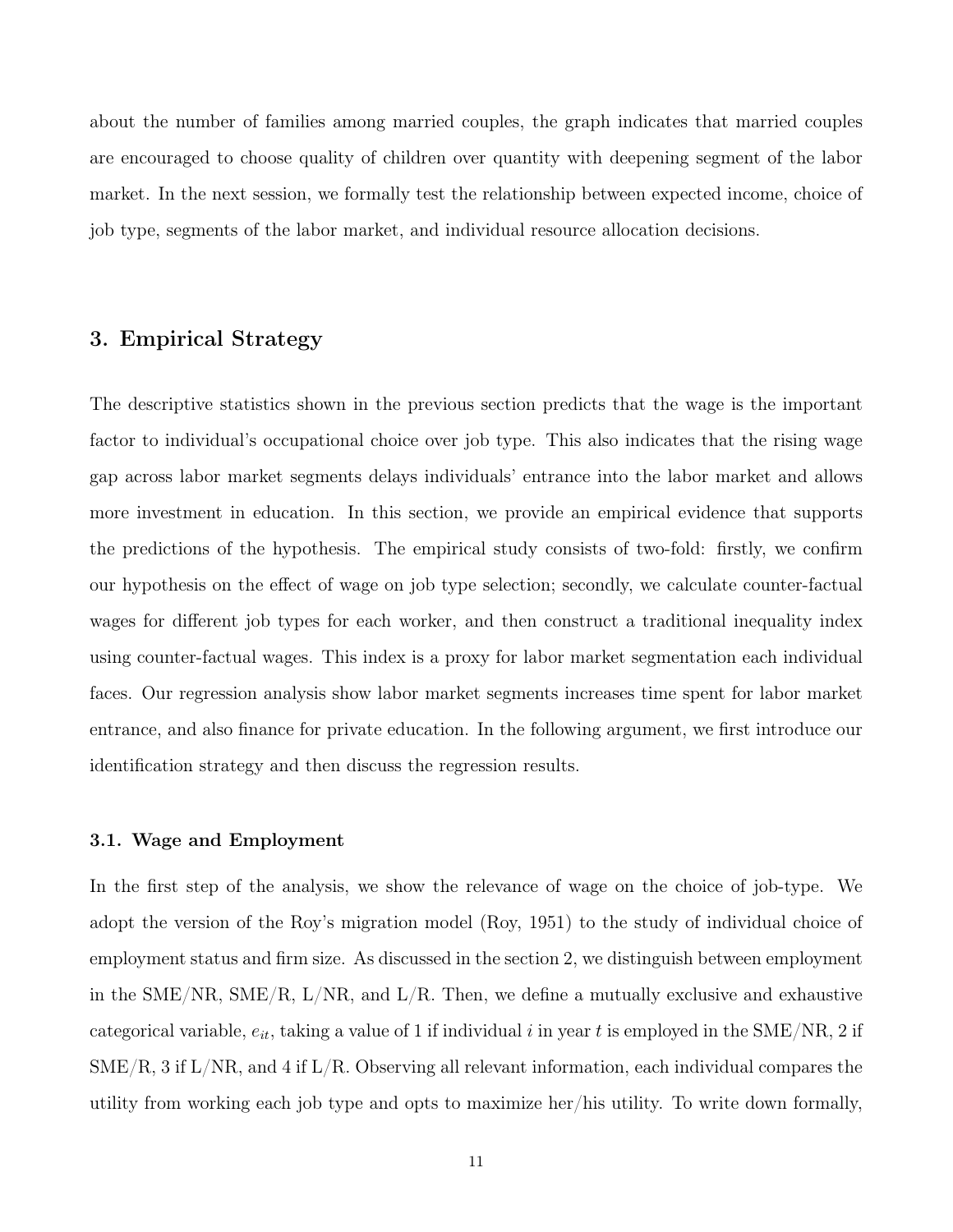our empirical model has two interrelated equations: discrete job type choice equation (1) and a wage equation (2). That is, for  $j = 1, ..., 4$ ,

$$
U_{ijt} = \gamma w_{ijt} + \beta' X_{ijt} + \lambda_i \sigma_i + u_{ijt} (1)
$$

$$
ln w_{ijt} = Z_{ijt}\gamma_j + \pi_j \sigma_i + \epsilon_{ijt} (2)
$$

In equation  $(1)$ , the dependent variable is the latent utility that individual i earns in each job type j in year t. This depends on individual's earning  $(w_{ijt})$  in each job type, their individual characteristics which are observed  $(X_{ijt})$ , and unobserved  $(\sigma_i)$ , and idiosyncratic shock  $(u_{ijt})$ . We introduce unobserved individual characteristics in our model as the observed sample of individuals in a given job type may not be a random sample of the population. That is, the choice of the job type are usually a careful decision of individuals with the consideration of their preferences, aspiration, or likelihood of finding the position. Equation (2) specifies individual log wages in each job type as a function of observables,  $Z_{ijt}$ , and unobservable characteristics,  $\sigma_i$  and  $\epsilon_{ijt}$ . Note that we assume for the unobserved individual heterogeneity that affects the individual i's decision for status-size pair and also, at the same time, earned income. Without assuming for unobserved heterogeneity in propensities to job type that are correlated with wage generating process, we will earn a biased estimators, which has been forthfully argued in the literature.

To control for unobserved heterogeneity, we introduce rich construction of the error term. Firstly, we include second-order polynomials of probability of working in a particular job segment based on the observable individual characteristics (Dahl (2002), Kennan and Walker (2011) or Bayer et al. (2011), among others). To construct the polynomial terms, we divide the population into 80 mutually exclusive cells defined by the observable characteristics of workers such as age, education, and gender. Then, for each cell, we compute the proportion of individuals for each of the four job types. These proportion of job type in each cell will be used to correct for unobserved individual characteristics. The calculation of these terms allows us to generate a polynomial func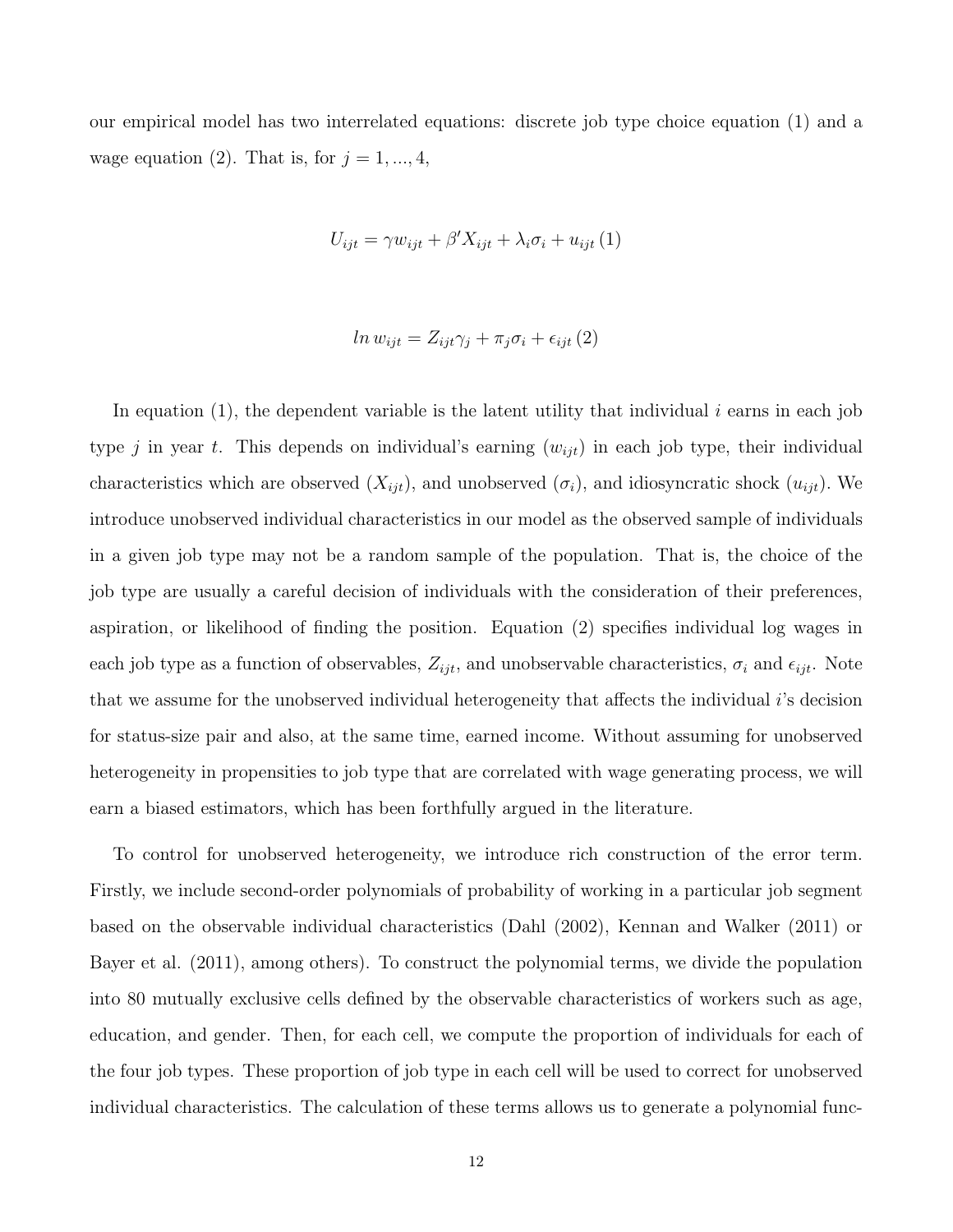tion of the probability,  $f(p_{ijt})$ , that an individual i chooses to work in a job type j in year t, which non-parametrically corrects for unobserved individual characteristics. As those polynomial terms reflect the proportion of workers in each job-type categories, which then becomes an important information for individual with certain characteristics, these terms partially reflect for the demand side of the labor market. We additionally control for the individual fixed effect.

Our estimation of the systems of equations (1) and (2) is done in two stages. First, we estimate the proportion of workers for each of the four job types for each of the 80 mutually exclusive cells defined by age-education-gender. In each cell, the estimated proportion of individuals who work for a wage in the job type j in year  $t$   $(\hat{p}_{ijt}, j = 1, 2, 3, 4)$ , their squared terms  $(\hat{p}_{ijt}^2, j = 1, 2, 3, 4)$ and pairwise interaction terms  $(\hat{p}_{ijt} \times \hat{p}_{ikt}, j \neq k)$  will be used in the next step as the predicted probability that an individual belonging to a particular cell chooses to work in the respective job type. We use the number of years worked in the current job and the indicator for the existence of labor union as an instrument such that it indirectly influences job-type choice only through current wage. So the identification of the earnings equation relies on the number of years worked in the current job, the existence of labor union and also non-parametric nature of the Dahl polynomial (defined below). We estimate equation (2) where  $Z_{ijt}$  includes a constant, a years of schooling, a female dummy, age and its square, a marital status dummy and nine occupational dummies. The inclusion of broad occupational categories in  $Z_{ijt}$  notably improves the prediction of counterfactual earnings and allows us to identify the earnings coefficient in the ensuing job-type choice model. Our equations (1) and (2) can be written as follows:

$$
ln w_{ijt} = \alpha_j Z_{it} + \delta_{jt} + \phi_i + f(p_{ijt}) + \xi_{ijt} (3)
$$

$$
U_{ijt} = V_{ijt} + v_{ijt}^u = \gamma \hat{w}_{ijt} + \beta' X_{ijt} + v_{ijt} (4)
$$

Once we correct for unobserved characteristics, we put individuals into a sub-sample with each job-type, and then conduct a regression analysis to estimate the coefficients. These coefficients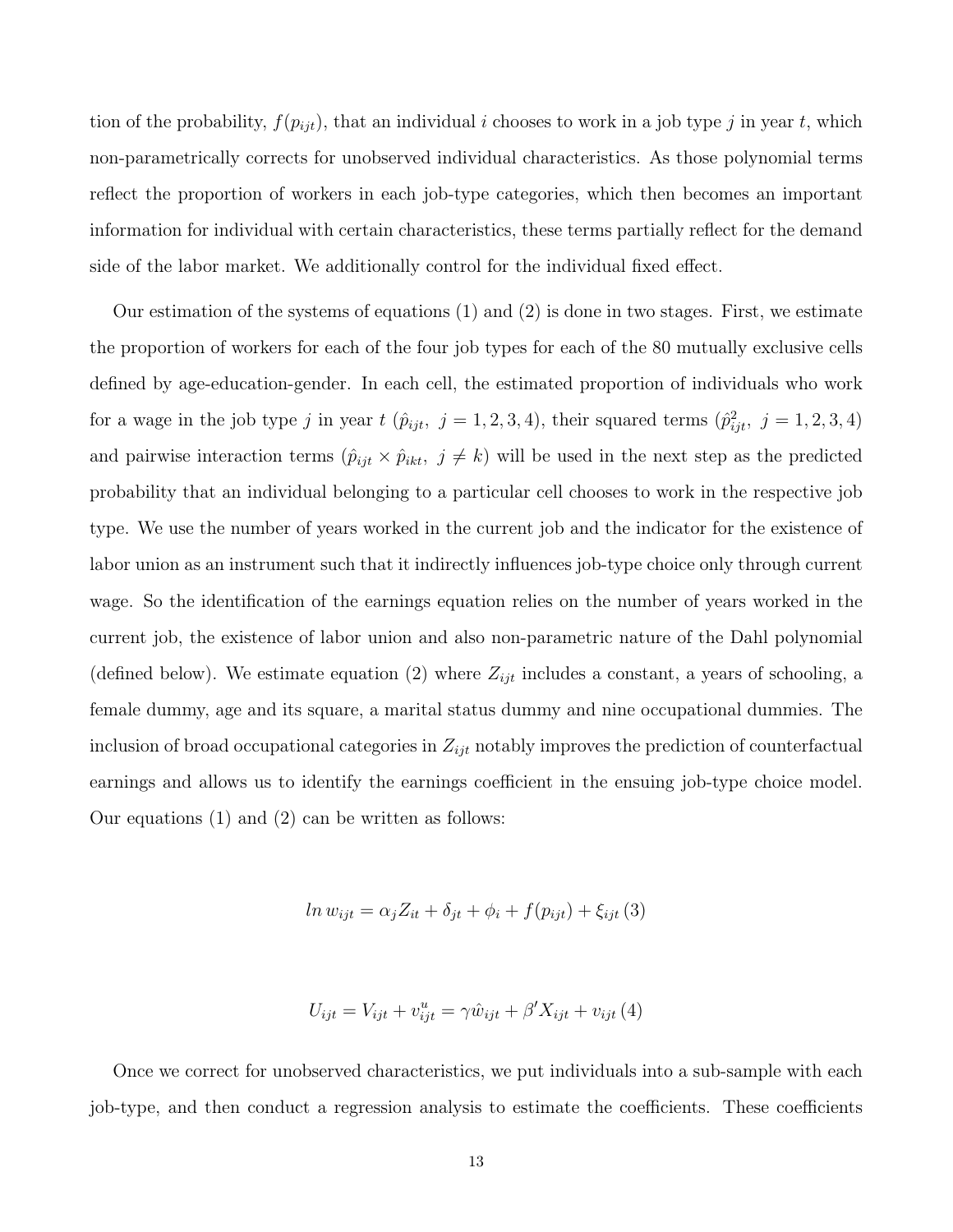then are used to calculate the counter-factual wages. Thus, the counterfactual wage for the whole population represents the estimated wage that each individual with certain observed and unobserved characteristics find job at the certain status-size category. Since there exists some error in the estimation of the cell probabilities  $(\hat{p}_{ijt})$  in the first stage, the standard errors for Eq. (3) are bootstrapped with 1,000 replications. Once we conduct our first stage regression, then in our second stage, we use our estimated counterfactual wages to study its effect on the job-type choice. Next, we predict log earnings  $\ln \hat{w}_{ijt}$  in all four job types for each individual in year t in the sample, using the estimated Eq. (4). The observable part of the utility associated to each job type is based on the earnings predictions computed in the first stage, as well as on a number of individual controls. We assume that the individual-job type-specific shock  $\xi_{ijt}$  follows an Extreme Value Type-I distribution, which generates distribution of  $v_{ijt}$  that is consistent with Generalized Extreme Value distribution. Specifically, we partition the four employment types into two nests: a singleton containing non-regular workers, and a duple with regular workers. The nested logit structure relaxes the independence of irrelevant alternatives (IIA) and rather assumes that there is a correlation in the error terms among non-regular workers and among regular workers, but do not have a correlation between non-regular and regular workers. The parameters to be estimated are the coefficient  $\gamma$  and the vectors of coefficients  $\beta$ . The main explanatory variable for the probability of choosing a particular job-type is our estimate of expected log earnings at that type  $(\hat{w}_{ijt})$ . We also include controls for all the variables that were used in the previous steps  $(Z_{it})$ , except the existence of union, the years of work experience *(tenure)*, and its square term to allow them to work as instruments. As additional instruments in the second stage that do not directly affect wages, but indirectly affect wages through their impacts on an individual's job choice, exploiting the rich individual-level data, we include each individual's parents' years of schooling, and indicator variables for whether the current job provides severance payment and social insurance. Lastly, we use a correlated random-effects specification (Mundlak, 1978; Chamberlain,1982) to control for an individual-specific effect in the correlated random coefficient model:

$$
v_{ijt} = \psi_{ij} + X_i \xi_{jt} (5)
$$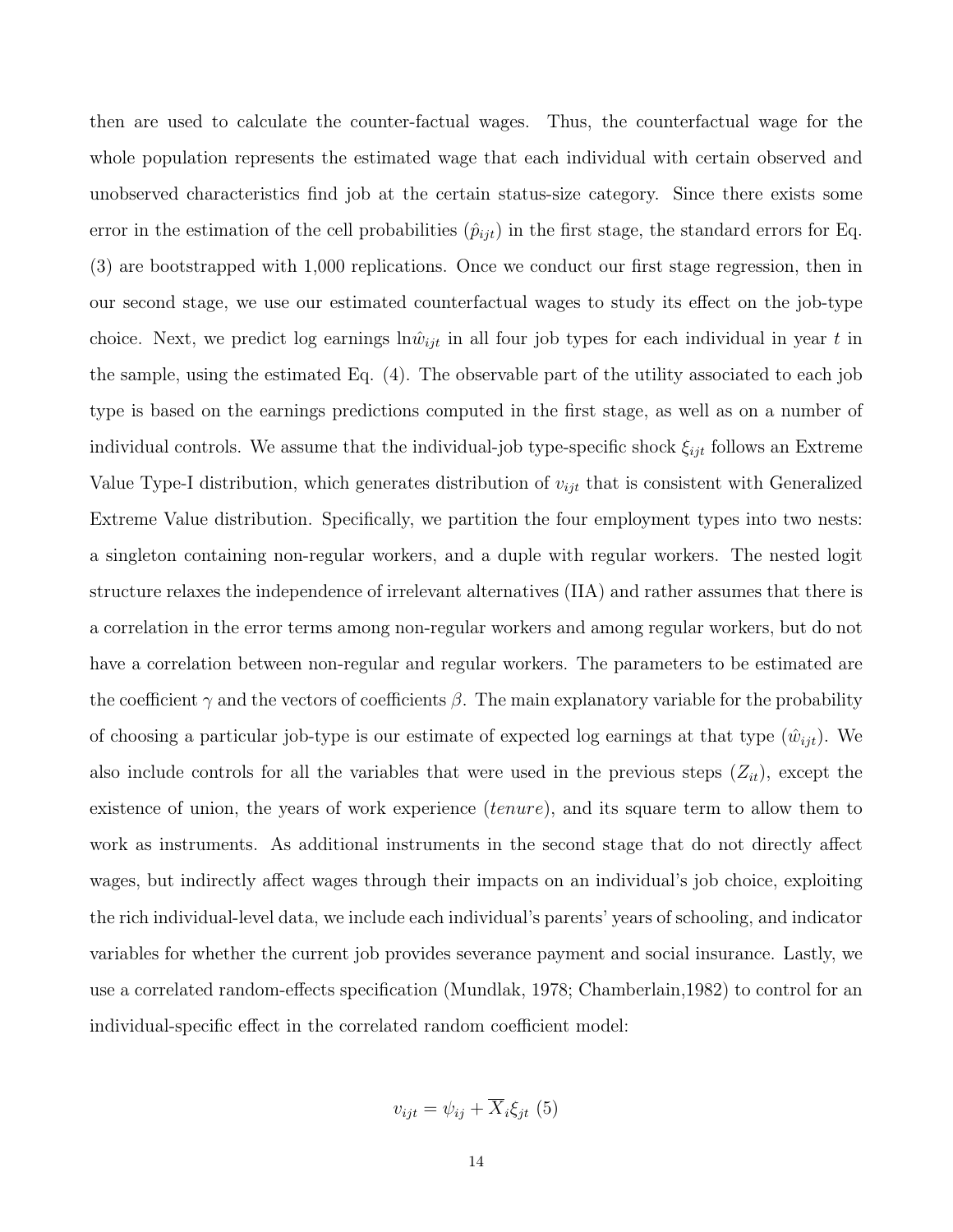where  $X_i$  is the time averages of control variables for each individuals. We bootstrap standard errors to account for the two-stage estimation procedure.

#### 3.2. The Effect of Dualistic Labor Market

In the previous sections, we calculated counterfactual wages of the four employment types for each individual worker. Using the four counterfactual wages, we calculate widely used inequality measures such as Gini Coefficient and Theil's index to quantify a degree of labor market segmentation faced by each individual workers in labor market. Our Appendix describes the exact formulae we used to construct the index. As this measure captures the degree of wage difference over the four possible job types, We use this index as a proxy for the degree of labor market segment faced by individuals. We study how the index is related with the decisions on labor market entrance and money spent for private education for themselves and for their children. Assuming  $E(\epsilon_{ijt}|ln w_{ijt}, X_{ijt}, \alpha_i) = 0$ , we use the following fixed-effect model:

$$
y_{ijt} = \alpha_j S_{ijt} + \beta'_i X_{ijt} + \alpha_i + \epsilon_{ijt}(6)
$$

Where  $S_{ijt}$  is the index for the degree of labor market segmentation,  $X_{ijt}$  control variables such as age polynomials, education polynomials, dummies for gender and marital status, occupation dummies, and industry dummies. We also control for the log of wage earning in the current job. We hypothesize that, for young working age population, DLMS is negatively related with marital status and the number of children as they tend to invest more for building up human capital. We also hypothesize that money spent for their own education increases as people wants to reduce the potential wage gap across the labor market segments. In the next section, we report our results.

### 4. Results

In this section, we estimate a two-equation Roy model for migration and earnings, which allows for unobserved heterogeneity in individual propensities to migrate that also affect earnings. Our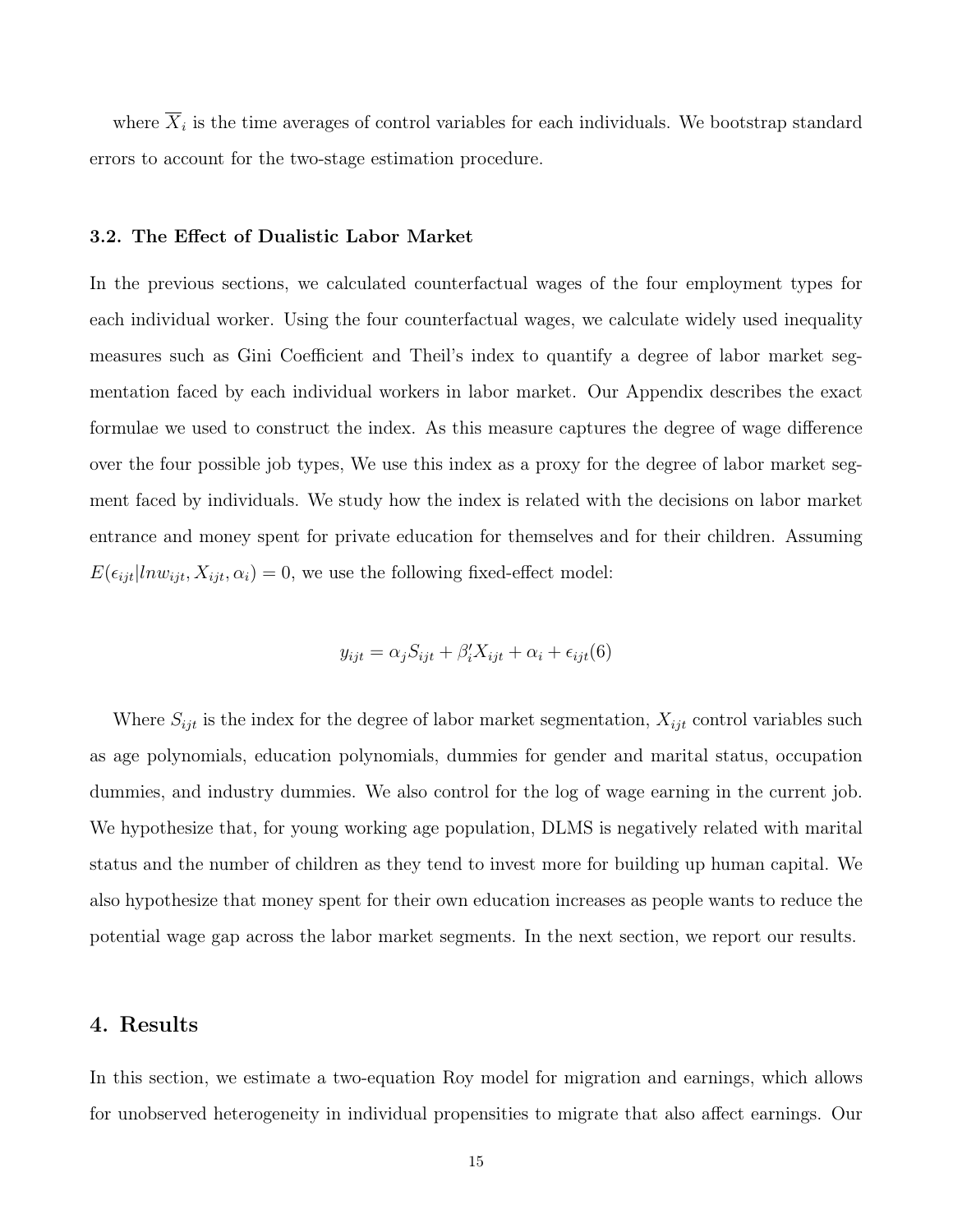estimation takes place in two steps, and we compute bootstrapped standard errors to account for the sequential nature of the estimation.

#### 4.1. Counter-factual Earnings

We first report our regression results for earning equations. We use the information on the hourly wage of workers in each job type. We estimate one equation for each of the four labor segments, on the sample of employed workers who report positive earnings. The dependent variable is the log of hourly earning (normalized to 2015 Korean won) for wage earners in each respective job type. The right-hand side includes a vector of occupational dummies, a polynomial in age, years of schooling and dummies for being female, and being married. Including occupational dummies allows for relatively high goodness of fit, which is essential in producing accurate predictions for counter-factual earnings. Even after controlling for individual observable characteristics, unobserved heterogeneity may bias our predictions for counter-factual wage. To address this concern, we produce selection-corrected earning, following the method of Dahl and additionally controlling for individual fixed effect. Our instrument variables only controlled for earning equation and thus identify the effect of expected wage on job-type choice are (1) average wage of individuals who are in the cell we constructed to control for Dahl's polynomials, (2) tenure and its square terms. For each job type, we estimate two models. The first model (labeled Mincer) does not control for Dahl's polynomials and amounts to a Mincer regression augmented with dummies of occupation and industry. The second model (labeled Dahl) corrects for self-selection into employment, by including a polynomial with the cell probabilities defined in the implementation section above.

The results are reported in Table 3. Two observations are worth noting. First, the coefficient on the log of average wage and tenure is significant across the different specifications. Second, The estimated results of the mincer equation and Dahl earning equations are very similar. That is, correcting for self-selection with Dahl's polynomials does not seem to make a sizeable quantitative difference in the predictions for after-tax earnings, suggesting that our rich set of observable characteristics and individual fixed effect captures most of the relevant heterogeneity. There are,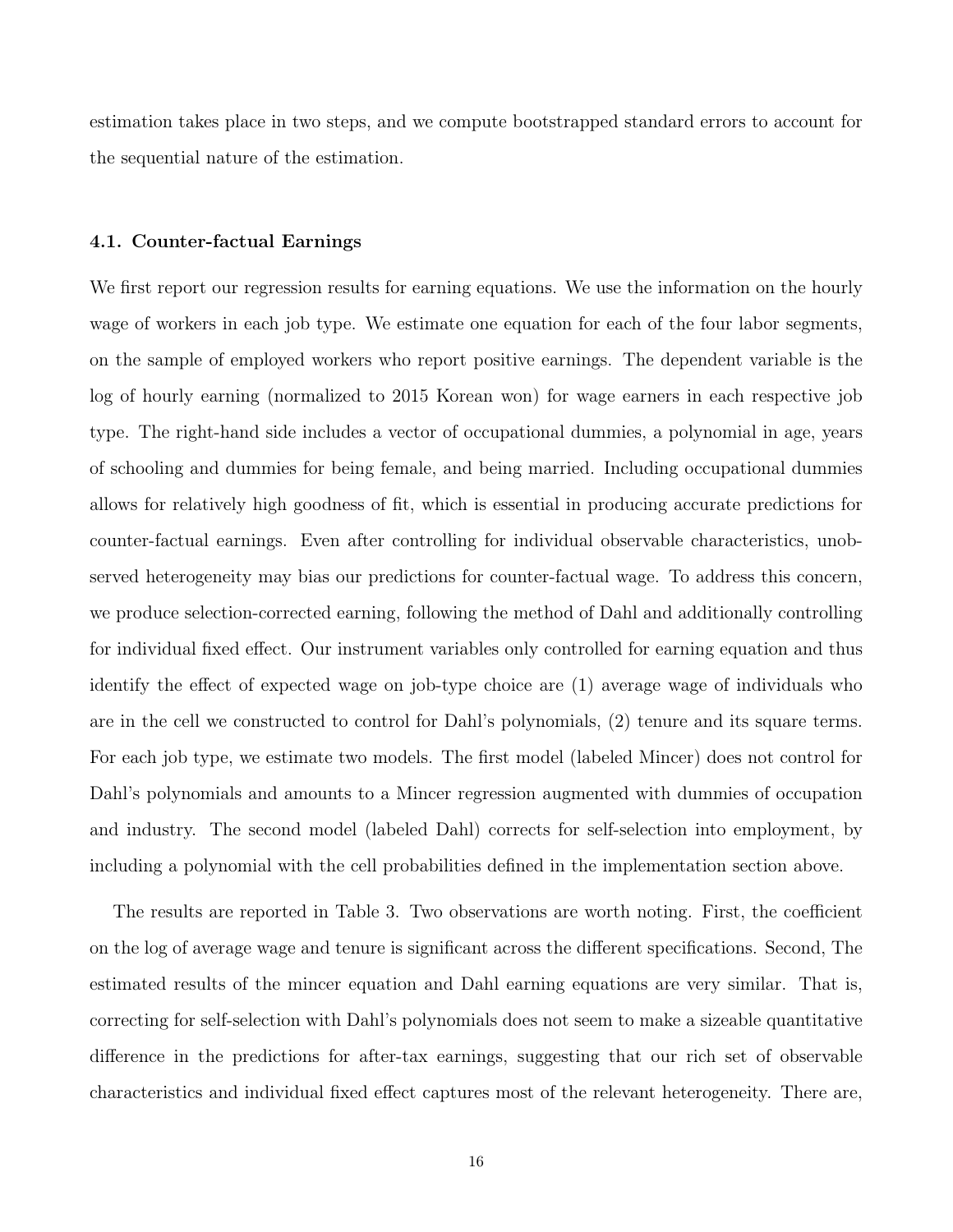however, reasons to prefer the earnings predictions that correct for self-selection. As the last row in Table 3 shows, we reject the null of joint zero values of the correction Dahl parameters. Second, our predicted earnings from Dahl earning equations differ from Mincer earning equation, which results in a significant difference in coefficient in our second stage regression.

#### 4.2. Labor Market Segments

We now turn to the second stage of our estimation, the discrete occupational choice model based on the counterfactual wage. We consider of using conditional logit model and modified standard errors to address for the sequential nature of the estimation. Table 4 presents our estimates. Column 1 presents conditional logit model with the inclusion of correlated random effects. The main explanatory variable is the log of hourly wages, which we estimated with the inclusion of both observed and unobserved characteristics. Our estimated coefficient  $\hat{\gamma}$  is positive and highly significant (2.230), indicating that higher expected earnings at a specific job segments increase the probability to locate there. The column 2 uses correlated random coefficient.

We now turn to the estimated coefficients of other controls. We observe that the coefficient of the schooling is not significant when we control for the unobserved individual characteristics with Dahl's polynomials. This means that Dahl's polynomials significantly reduces selection bias of Mincer equation, by absorbing individuals' unobserved characteristics and thus reducing coefficients on education variable. In our regression results with counter-factual earnings from Dahl's earning equation, which is our preferred one, we find that education plays at most a minimal role in influencing individuals' choice on labor segments conditioning on the projected earnings. Our estimated coefficients,  $\hat{\gamma}$ , shows that being females lowers propensity to work in the SME/R type and L/R type compare to SME/NR type, meaning that females tend to work as non-regular workers. The estimated coefficients are economically and statistically relevant, and our results show either the gender-based barrier to earn regular-type job or female's desire to stay as non-regular workers to spend more time for family work.

We further report the marginal effect of change in counter-factual wage on the choice on the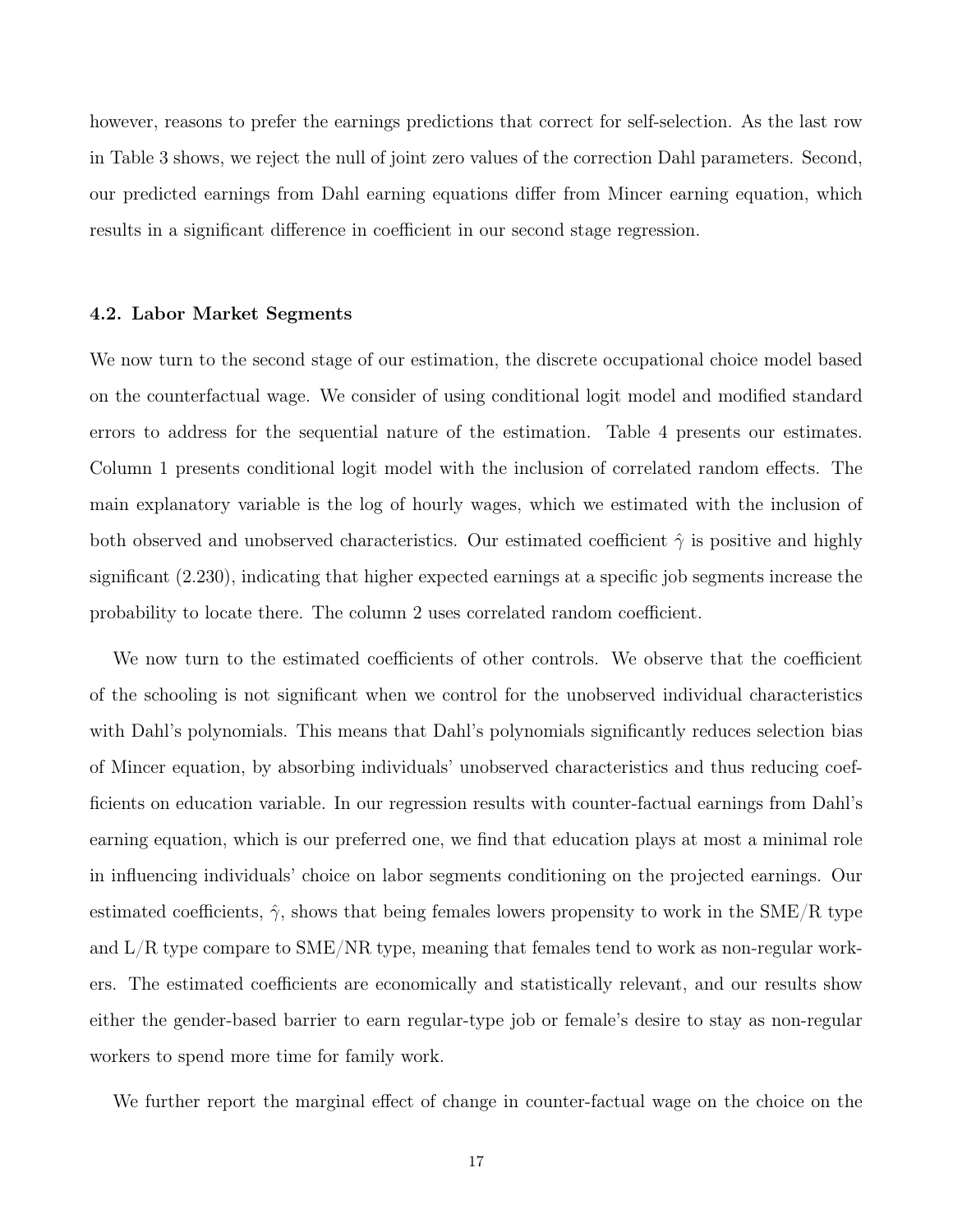labor market segment. The great advantage of the conditional logit model is that it delivers closed-form solutions for the choice probabilities (Eq. (6)). We can derive the probabilities as

$$
Pr(U_{ijt} = j) = \frac{exp(\gamma \hat{w}_{ijt} + \beta' X_{ijt})}{\sum_{j} exp(\gamma \hat{w}_{ilt} + \beta' X_{ilt})}
$$
(6)

for  $j = 1, 2, ..., 4$ .

We denote this elasticity by  $\epsilon_{jk}$  as:

$$
\epsilon_{jk} = \frac{\partial l n p_k}{\partial l n w_j} \; j, k = 1, 2, 3, 4
$$

The matrix  $\sum^{CL}$  collects the whole matrix of elasticities, where element  $(j, k)$  in the matrix corresponds to the percentage change in choice probability  $p_k$  associated to a 1 percent increase in log earnings at job type j, for j,  $k = 1, 2, 3, 4$ . The matrix collecting all elasticities  $\epsilon_{jk}$  is

$$
\sum^{CL} = \gamma \begin{pmatrix} 1 - p_1 & -p_1 & -p_1 & -p_1 \\ -p_2 & 1 - p_2 & -p_2 & -p_2 \\ -p_3 & -p_3 & 1 - p_3 & -p_3 \\ -p_4 & -p_4 & -p_4 & 1 - p_4 \end{pmatrix} (7)
$$

where  $\gamma$  represents the coefficient of log earnings in the latent utility model (Eq. 4).

We now comment on the magnitude of the impact of a marginal change in log earnings on job type choice suggested by our parameter estimates. We calculate the matrix of elasticities for each individual using our estimated coefficients and then average over the entire sample. Our results are reported in Table 5A and Table 5B. The magnitude of elasticities on our results with earning equation from Mincer is significantly larger than the ones with Dahl earning equation. Our results infer that Dahl's polynomial absorbs a significant portion of unobserved individual characteristics that affect wage payment; without including them, the estimated coefficient will be upwardly biased. So, our report will focus on the result of Dahl's earning equation.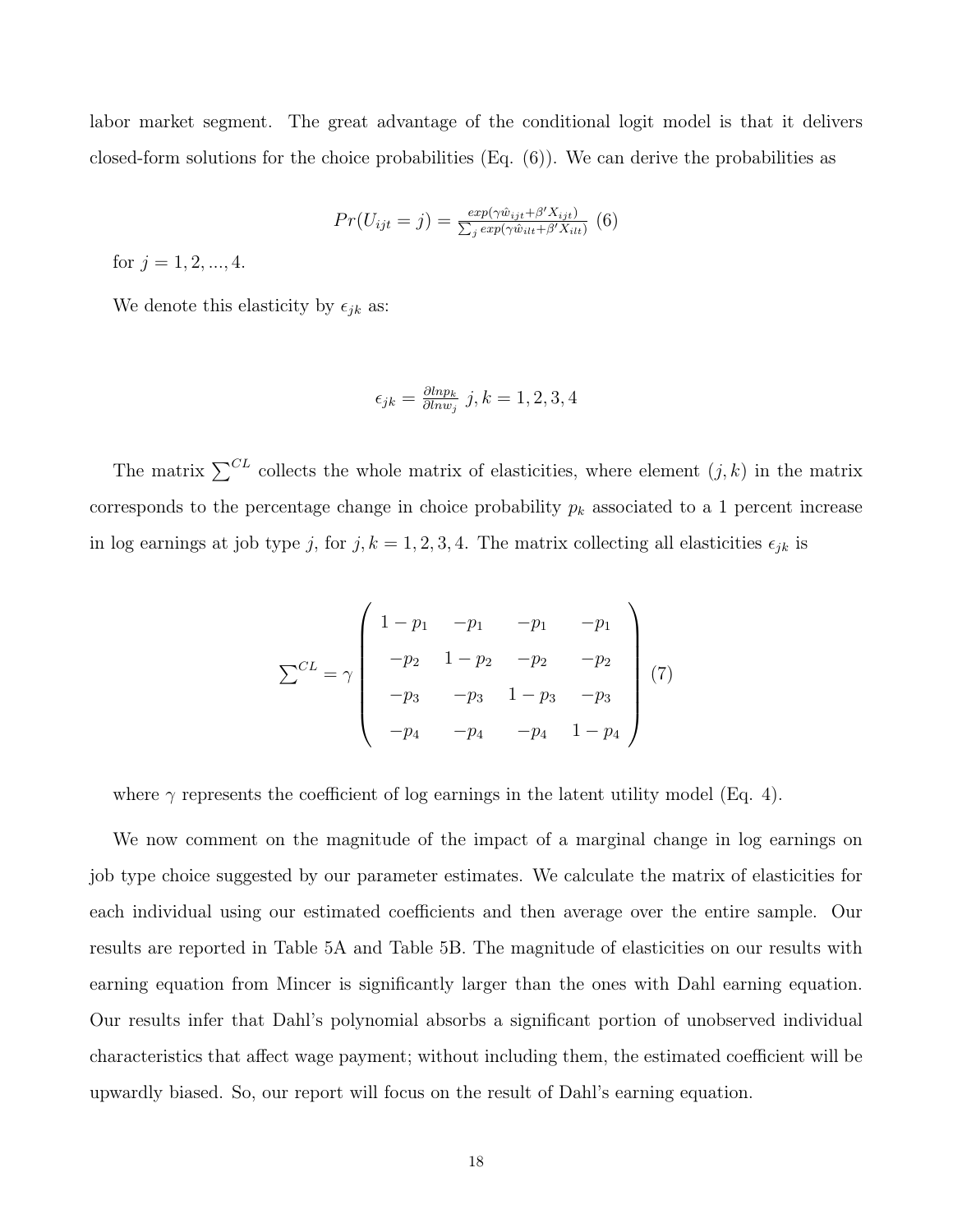Main diagonal elasticity is all positive, while all off-diagonal components are negative, as predicted because the former are own-elasticities, and the latter are cross-elasticities. The own elasticity for workers in  $L/R$  group is most significant among the four groups, followed by workers in  $SME/NR$  group, workers in  $SME/R$  group, and then workers in  $L/NR$  group. A 10 percent increase in earnings for workers in SME/NR group leads to an increase in the probability of choosing that job segment equal to 4.7 percent, whereas the same percentage increase in expected earnings in workers who are in SME/R group is associated with 1.8 percent. Interestingly, we do not find any significant effect of the expected wage for workers in the  $L/NR$  group. As pointed out in the policy reports (Ha and Lee (2013), the primary incentive for workers L/NR is to use their current position as a stepping stone to reach to  $L/R$  segment, and the remuneration is less of their concern. The estimated effects of a 10 percent increase in earning are related to a 5.3 percent increase in the probability of choosing the  $L/R$  job segment. Next, the elasticity associated with the probabilities of working in the  $L/R$  segment and  $SME/R$  segment in response to a 10 percent increase in the expected wage by working in the SME/NR segment is -4.1 percent and -0.6 percent respectively. As for the cross-elasticities concerning the wage increase in  $\text{SME/R}$ , we observe that a 10 percent increase in the wage at the SME/R segment decreases the probabilities of working at the SME/NR and  $L/R$  by 0.6 percent and 1.2 percent respectively. As for the cross-elasticity of wage increase for the  $L/NR$ , we observe that it only decreases the probability of working in the  $L/R$  segment by 0.00025, which is not economically significant. A 10 percent increase in wage at the  $L/R$  segments negatively affects the probability of finding jobs at SME/NR segment and SME/R segment by 4.1 percent and 1.2 percent, respectively. The main finding in our estimated results with the preferred specification is that the estimated effect of counter-factual wage is highly relevant for the choice of labor market segments. Our estimated results give credence that we can use counter-factual wages to construct an index that quantifies the individual-specific degree of labor market segment (DLMS). Our results in this section validate our index, leading to the discussion in the next session.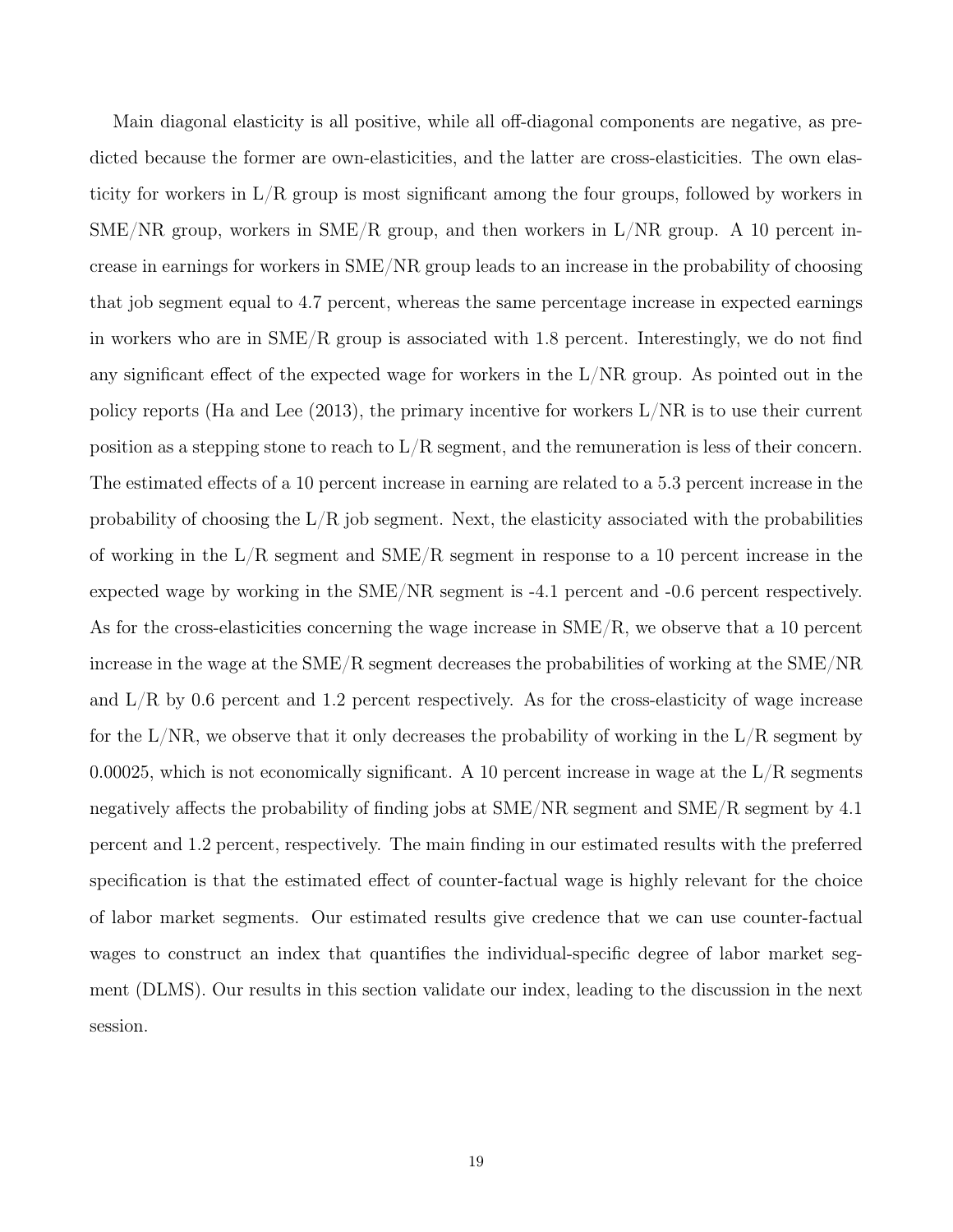#### 4.3. Labor Market Segment and Resource Allocation

Knowing the importance of expected wage in segment choice, we constructed an index for the degree of labor market segment (DLMS) that varies in the individual-level. Figure 8A shows the annual trend of the four DLMS we constructed with different inequality index, explained in our appendix. While Schauer (2018) provides empirical evidence that labor market duality in Korea has contributed to growing income inequality among workers, our estimated measure, DLMS, goes further to provide the degree of labor market duality each individual face, using the expected income for the same individuals across different labor market segments. While each measure is in a slightly different range, all of the four measures show sharply rising trends overall, indicating higher variation in wages across four possible employment paths for each individual i given the same individual's observable and unobservable characteristics. Figure 8B plots annual averages of the Gini and the Theil index by educational attainment. Similar to Figure 8A, all of the four indices show rising patterns for all education categories. As one can observe from Figure 8B, the averages of DLMS for people with the highest education is the lowest among the group. It means that workers with high human capital earn a similar income across job types, compared to ones with low human capital. Another key observation is that the gap in both measures between the group "less than college" and the group "advanced degree" has been steadily widened, suggesting additional evidence of labor market segmentation. The figure shows that individuals are increasingly incentivized to spend time and money to accumulate human capital so that they become less vulnerable to DLMS. This inference motivates us to conduct a regression analysis of the effect of rising wage differentials on individual worker's various labor market related decisions. In this section, we report our regression results on the effect of DLMS for choices on resource allocation. KLIPS contains rich information such as money spent on private education, total expenditure, marriage status, and household members. Also, as KLIPS is a panel data, we can study for the labor market entrance. We can interpret the estimated results as the effect of DLMS on individuals' resource allocation on human capital. We start to report on the expense of private education, and then labor market entrance, marriage decision, and the number of children that the married people have.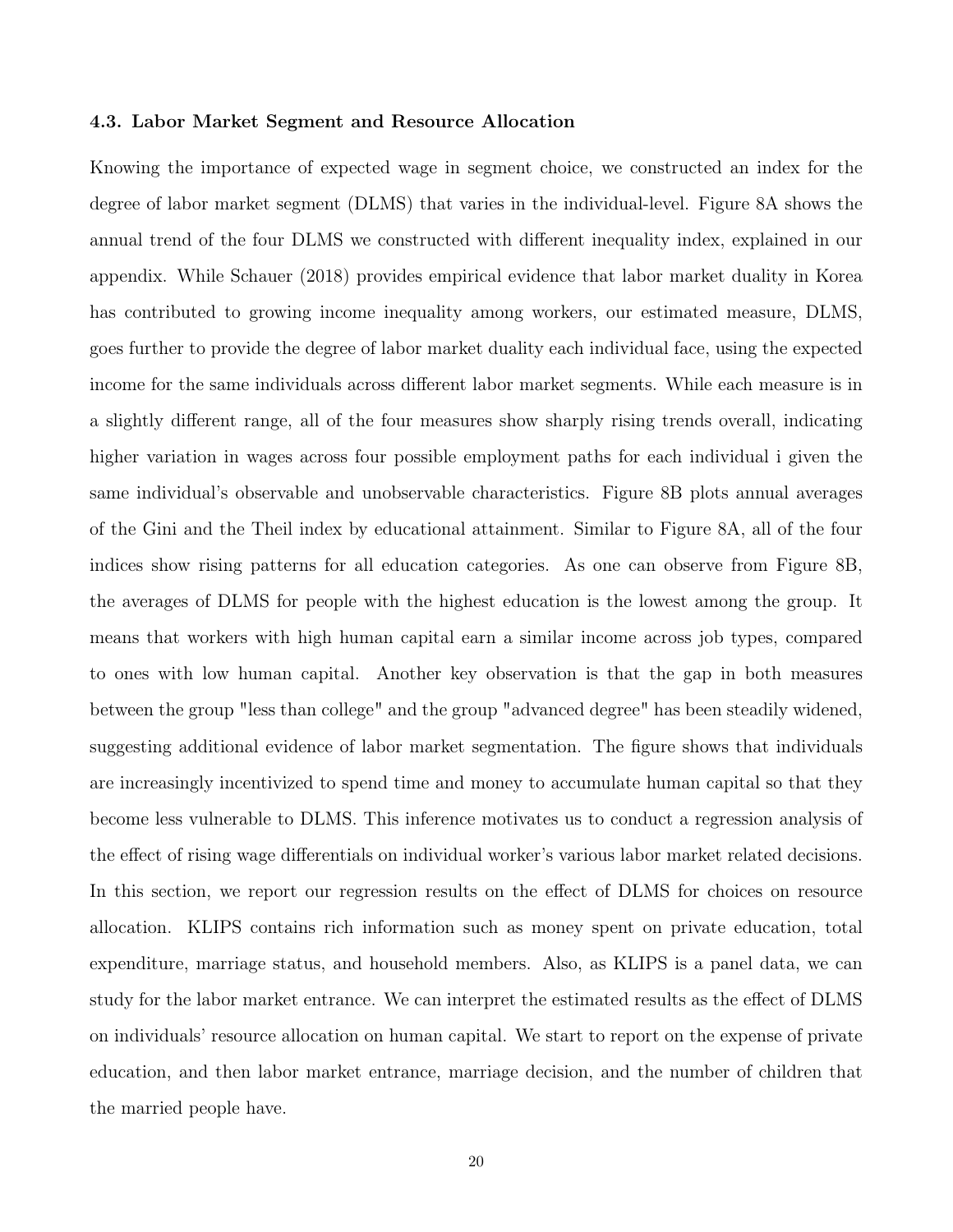#### 4.3.1. Private Education

Table 6 reports the regression results on the effect of DLMS on private education. We report our results with two different samples. The first sample consists of individuals who are not employed and who do not have children. The expenditure on education for this group is a proxy for investment for education to hit the better job segment. The second sample consists of individuals who are employed and without children. We may interpret the amount of expenditure made by this sample as an investment for enhancing their performance in the current job or moving up to the superior segment. Though we are not able to distinguish between the two motives with our regression results, our results still merit attention in that laborers often do not correctly know when they decide on education investment whether they would go different labor segments or move up within the same job segment. We can still interpret that wage differences due to market concentration incentivize individuals to invest more in private education.

The first four columns of Table 6 are the regression results with the sample of non-employed without children and the next four the results with the sample of employed without children. Across the sample and different indexes for DLMS, we find that DLMS is positively related to money spent on education. With a 10 percent increase in DLMS, we find that the non-employed, working-age population increased their education investment by  $5.2^{\circ}7.1$  percent. With the sample of employed working-age populations without children, our results show that a 10 percent increase in DLMS is positively associated with an increase in education expenditure by  $2.2^{\circ}4.2$  percent, depending on the index for DLMS.

Next, we report the regression results when we change our dependent variable as the ratio of monthly expenses on education is from the total monthly expenditure. Table 7 shows that the ratio of expenditure on education is still positively related to DLMS. With the sample of the nonemployed, working-wage population without children, we find that 0.27-0.36 percentage increases in expenditure ratio in response to a 10 percent increase in DLMS. As for the employed people without children, we observe that 0.23-0.34 percentage increases. Our regression results on the education expense show a consistent, positive relationship with DLMS across indexes and samples,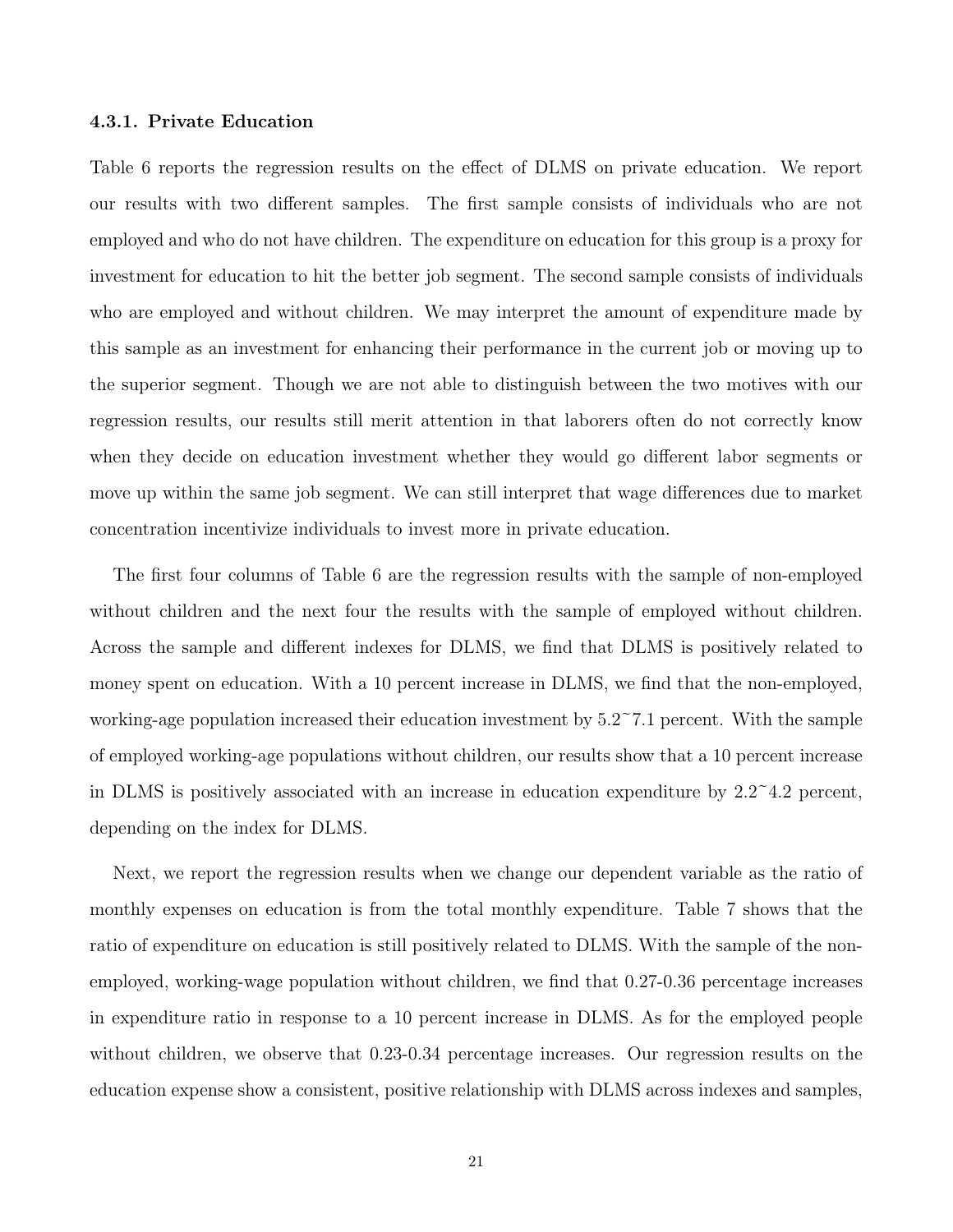and even after controlling for current income. Our results show that the depth of labor market segmentation that each face does matter and affects the education investment. Our regression results, combined with figure 8, grant us the following inference: in response to the deepening labor market segment, people invest their money in private education to reduce the degree of labor market segments they face.

#### 4.3.2. Labor Market Entrance, Marital Status, and Number of Children

As discussed in section 2, we hypothesize that the severity of the labor market segmentation deters the labor market entrance of the young people as they are incentivized to prepare themselves better to work in the superior labor market segment. Delayed labor market entrance necessarily delays marriage decisions, which then reduces the number of children for each couple. We report the results of the regression analysis that supports our hypothesis. Table 8 reports our regression results on the labor market entrance. Our sample for this regression is individuals who are less than 37 years old. We construct a binary variable that indicates 1 if the respondent is in the labor market, and 0 if the respondent is non-employed. Our results show that the working-age population who are less than 37 years old tend to delay labor market entrance in response to increase in DLMS: with 10 percent increase in DLMS, the labor market entrance among individuals who are less than 37 years reduces by 1.1-2.7, depending on the DLMS index.

Table 9 shows the relationship between DLMS and marital status under 37 years old working population. Our results show that the DLMS and marital status of young people are negatively related: with a 10 percent increase in DLMS, the marital status decreases by 0.7-1.0 percent, depending on the indexes. However, regression results with the DLMS index based on Gini do not show a statistically significant result. Table 10 reports our regression results on the number of children among married couples. We report our results with two different samples: (1) all married population and (2) employed and married population. Our results indicate that increased DLMS is negatively related to the number of children: with a 10 percent increase in DLMS, 1.0-3.6 percent of children reduces with our first sample; and 0.7-1.9 percent decrease is found with our second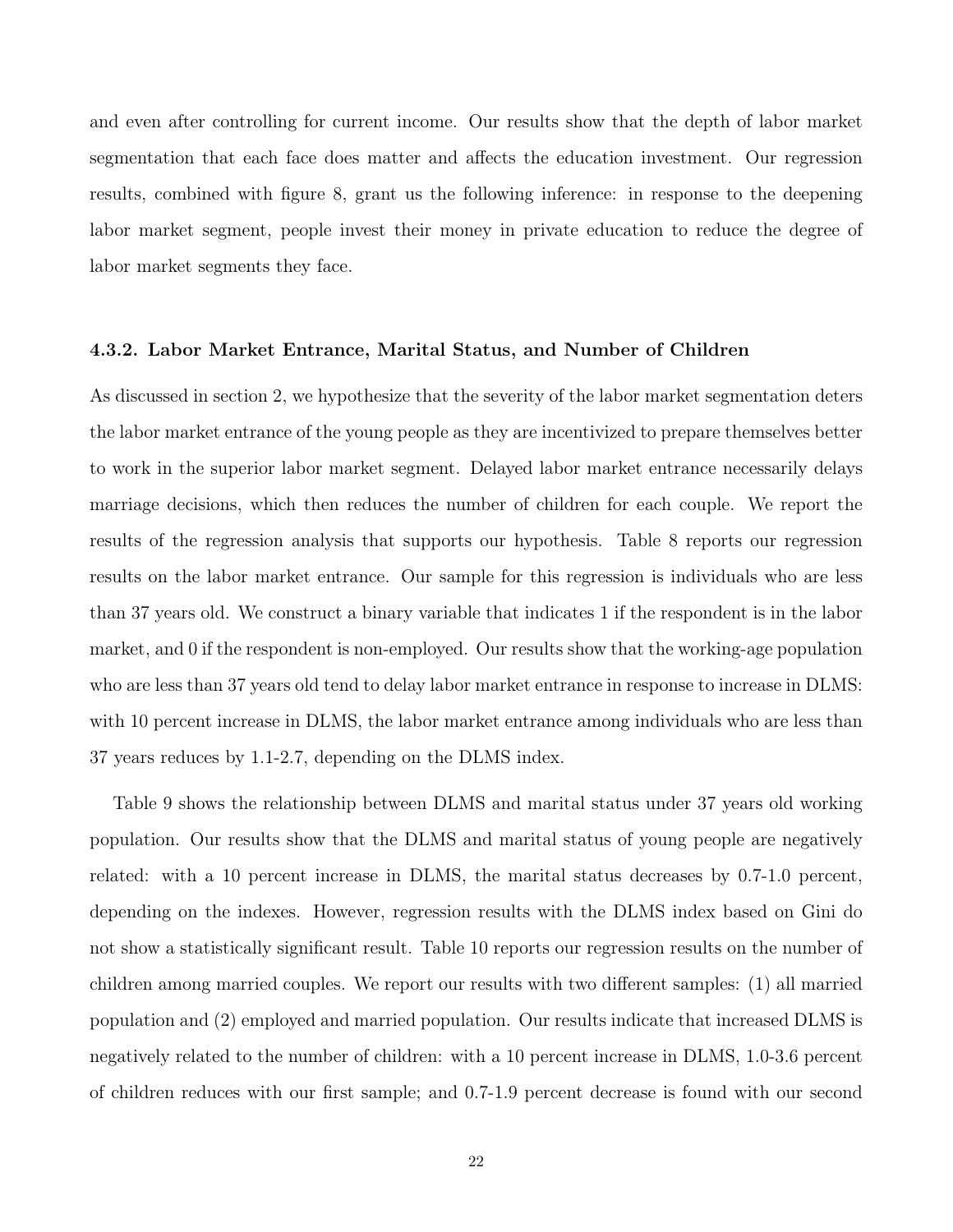sample. Together with our reports on the relationship between DLMS, labor market entrance, and marital status reported in Tables 8 and 9, we draw an inference that increased structural wage gap due to market concentration further incentivize individuals to invest more in their human capital, both time and money-wise.

### 5. Conclusion

This paper studies the effect of labor market segmentation on individuals' decision on money and time use in South Korea. We use a conditional logit model in the first part of the study where the non-observed heterogeneity of the individuals that affects both pay and job-type decision is clearly modeled. Once we establish that the expected income is a determinant of job-type choice, we construct an index that quantifies individual-specific labor market segment.

Using individual panel data and exploiting individual-level labor market segmentation, we estimate their net impact on money spent on private schooling, labor market entry decisions. Our results show that segmentation of the labor market is positively related to money spent on private education for themselves and their children, time spent before entering into the labor market. We also shows that the labor market segmentation is positively related with marriage, and also number of children.

While the impact of labor market segmentation has been intensively discussed with growing globalization and technological advance, this is the first paper that attempt to construct individuallevel labor market segment, and study its impact on the use of individual resources. Given the evidence in our paper, particular attention should be paid to the effects of labor market segment.When salaries are increasingly determined by the type of employment that individuals work in, rather than their own merit, individuals living in advanced countries such as South Korea that are able to afford their time and energy can increase their resources to accumulate their human capital. Our current paper does not analyze whether the increased expenditures to build a human capital are good for a society. Whether this investment can be an significant driver of long-term economic development or a waste of resources can be explored in the future work.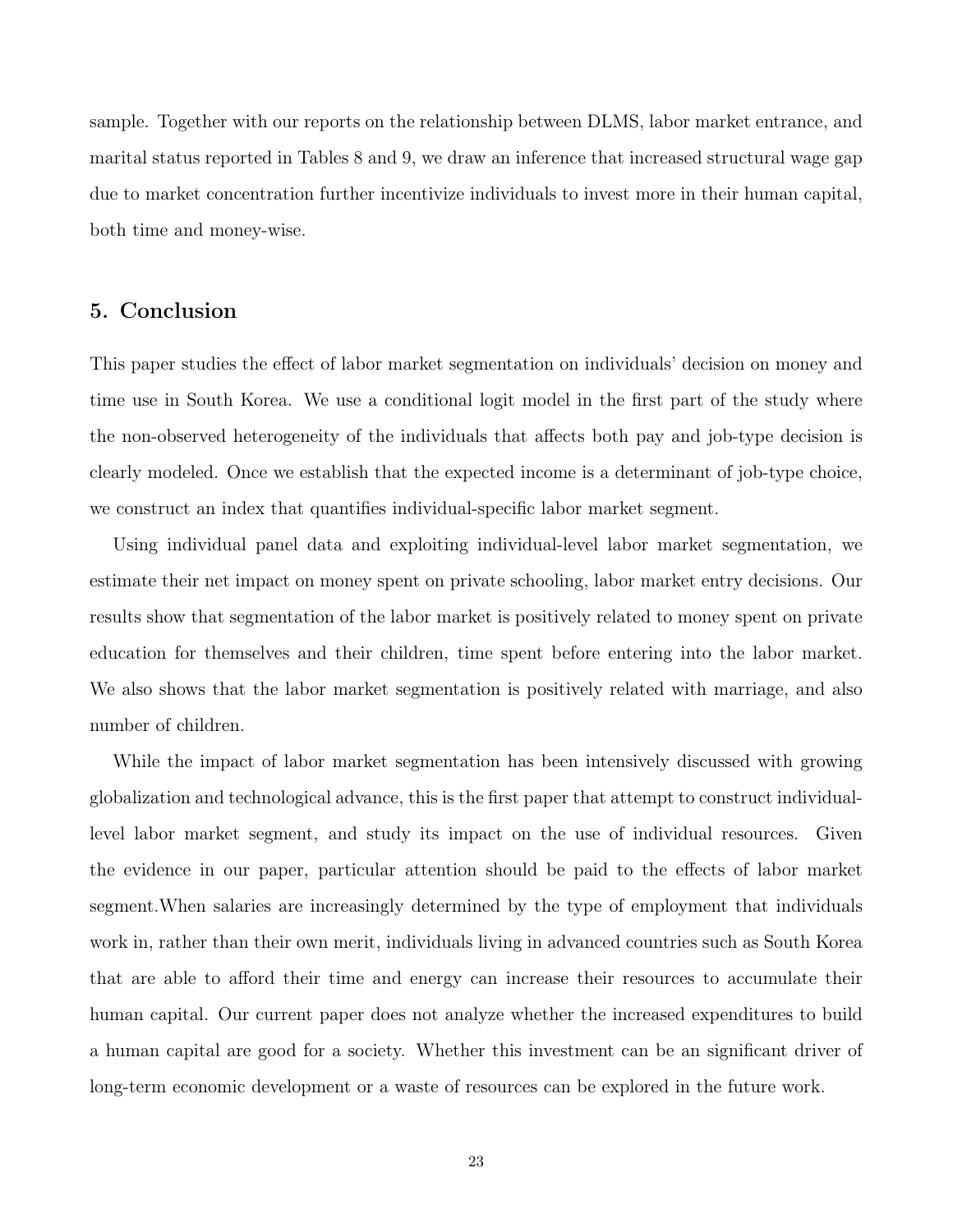Also, our results suggests that it is worthwhile to further investigate whether parents choose the quality of children over quantity as deepening job market segment necessitates excessive investment to children's education to be included in the superior segment of the labor market.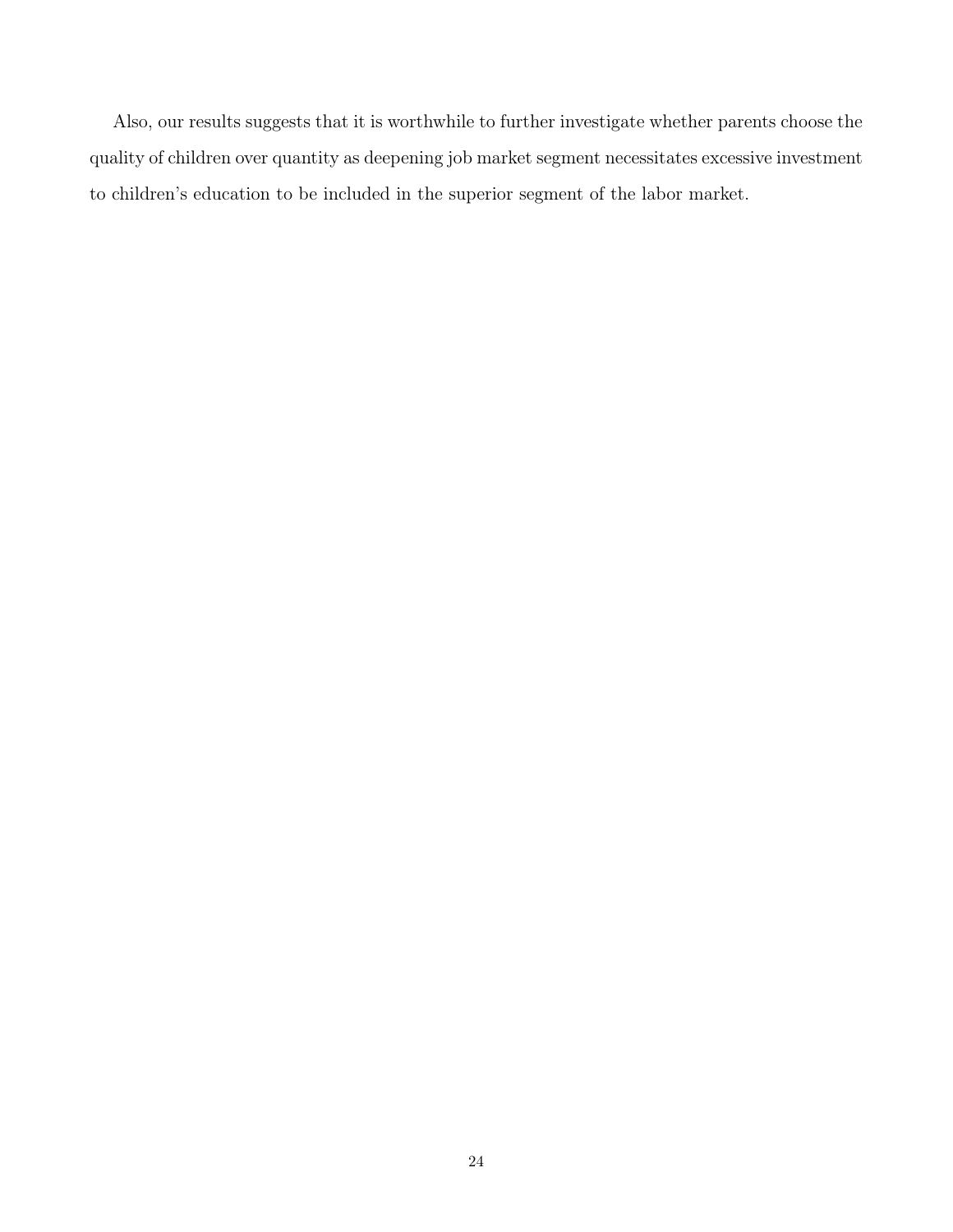### References

- [1] Aaberge, Rolf & Mogstad, Magne, 2011. "Robust inequality comparisons," Journal of Economic Inequality, Vol. 9(3), 353-371.
- [2] Acemoglu, Daron & Autor, David H., 2011. "Skills, Tasks and Technologies: Implications for Employment and Earnings," In Handbook of Labor Economics, Vol. 4, edited by Ashenfelter & D. Card, 1043-1171, Elsevier.
- [3] Ackerberg, Daniel & Benkard, C. Lanier & Berry, Steven & Pakes, Ariel, 2007. "Econometric Tools for Analyzing Market Outcomes," In Handbook of Econometrics, Vol. 6A, edited by James Heckman and Edward Leamer, 4171–76. Amsterdam: Elsevier.
- [4] Almås, Ingvild & Cappelen, Alexander & Lind, Jo & Sørensen, Erik & Tungodden, Bertil, 2011. "Measuring unfair (in)equality," Journal of Public Economics, Vol. 95, Issue 7-8, 488-499.
- [5] Autor, David & Dorn, David & Katz, Lawrence & Patterson, Christina & Van Reenen, John, 2020. "The Fall of the Labor Share and the Rise of Superstar Firms", The Quarterly Journal of Economics, Vol. 135(2), 645-709.
- [6] Bayer, Patrick & Keohane, Nathaniel & Timmins, Christopher, 2009. "Migration and hedonic valuation: The case of air quality", Journal of Environmental Economics and Management, Vol. 58, 1-14.
- [7] Becker, Gary S., 1992. "Fertility and the economy," Journal of Population Economics, Vol. 5, No. 3, 185–201.
- [8] Bertoli, S. & Fernández-Huertas Moraga, J. & Ortega, F., 2013. Crossing the border: Self-selection, earnings and individual migration decisions. Journal of Development Economics, 101, 75–91.
- [9] Björklund, Anders & Moffitt, Robert, 1987. "The Estimation of Wage Gains and Welfare Gains in Self-Selection Models," The Review of Economics and Statistics, Vol. 69, No. 1, 42-49.
- [10] Boeri, Tito, 2011. "Institutional Reforms and Dualism in European Labor Markets," In Handbook of Labor Economics, Vol. 4B, edited by Ashenfelter & D. Card, 1173-1236, Elsevier.
- [11] Bourguignon, François & Fournier, Martin & Gurgand, Marc, 2007. "Selection Bias Corrections Based on the Multinomial Logit Model: Monte Carlo Comparisons," Journal of Economic Surveys, Vol. 21, Issue 1, 174-205.
- [12] Cahuc, Pierre & Charlot, Olivier & Malherbet, Franck, 2016. "Explaining the Spread of Temporary Jobs and Its Impact on Labor Turnover," International Economic Review, Vol. 57, Issue 2, 533-572.
- [13] Chamberlain, Gary, 1982. "Multivariate regression models for panel data," *Journal of* Econometrics, Vol. 18, Issue 1, 5-46.
- [14] Dahl, Gordon B., 2002. "Mobility and the Return to Education: Testing a Roy Model with Multiple Markets," Econometrica, Vol. 70(6), 2367-2420.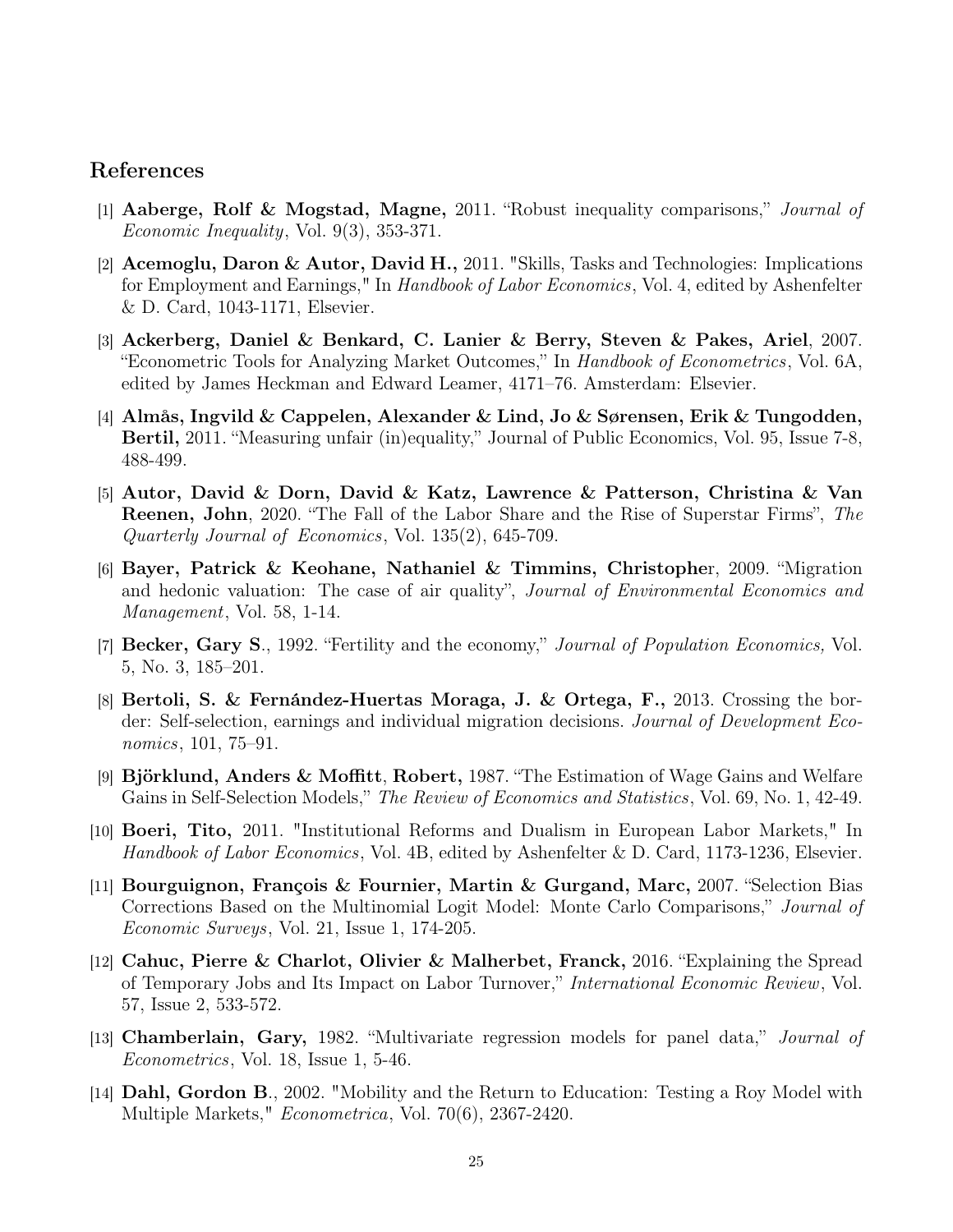- [15] De Locker, Jan & Eeckhout, Jan & Unger, Gabriel, 2020. "The Rise of Market Power and the Macroeconomic Implications," The Quarterly Journal of Economics, Vol. 135(2), 561- 644.
- [16] De Locker, Jan & Eeckhout, Jan & Mongey, Simon, 2018. "Quantifying the Effect of Market Power: An Oligopolistic Framework for Firm Dynamics," Mimeo
- [17] Gutiérrez, Germán & Philippon, Thomas, 2018. "Ownership, Concentration, and Investment," AEA Papers and Proceedings, 108, 432-37.
- [18] Dubin, Jeffrey A. & McFadden, Daniel L., 1984. "An Econometric Analysis of Residential Electric Appliance Holdings and Consumption," Econometrica, Vol. 52(2), 345-362.
- [19] Ferreira, Francisco & Gignoux, Jérémie, 2011. "The Measurement of Inequality of Opportunity: Theory and an Application to Latin America," Review of Income and Wealth, Vol. 57, Issue 4, 622-657.
- [20] Fleurbaey, Marc & Schokkaert, Erik, 2009. "Unfair inequalities in health and health care," Journal of Health Economics, Elsevier, Vol. 28(1), 73-90.
- [21] Ha, Byung-jin., and Lee, Sangheon, 2013. "Dual dimensions of non-regular work and SMEs in the Republic of Korea: Country case study on labour market segmentation," ILO Employment Working Paper No.148.
- [22] Hamermesh, Daniel & Donald, Stephen, 2008. "The effect of college curriculum on earnings: An affinity identifier for non-ignorable non-response bias," Journal of Econometrics, Vol. 144, Issue 2, 479-491.
- [23] Heckman, James J., 1979. "Sample Selection Bias as a Specification Error," Econometrica, Vol. 47, No. 1, 153–161.
- [24] Hirsch, Boris, 2016. "Dual Labor Markets at Work: The Impact of Employers' Use of Temporary Agency Work on Regular Workers' Job Stability," Industrial and Labor Relations Review, Vol. 69, Issue 5, 1191-1215.
- [25] Kambourov, Gueorgui, & Iourii Manovskii, 2009. "Occupational Mobility and Wage Inequality," The Review of Economics and Statistics, Vol. 76, 731-759.
- [26] Katz, Lawrence F. & Autor, David H., 1999. "Changes in the wage structure and earnings inequality," In *Handbook of Labor Economics*, Vol. 3, edited by O. Ashenfelter & D. Card, 1463-1555, Elsevier.
- [27] Kehrig, Matthias & Vincent, Nicolas, 2017. "Growing Productivity without Growing Wages: The Micro-Level Anatomy of the Aggregate Labor Share Decline," CESifo Working Paper, Series 6454, CESifo Group Munich.
- [28] Kennan, John & Walker, James R., 2010. "Wages, welfare benefits and migration," Journal of Econometrics, Vol. 156(1), 229-238, Elsevier.
- [29] Koh, Dongya & Santaeulalia-Llopis, Raul & Yu, Zheng, 2017. "Labor Share Decline" and Intellectual Property Products Capital," Mimeo, Washington University.
- [30] Lee, Lung-Fei, 1983. "Generalized Econometric Models with Selectivity," Econometrica, Vol. 51, No. 2, 507-512.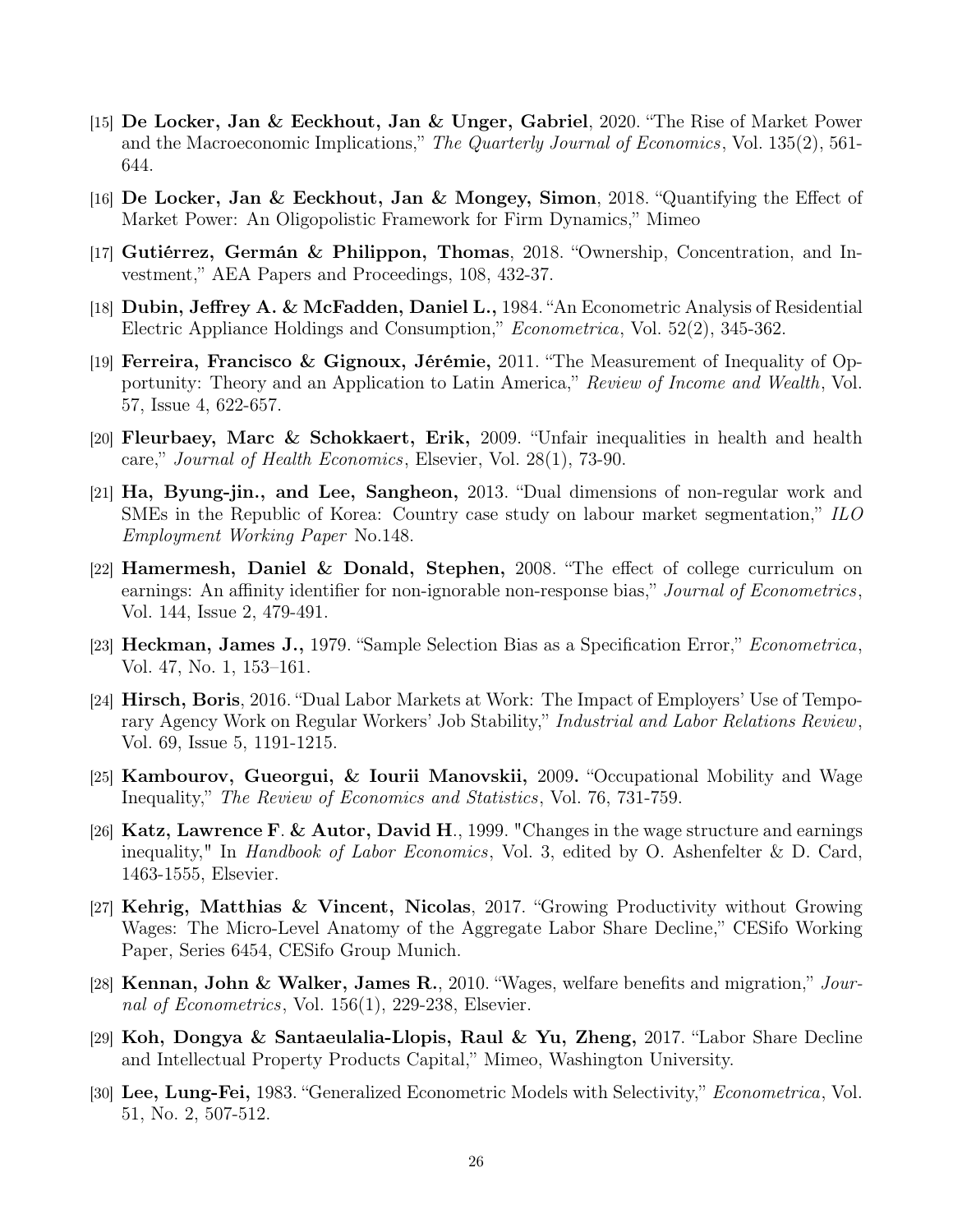- [31] León-Ledesma, Miguel A. & McAdam, Peter & Willman, Alpo, 1983. "Identifying the Elasticity of Substitution with Biased Technical Change," American Economic Review, Vol. 100, No. 4, 1330-1357.
- [32] Magnac, Thierry, 1991. "Segmented or Competitive Labor Markets," Econometrica, Vol. 59, No. 1, 165-187.
- [33] Marrero, Gustavo & Rodríguez, Juan, 2013. "Inequality of opportunity and growth," Journal of Development Economics, Vol. 104, Issue C, 107-122.
- [34] **Mundlak, Yair,** 1978. "On the Pooling of Time Series and Cross Section Data," *Economet*rica, Vol. 46, No. 1, 69-85.
- [35] Roemer, John, 1998. "Equality of opportunity," Harvard University Press.
- [36] Peragine, Vito, 2004. "Ranking Income Distributions According to Equality of Opportunity," The Journal of Economic Inequality, Vol. 2(1), 11-30.
- [37] Schauer, Johanna., 2018. "Labor Market Duality in Korea," IMF Working Papers 18/126, International Monetary Fund.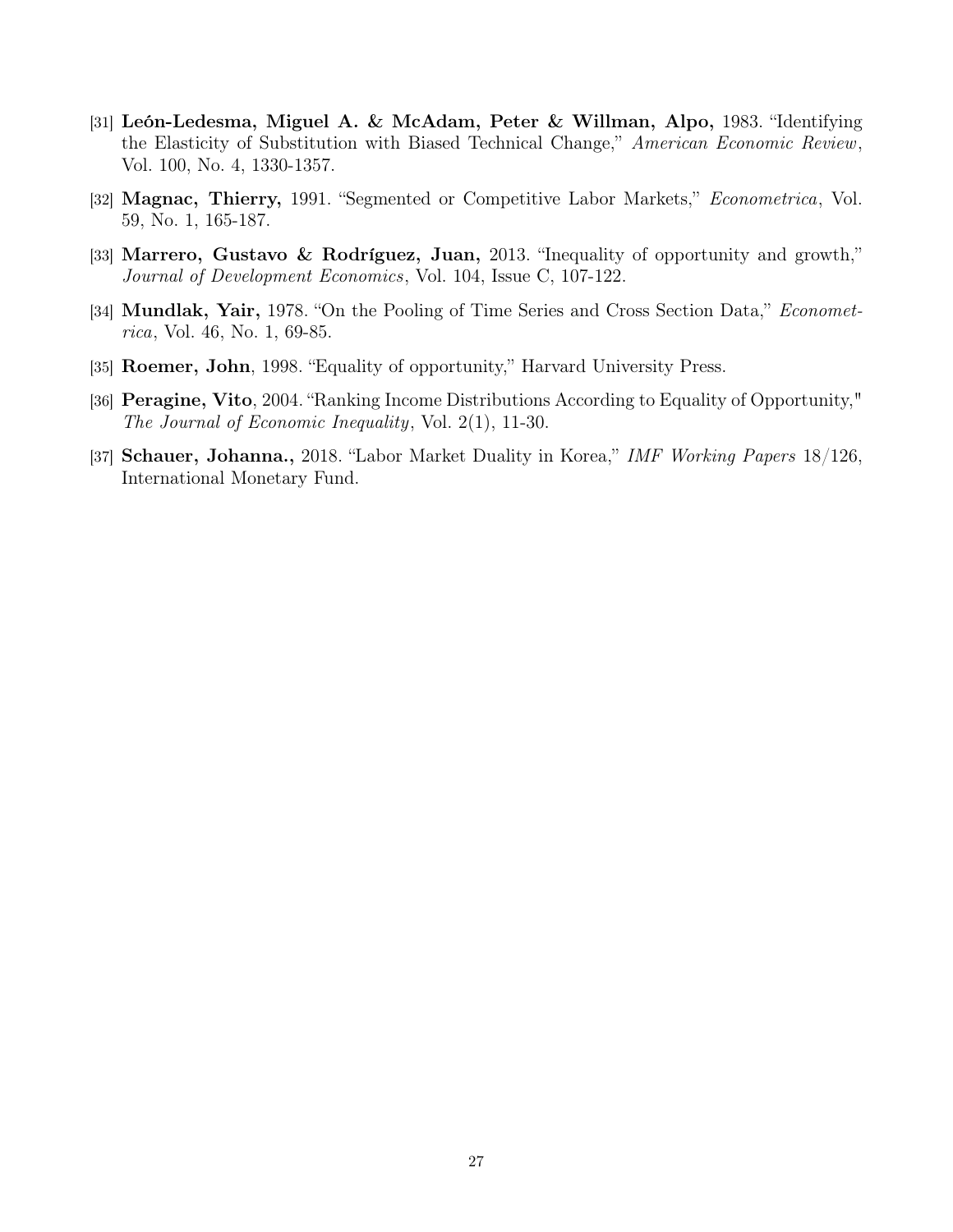#### Appendix

# A. Proxy for the Degree of Labor Market Segmentation (DLMS) A1. The Gini Coefficient

First of all, we apply the Gini Coefficient, widely used inequality measures (Gini, 1912) to quantify the DLMS faced by each individual. The Gini Coefficient measures the overall dispersion of a certain variable, designed such that the closer to zero the Coefficient is, the closer to perfect equality. In the context of the four counterfactual wages, the Gini Index in this study measures the overall dispersion of each individual's possible wages. Thus, if the Coefficient is closer to one for a certain individual, it means she faces more unequal possible employment opportunities. Specifically, we denote  $g_{it}$  for the Gini index calculated by using the respondent i's counterfactual wages in year t, had the respondent worked at each of the four labor segments  $(m)$ ; (1) non-regular SME jobs (NR-SME), (2) non-regular job in the large-sized firms (NR-L), (3) regular job in the SMEs (R-SME), and (4) regular job in the large-sized firms (R-L).Then,

$$
g_{it} = \frac{1}{2n^2 \bar{w}_{it}} \sum_{j=1}^{4} \sum_{k=1}^{4} |cwage_{ijt} - cwage_{ikt}| \quad (A.1)
$$

where *n* indicates the number of possible employment types (and thus  $n = 4$ ),  $\bar{w}_{it} = \frac{1}{4}$  $\frac{1}{4}\sum_{j=1}^4 cwage_{ijt}$ is the mean value of the four counterfactual wages for individual  $i$  in year  $t$ ,  $cwage_{imt}$  indicates the counterfactual wages had the respondent i worked as employment type  $m$  in year  $t$ .

#### A2. Theil Index

The second inequality measure adopted here is based on Theil (1979). Similar to the Gini coefficient, the Theil index is designed to capture the degree of dispersion of a variable, and thus it has been widely used to quantify the income inequality. Additional advantage of using the Theil index is that it enables us to flexibly assign different weights  $(\alpha)$  for the different parts of the income distribution. The most commonly used values for  $\alpha$  are 0, 1, and 2, all of which are used in this paper to quantify the DLMS. Specifically, we define  $q_{it}^{\alpha}$  as the Theil index with  $\alpha$  for an individual  $i$  in year  $t$  such that: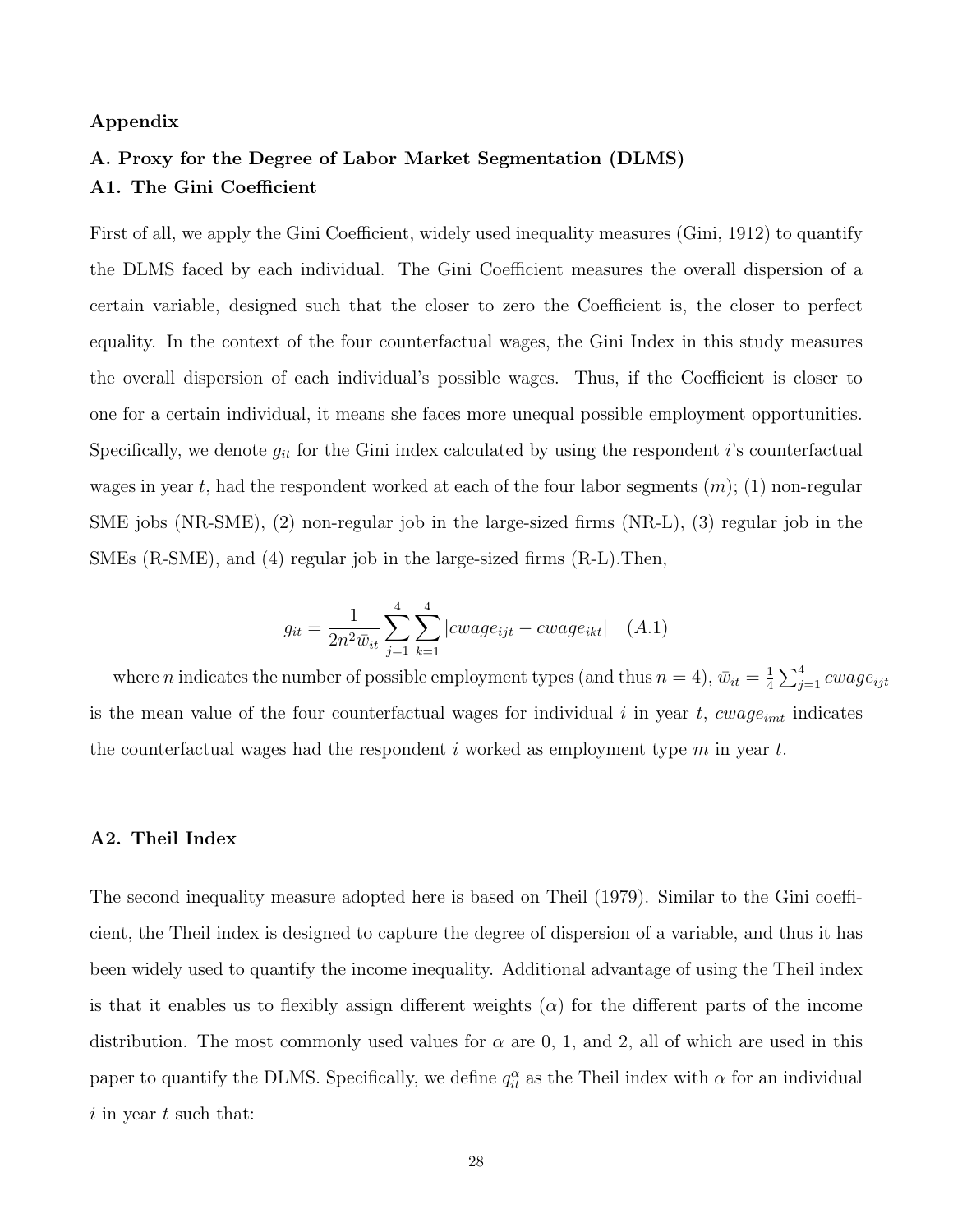$$
q_{it}^{\alpha} = \begin{cases} \frac{1}{N\alpha(\alpha-1)} \sum_{j=1}^{4} \left[ \left(\frac{c_{\text{wage}_{ijt}}}{\bar{w}_{it}}\right)^{\alpha} - 1 \right], & \alpha = 2 \\\\ \frac{1}{n} \sum_{j=1}^{4} \frac{c_{\text{wage}_{ijt}}}{\bar{w}_{it}} \ln \left(\frac{c_{\text{wage}_{ijt}}}{\bar{w}_{it}}\right), & \alpha = 1 \\\\ -\frac{1}{N} \sum_{j=1}^{4} \ln \left(\frac{c_{\text{wage}_{ijt}}}{\bar{w}_{it}}\right), & \alpha = 0 \end{cases} (A.2)
$$

where *n* indicates the number of possible employment types (and thus  $n = 4$ ),  $\bar{w}_{it}$  is the mean value of the four counterfactual wages for individual  $i$  in year  $t$ ,  $cwage_{mt}$  indicates the counterfactual wages had the respondent  $i$  worked as employment type  $m$  in year  $t$ .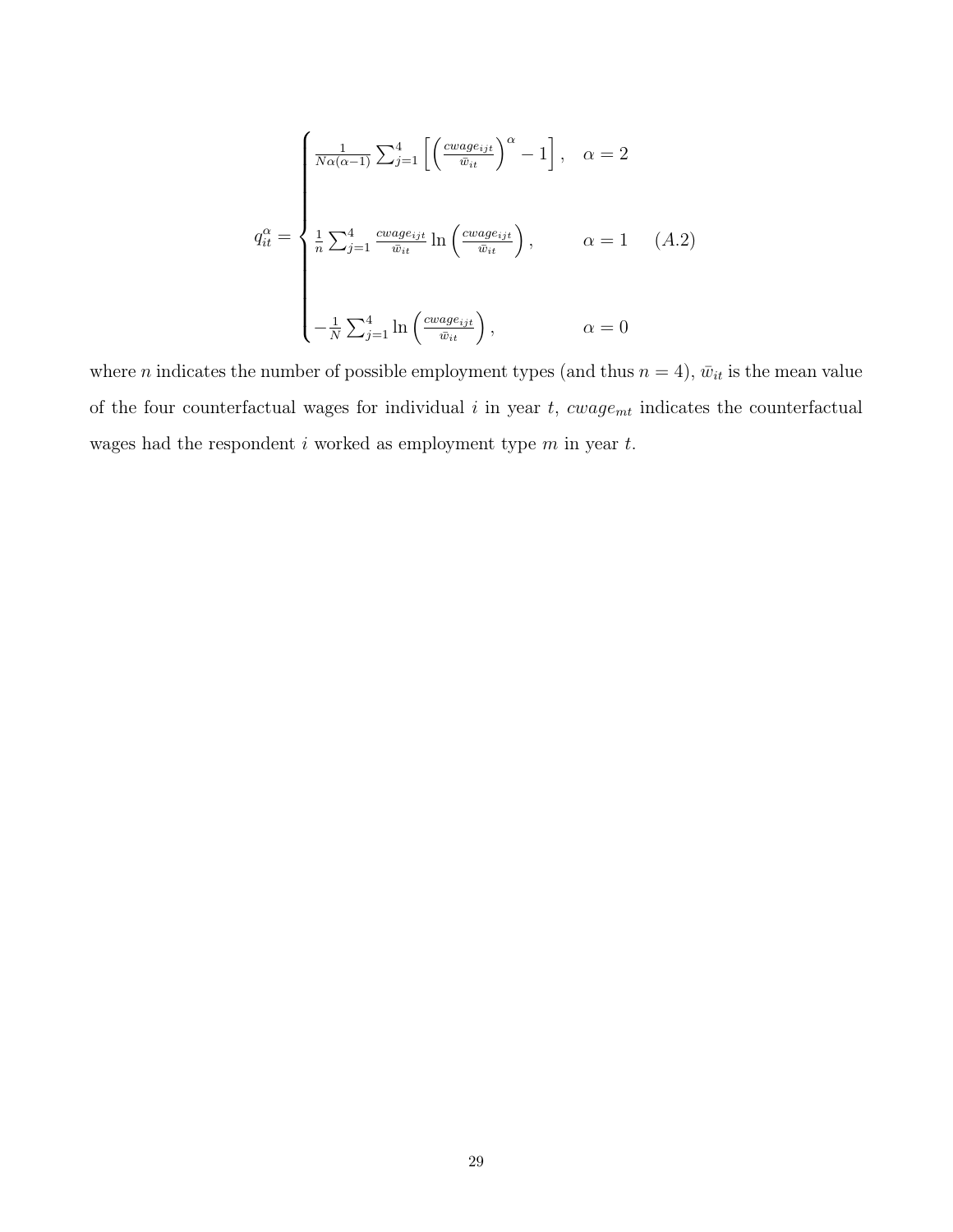

**Figure 1. Average Hourly Wage by Firm Size** 



**Notes**: The graph plots the average hourly wage rate of all working individuals by firm size. Firms with less than 300 employees are defined as "SMEs (Small and Medium Enterprises)", whereas we define "Large" firm if the firm hires more than 300 employees. *Wage Structure Survey* data includes each respondent's monthly nominal wages (excluding overtime wages, since hours of overtime work data is not available), along with monthly estimated hours of work. We directly calculate hourly wage rate by diving monthly nominal wages by hours of worker per month. Average wages are then deflated by 2015 Consumer Price Index (CPI) at local province level. The regional CPI data is available at Statistics Korea (KOSTAT).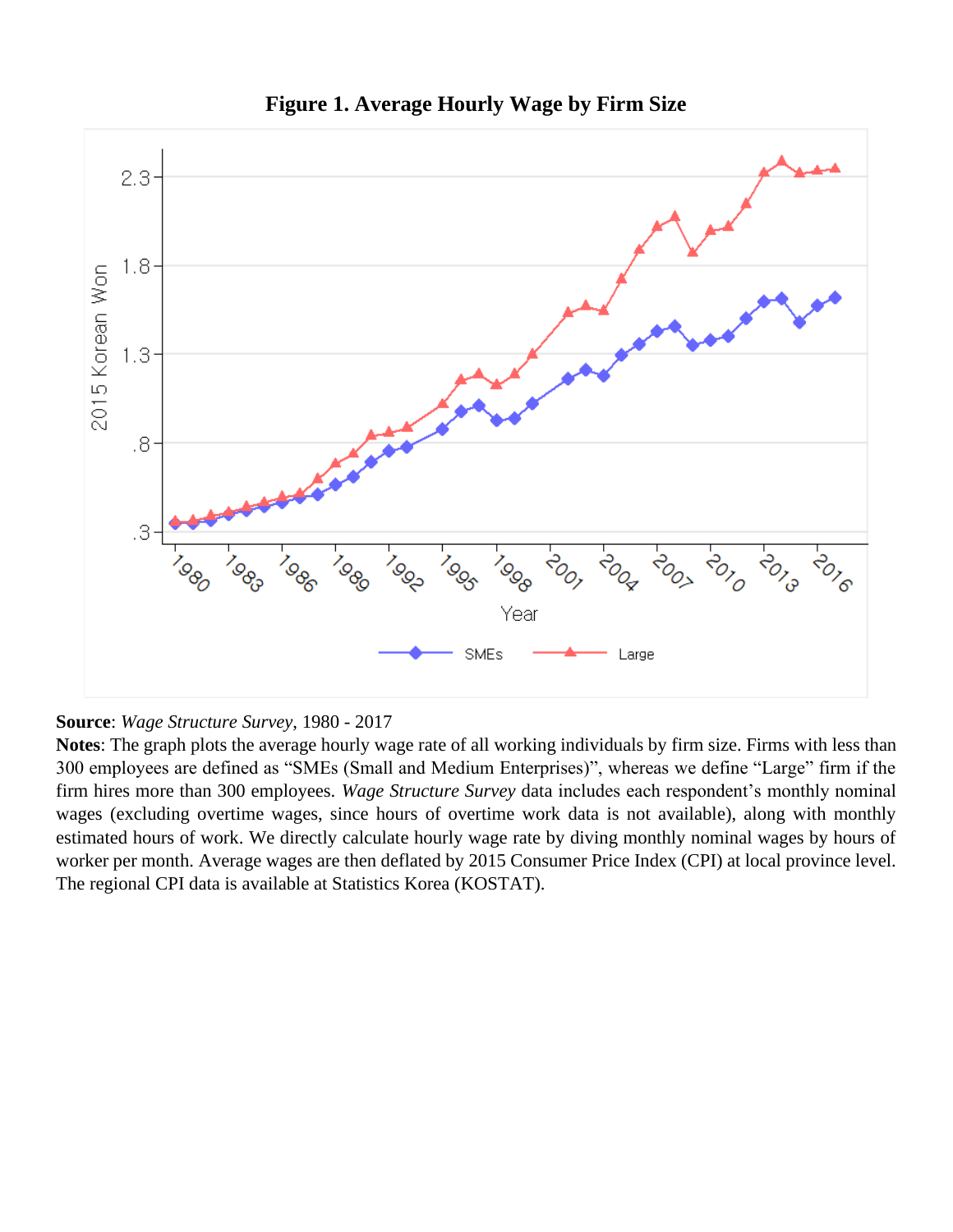

**Figure 2. Coefficient on Firm Size on wage regression**

**Source**: *Wage Structure Survey*, 1980 - 2017

**Notes:** The graph plots the estimated coefficients on  $D_M$  (a dummy for large firms) from the equation (1) from 1984 to 2017. The two types of dotted lines correspond to 95% confidence intervals for the estimated  $\alpha_M$ .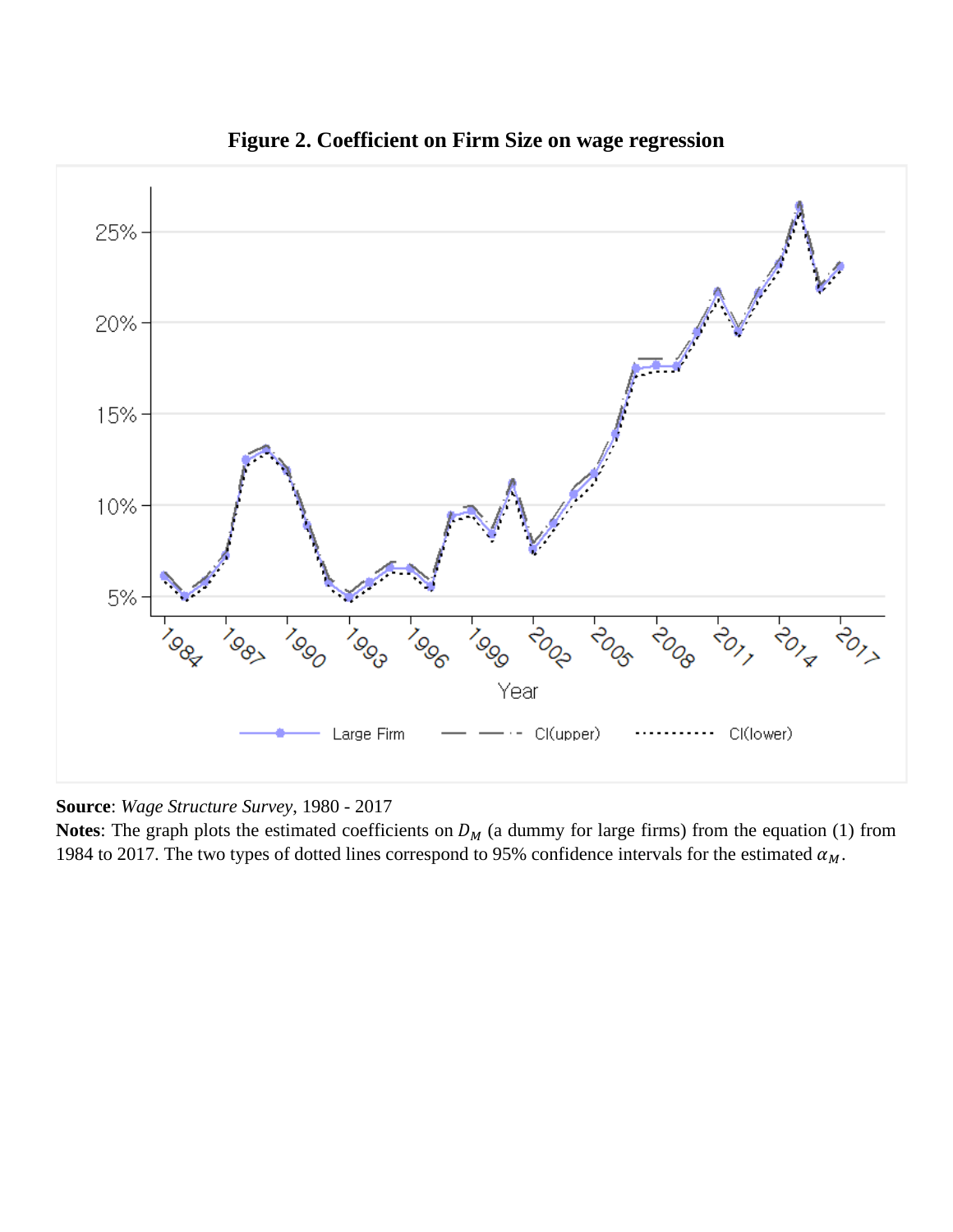

**Figure 3. Employment Trends over Time by Firm Size**

**Source**: *Wage Structure Survey*, 1980 - 2017

**Notes**: The bar graph plots the trend of the number of employed in SMEs and large firms from 1980 to 2017. The two dotted lines indicate the employment share of workers in SMEs and large firms, respectively, out of the total number of workers.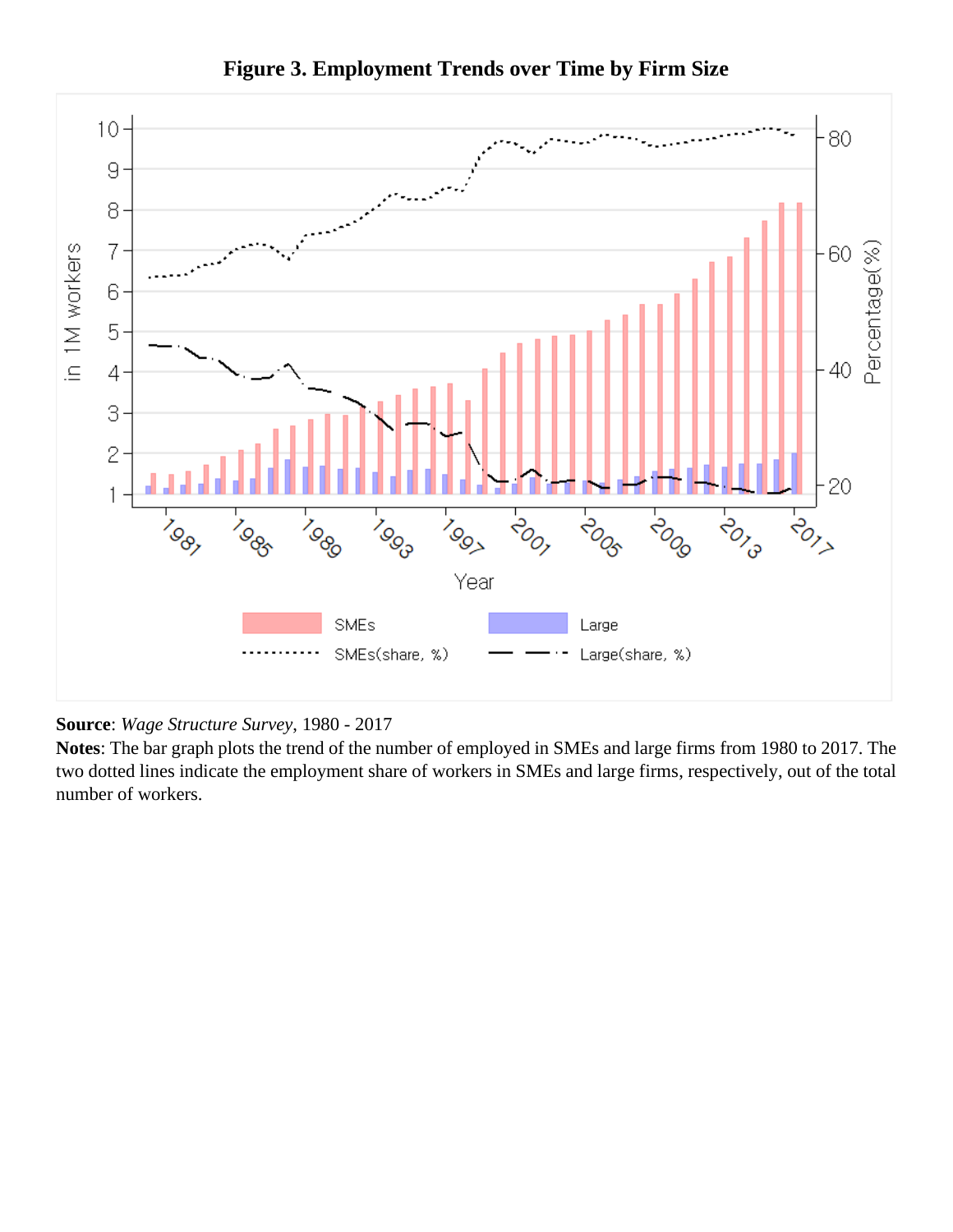

# **Figure 4. Share of Regular/Non-regular Workers by Firm Size**

### **Source**: *Korean Labor & Income Panel Study (KLIPS)*, 1998 – 2017

**Notes:** In addition to the formal classification of irregular workers defined by the tripartite committee of National Assembly in July 2002, KLIPS also includes a questionnaire that asks whether the respondents consider themselves as regular or non-regular workers. Although it is subjectively self-determining mainly based on the employment duration, the record shows that more than 80 percent of self-declared non-regular workers were actually turned out to be consistent with the formal classifications. Given its simplicity, we directly rely on the self-declaring classification of nonregular status. There was no question asking the respondent's employment type in 2000 survey, and thus not reported in the graph.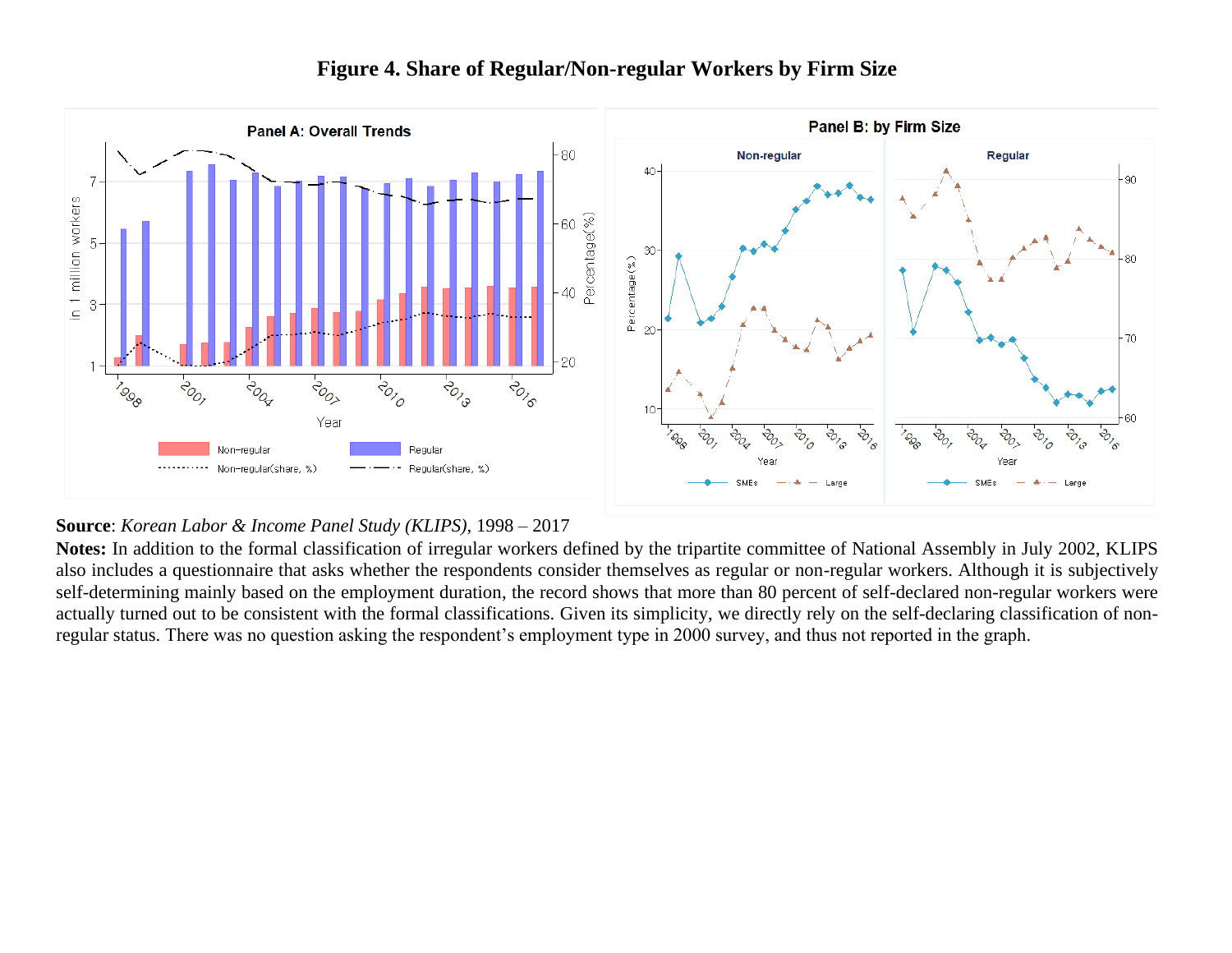

# **Figure 5. Average Real Hourly Wage Rate**

### **Source**: *Korean Labor & Income Panel Study (KLIPS)*, 1998 – 2017

**Notes:** Average wages are deflated by 2015 Consumer Price Index (CPI) at local province level. The regional CPI data is available at Statistics Korea (KOSTAT). *KLIPS* data includes each respondent's monthly nominal wages (excluding overtime wages), along with weekly estimated hours of work. Following KLIPS's instruction on calculating weekly wages, we compute weekly wages by diving monthly nominal wages by 4.3 (weeks). Hourly wage rates are then calculated by dividing weekly wages by actual hours of worked per week. Then, hourly wages are deflated by 2015 Consumer Price Index (CPI) at local province level. The regional CPI data is available at Statistics Korea (KOSTAT).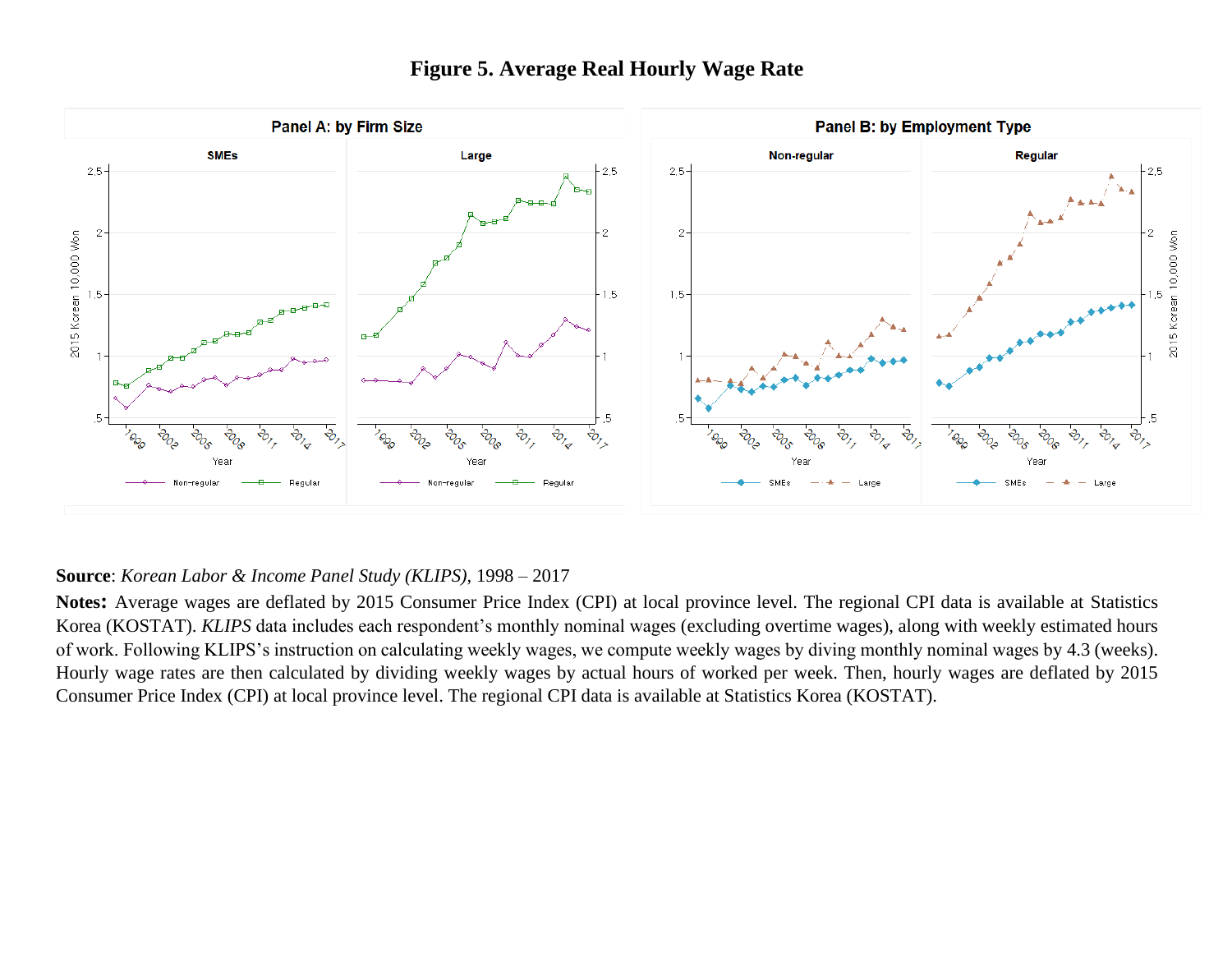

# **Figure 6A. Money Spent for Private Education**

**Figure 6B. Money Spent for Education/Total Expenditure**



**Source**: *Korean Labor & Income Panel Study (KLIPS)*,, 1998 – 2017

**Notes**: The two graphs plot monthly average spending on private education for the three groups; "non-employed (unemployed or not in the labor force)" in Panel A, "married couple without a child" in Panel B, "married couple with positive number of children" in Panel C. Spending on private education includes tuition for private academies (including childcare facilities), pay for tutors, etc. Monthly spending on private education is deflated by 2015 Consumer Price Index (CPI) at local province level. Figure 6B plots the share of monthly spending on private education out of total monthly spending (deflated by 2015 CPI) for the three groups.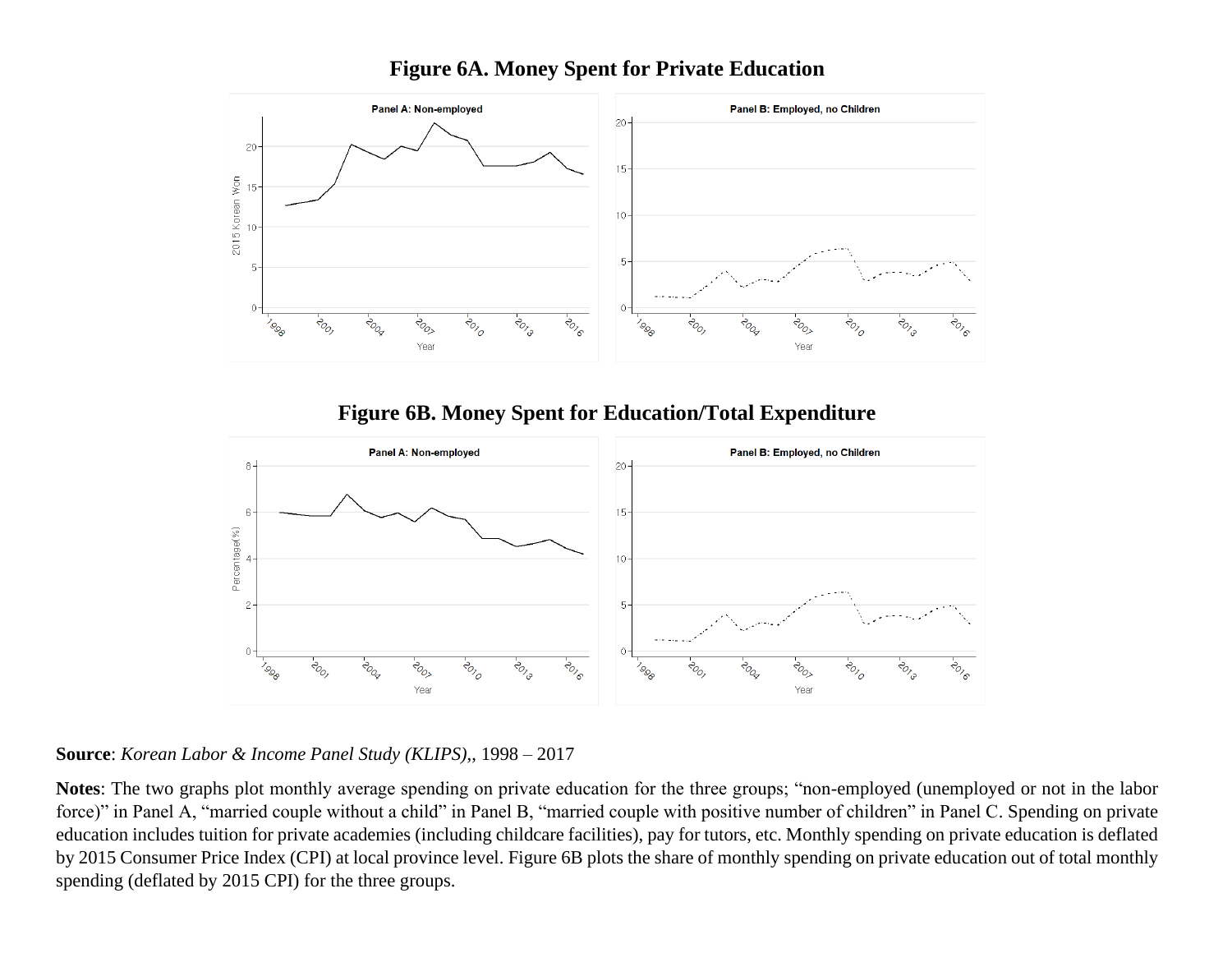

# **Figure 7. Marital Status and the Number of Children among Married Couple**

**Source**: *Korean Labor & Income Panel Study (KLIPS)*,, 1998 – 2017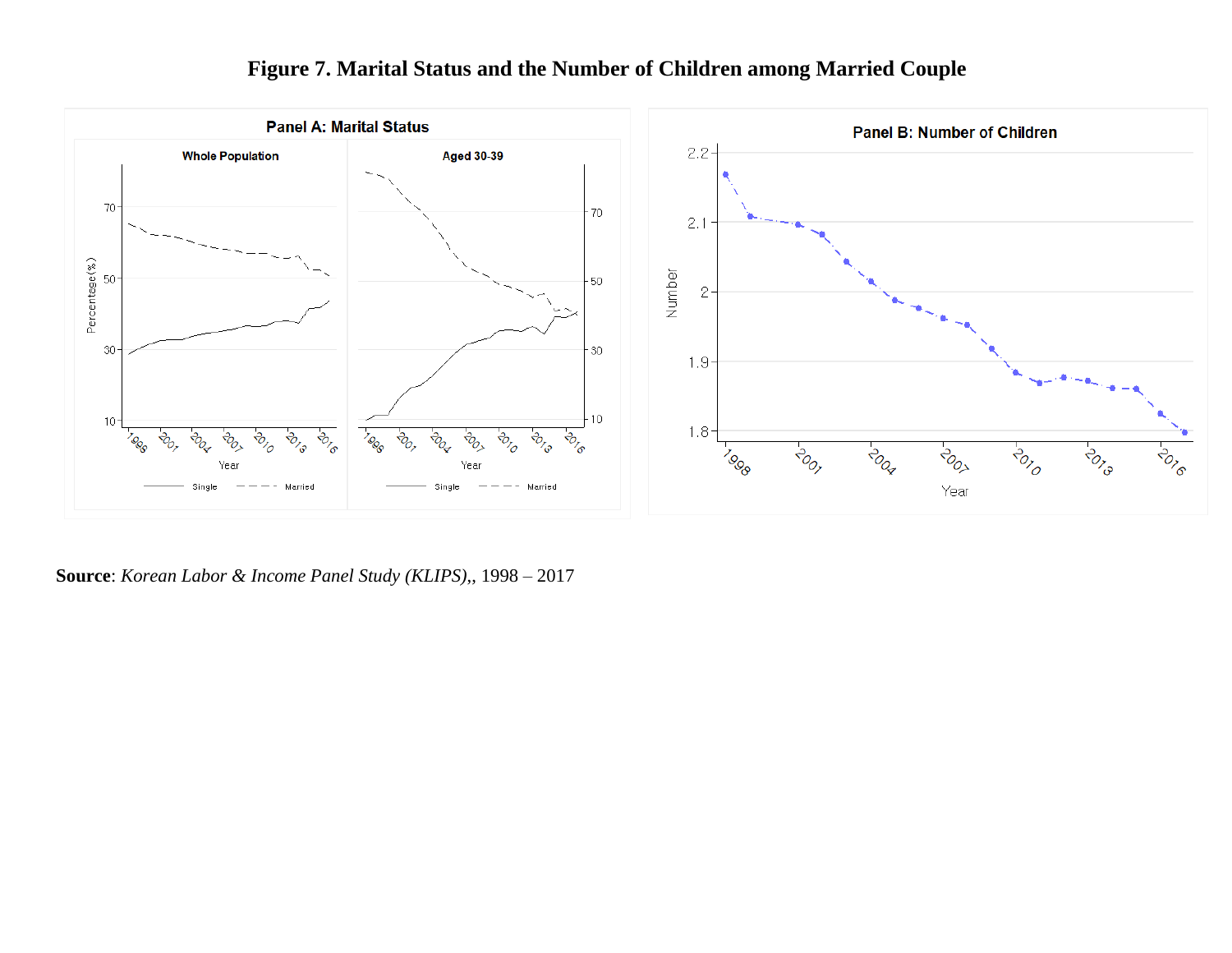

# **Figure 8A. The Proxy for Labor Market Segmentation**

### **Source**: *Korean Labor & Income Panel Study (KLIPS)*, 1998 – 2017

**Notes:** The graph plots annual averages of the two inequality indices, Gini, and Theil, to illustrate the extent to which workers' counter-factual wages are dispersed over the four possible occupation paths. Applying the Gini Coefficient (Gini, 1912), we estimate the individual-level dispersion of the four counterfactual wages, such that the closer to one, it indicates more unequal employment opportunities an individual might face. Similarly, based on Theil (1979), we compute three variants of the Theil index with  $\alpha = 0, 1, 2$ .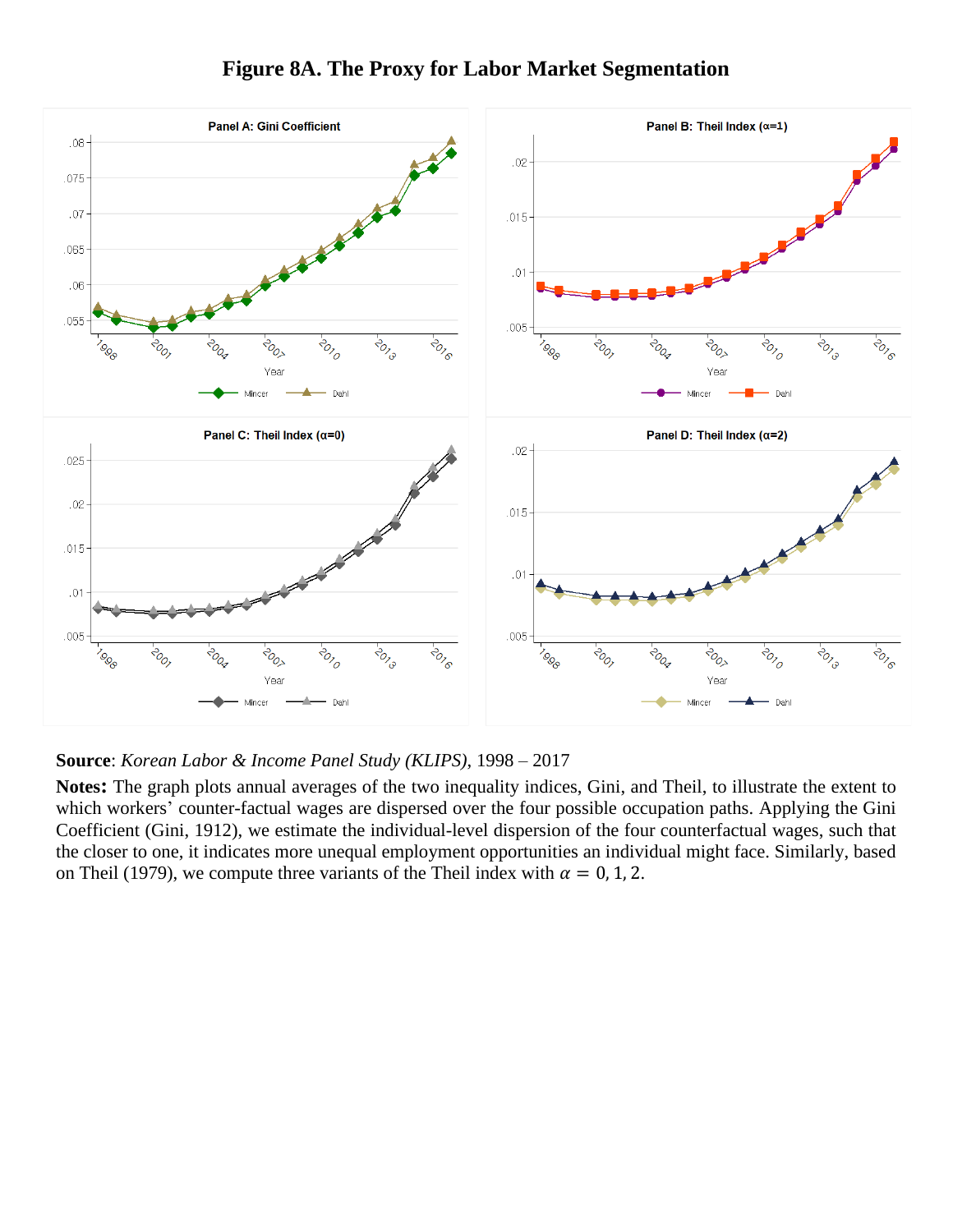## **Figure 8B. The Proxy for Labor Market Segmentation by Educational Attainment**



### **Source**: *Korean Labor & Income Panel Study (KLIPS)*, 1998 – 2017

**Notes:** The graph plots annual averages of the Gini, and Theil, by education level. We decompose educational attainments into the three categories; 1. "less than college" includes high-school drop-outs, high school graduates and some years in college; 2. "bachelors" includes individuals with a degree from 4-year university/college; 3. "advanced" includes those with professional degrees, masters, and doctorates.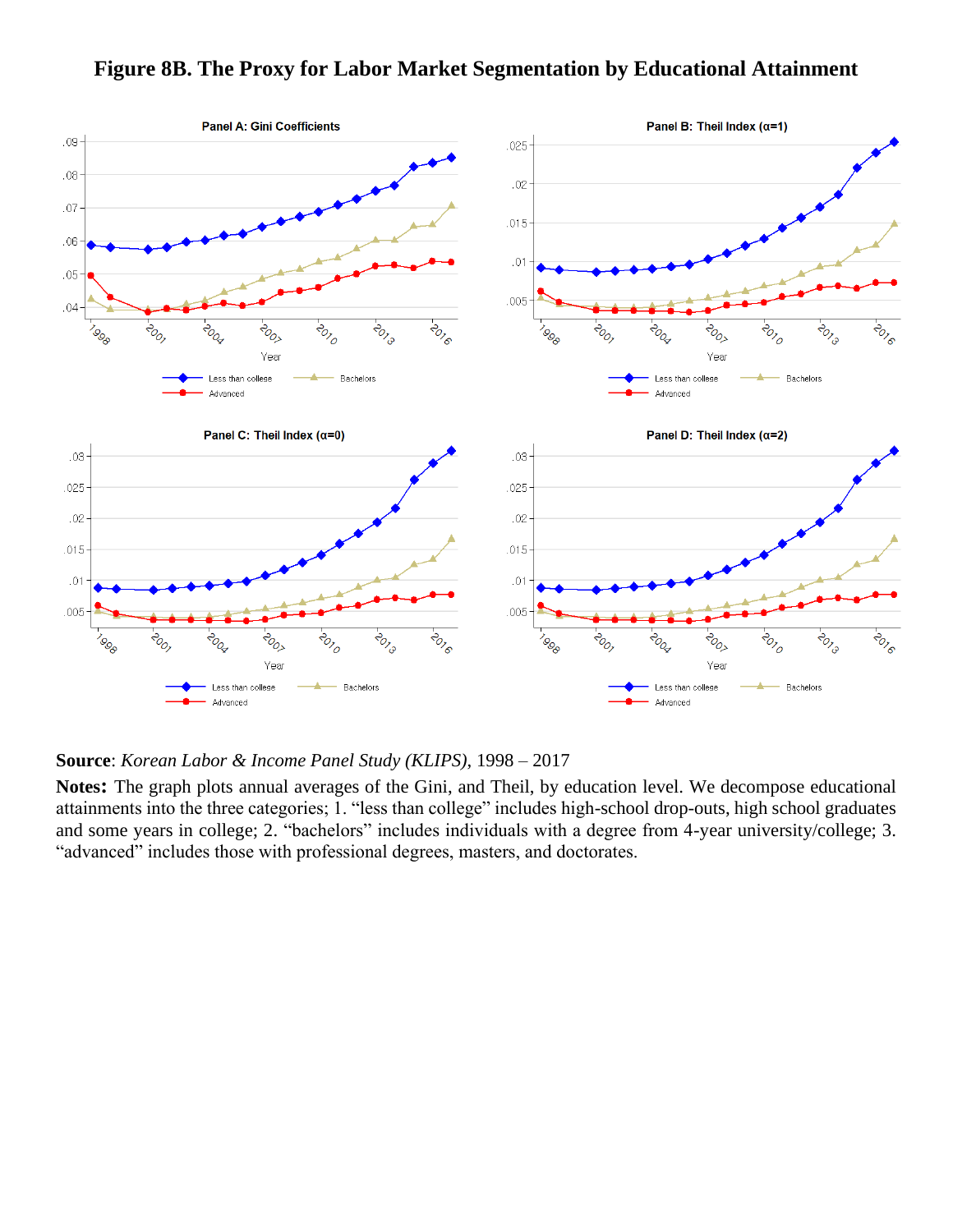|                                | SMEs (5 - 299 employees) |             |       |          | Large (more than 300 employees) |             |        |                | <b>Non-Employed</b> |          |
|--------------------------------|--------------------------|-------------|-------|----------|---------------------------------|-------------|--------|----------------|---------------------|----------|
| <b>Variables</b>               |                          | Non-regular |       | Regular  |                                 | Non-regular |        | <b>Regular</b> |                     |          |
|                                | Mean                     | Std. dev    | Mean  | Std. dev | Mean                            | Std. dev    | Mean   | Std. dev       | Mean                | Std. dev |
| <b>Demographic Variables</b>   |                          |             |       |          |                                 |             |        |                |                     |          |
| Age                            | 42.54                    | 12.71       | 38.44 | 10.74    | 37.81                           | 12.06       | 37.73  | 9.44           | 37.31               | 15.44    |
| Male                           | 0.52                     | $0.5\,$     | 0.619 | 0.486    | 0.39                            | 0.49        | 0.70   | 0.46           | 0.39                | 0.49     |
| Female                         | 0.48                     | $0.50\,$    | 0.38  | 0.49     | 0.61                            | 0.49        | 0.30   | 0.46           | 0.62                | 0.49     |
| Years of Schooling             | 11.99                    | 3.23        | 13.47 | 2.77     | 13.26                           | 2.81        | 14.60  | 2.67           | 12.47               | 3.39     |
| <b>Education Categories</b>    |                          |             |       |          |                                 |             |        |                |                     |          |
| High school or less            | 0.70                     | 0.46        | 0.45  | 0.50     | 0.53                            | 0.50        | 0.29   | 0.46           | 0.59                | 0.49     |
| Some years in college          | 0.16                     | 0.37        | 0.23  | 0.42     | 0.23                            | 0.42        | 0.22   | 0.41           | 0.26                | 0.44     |
| <b>Bachelors</b>               | 0.13                     | 0.33        | 0.29  | 0.45     | 0.21                            | 0.40        | 0.41   | 0.49           | 0.15                | 0.35     |
| Advanced degree                | $0.02\,$                 | 0.13        | 0.03  | 0.18     | 0.03                            | $0.18\,$    | 0.08   | 0.27           | 0.01                | 0.10     |
| <b>Marital Status</b>          |                          |             |       |          |                                 |             |        |                |                     |          |
| Single                         | 0.30                     | 0.46        | 0.36  | 0.48     | 0.42                            | 0.49        | 0.30   | 0.46           | 0.46                | 0.50     |
| Married                        | 0.59                     | 0.49        | 0.59  | 0.49     | 0.53                            | 0.50        | 0.67   | 0.47           | 0.49                | 0.50     |
| Divorced/Widowed/Separated     | 0.11                     | 0.31        | 0.05  | 0.21     | 0.06                            | 0.23        | 0.02   | 0.16           | 0.06                | 0.23     |
| Number of Children             | 2.06                     | $0.80\,$    | 1.93  | 0.93     | 1.99                            | 0.67        | 1.84   | 0.73           | 2.27                | 1.05     |
| Number of Household Members    | 3.40                     | 1.33        | 3.50  | 1.26     | 3.46                            | 1.28        | 3.55   | 1.19           | 3.68                | 1.14     |
| Monthly spending on education  | 12.06                    | 26.23       | 18.43 | 35.91    | 18.50                           | 35.01       | 31.92  | 47.60          | 18.24               | 38.43    |
| Share of spending on education | 4.37%                    | 8.61%       | 5.80% | 9.74%    | 5.55%                           | 9.46%       | 8.19%  | 10.87%         | 4.84%               | 9.14%    |
| <b>Employment Variables</b>    |                          |             |       |          |                                 |             |        |                |                     |          |
| Labor Market Entrance Age      | 23.13                    | 6.98        | 23.05 | 5.64     | 22.97                           | 6.70        | 23.10  | 4.64           |                     |          |
| Log(Hourly wage rate)          | 8.87                     | 0.55        | 9.18  | 0.57     | 9.04                            | 0.56        | 9.69   | 0.61           |                     |          |
| Hours worked                   | 43.83                    | 16.21       | 48.03 | 11.58    | 42.76                           | 13.10       | 43.63  | 8.26           |                     |          |
| Tenure                         | 4.14                     | 5.64        | 5.48  | 6.20     | 3.48                            | 4.53        | 9.81   | 8.29           |                     |          |
| Observations                   |                          | 18,489      |       | 37,779   |                                 | 2,990       | 14,332 |                |                     | 76,963   |

## **Table 1: Descriptive statistics by Employment type and Firm sizes**

**Sources**: *Korean Labor & Income Panel Study* , 1998 - 2017

**Notes**: Wages are deflated by 2015 Consumer Price Index at a province level. 'Non-employed' includes individuals who are either unemployed (looking for jobs) or not in the labor force. We combine unemployed individuals and those who are not in the labor force, since it is subjective to differentiate between the unemployed from those who are not in the labor force. For example, individuals who are willing to take job offers voluntarily remain out of the labor force to acquire additional years of schooling, who are not classified as unemployed. Due to these statistical ambiguities that arise when calculating unemployment rate, we decide to not to distinguish the unemployed from those not in the labor force, but rather to combine them.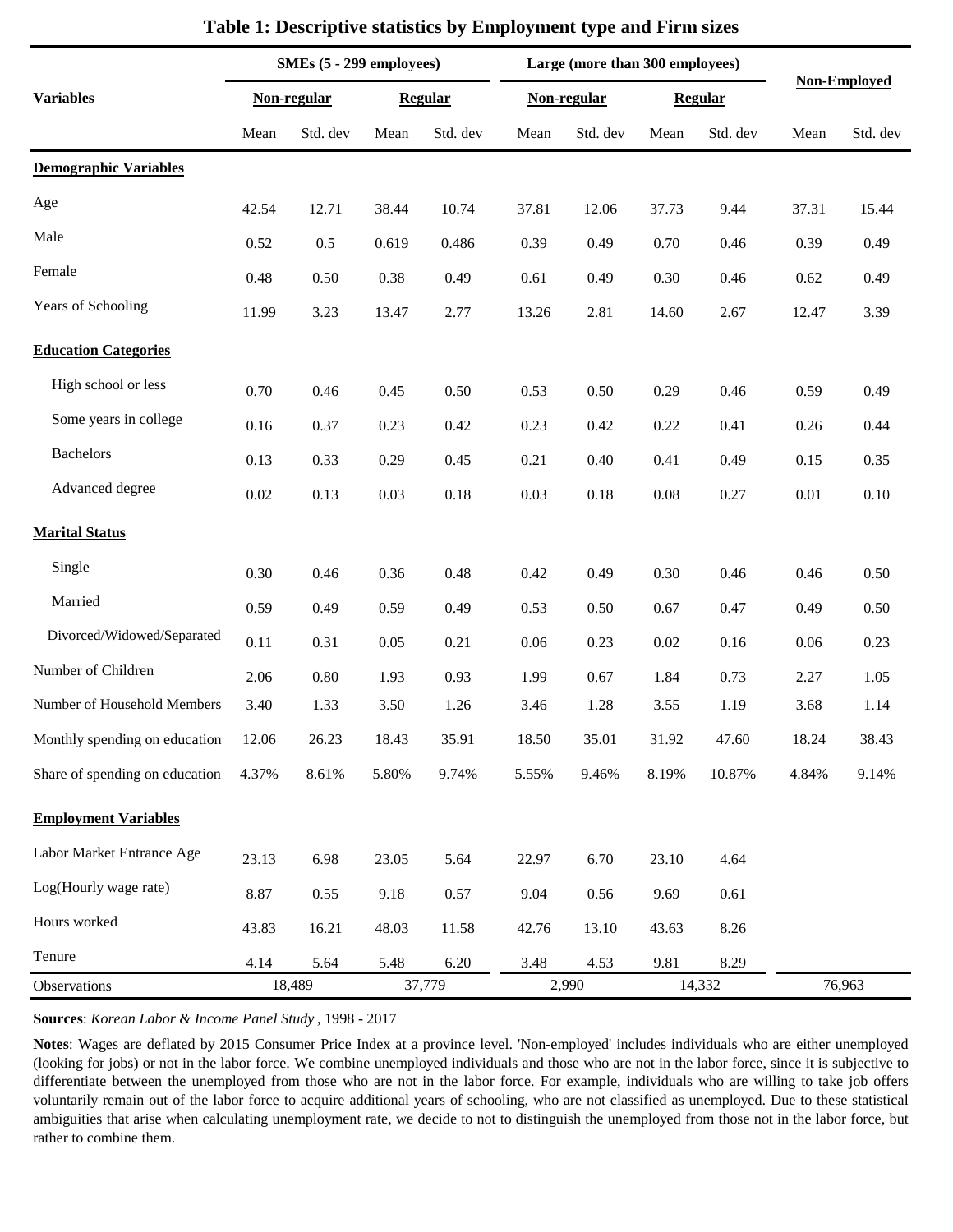**Table 2: Transition Dynamics across Employment Types**

**A. Years (1998 - 1999)**

|      |                |                |               | To       |         |              |
|------|----------------|----------------|---------------|----------|---------|--------------|
|      |                | <b>SMEs/NR</b> | <b>SMEs/R</b> | Large/NR | Large/R | Non-employed |
|      | <b>SMEs/NR</b> | 52.03%         | 17.63%        | 2.35%    | 2.03%   | 25.97%       |
|      | <b>SMEs/R</b>  | 3.59%          | 75.43%        | 0.28%    | 6.94%   | 13.75%       |
| From | Large/NR       | 14.69%         | 5.33%         | 50.06%   | 10.11%  | 19.81%       |
|      | Large/R        | 0.35%          | 19.09%        | 1.45%    | 71.21%  | 7.90%        |
|      | Non-employed   | 7.64%          | 7.80%         | 0.83%    | 1.35%   | 82.38%       |

#### **B. Years (2016 - 2017)**

|      |                |                |               | T <sub>0</sub> |         |              |
|------|----------------|----------------|---------------|----------------|---------|--------------|
|      |                | <b>SMEs/NR</b> | <b>SMEs/R</b> | Large/NR       | Large/R | Non-employed |
|      | <b>SMEs/NR</b> | 78.05%         | 5.82%         | 3.50%          | 0.42%   | 12.20%       |
|      | <b>SMEs/R</b>  | 1.80%          | 86.25%        | 0.14%          | 4.64%   | 7.16%        |
| From | Large/NR       | 22.85%         | 2.08%         | 54.43%         | 2.87%   | 17.78%       |
|      | Large/R        | $0.00\%$       | 18.60%        | 0.22%          | 77.10%  | 4.07%        |
|      | Non-employed   | 6.18%          | 5.29%         | 0.94%          | 1.64%   | 85.95%       |

**Sources**: *Korean Labor & Income Panel Study* , 1998 - 2017

Notes: We calculate the transition dynamics that workers in each labor segment change their employment types between the two consecutive years, for the first (1998 - 1999) and the last sample period (2016 - 2017).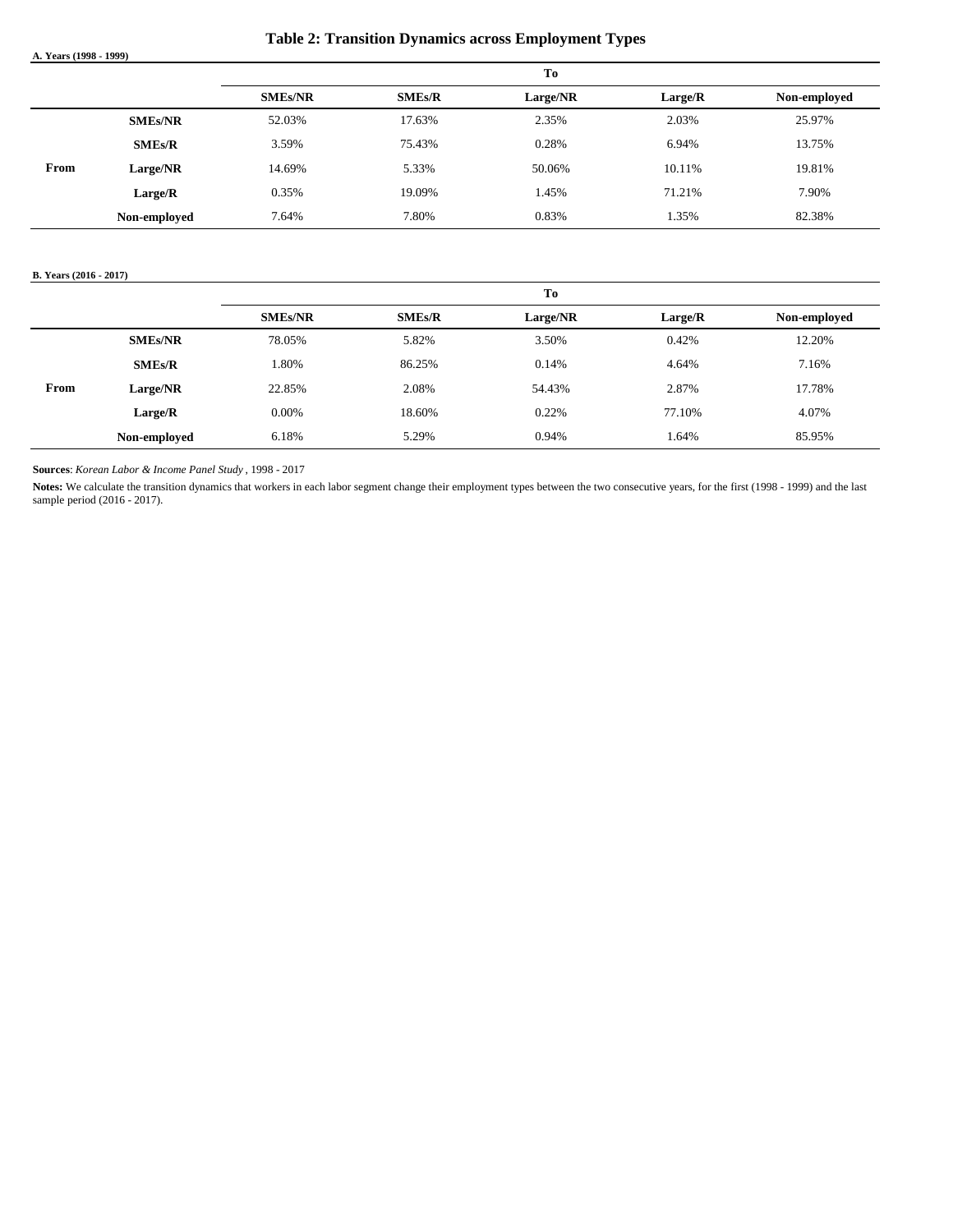|                               | (1)            | (2)          | (3)           | (4)         | (5)          | (6)          | (7)          | (8)            | (9)            | (10)       | (11)           | (12)      | (13)           | (14)         | (15)             | (16)        |
|-------------------------------|----------------|--------------|---------------|-------------|--------------|--------------|--------------|----------------|----------------|------------|----------------|-----------|----------------|--------------|------------------|-------------|
| <b>Variables</b>              |                |              | $(1)$ SMEs/NR | Dahl        |              |              | $(2)$ SMEs/R | Dahl           |                |            | (3) Large/NR   |           |                |              | $(4)$ Large/ $R$ | Dahl        |
|                               |                | Mincer       |               |             |              | Mincer       |              |                |                | Mincer     |                | Dahl      |                | Mincer       |                  |             |
| Log(Avg.Group Wage)           | $0.283***$     | $0.271***$   | $0.318***$    | $0.306***$  | $0.234***$   | $0.216***$   | $0.241***$   | $0.225***$     | $0.291**$      | $0.276**$  | $0.263**$      | $0.258**$ | $0.353***$     | $0.351***$   | $0.384***$       | $0.386***$  |
|                               | (0.044)        | (0.044)      | (0.050)       | (0.051)     | (0.022)      | (0.020)      | (0.025)      | (0.022)        | (0.119)        | (0.120)    | (0.122)        | (0.114)   | (0.036)        | (0.037)      | (0.041)          | (0.042)     |
| Tenure                        | $0.008***$     | $0.006**$    | $0.008***$    | $0.006**$   | $0.012***$   | $0.011***$   | $0.012***$   | $0.010***$     | $0.021**$      | $0.017*$   | $0.021**$      | 0.017     | $0.010***$     | $0.010***$   | $0.011***$       | $0.010***$  |
|                               | (0.003)        | (0.003)      | (0.003)       | (0.003)     | (0.002)      | (0.002)      | (0.002)      | (0.001)        | (0.009)        | (0.010)    | (0.009)        | (0.011)   | (0.003)        | (0.003)      | (0.003)          | (0.003)     |
| Tenure squared                | $-0.000$       | $-0.000$     | $-0.000$      | $-0.000$    | $-0.000*$    | $-0.000*$    | $-0.000*$    | $-0.000*$      | $-0.001**$     | $-0.001**$ | $-0.001**$     | $-0.001$  | 0.000          | 0.000        | 0.000            | 0.000       |
|                               | (0.000)        | (0.000)      | (0.000)       | (0.000)     | (0.000)      | (0.000)      | (0.000)      | (0.000)        | (0.000)        | (0.000)    | (0.000)        | (0.001)   | (0.000)        | (0.000)      | (0.000)          | (0.000)     |
| Age                           | $0.064***$     | $0.062***$   | $0.071***$    | $0.068***$  | $0.273***$   | $0.271***$   | $0.279***$   | $0.277***$     | $0.050**$      | $0.054***$ | $0.060**$      | $0.064**$ | $0.065***$     | $0.065***$   | $0.065***$       | $0.064***$  |
|                               | (0.008)        | (0.008)      | (0.008)       | (0.008)     | (0.010)      | (0.010)      | (0.010)      | (0.010)        | (0.020)        | (0.021)    | (0.023)        | (0.026)   | (0.008)        | (0.008)      | (0.008)          | (0.008)     |
| Age squared                   | $-0.000***$    | $-0.000***$  | $-0.000***$   | $-0.000***$ | $-0.001***$  | $-0.001***$  | $-0.001***$  | $-0.001***$    | $-0.000$       | $-0.000$   | $-0.000$       | $-0.000$  | $-0.000***$    | $-0.000***$  | $-0.000***$      | $-0.000***$ |
|                               | (0.000)        | (0.000)      | (0.000)       | (0.000)     | (0.000)      | (0.000)      | (0.000)      | (0.000)        | (0.000)        | (0.000)    | (0.000)        | (0.000)   | (0.000)        | (0.000)      | (0.000)          | (0.000)     |
| Married                       | $-0.032$       | $-0.039$     | $-0.029$      | $-0.036$    | $-0.036$     | $-0.034$     | $-0.039$     | $-0.037$       | $-0.262$       | $-0.254$   | $-0.258$       | $-0.249$  | 0.045          | 0.046        | 0.051            | 0.053       |
|                               | (0.027)        | (0.029)      | (0.027)       | (0.037)     | (0.025)      | (0.025)      | (0.025)      | (0.028)        | (0.168)        | (0.167)    | (0.158)        | (0.247)   | (0.046)        | (0.046)      | (0.046)          | (0.047)     |
| Schooling                     | 0.001          | 0.000        | 0.000         | 0.000       | 0.001        | 0.001        | 0.001        | 0.001          | $0.009*$       | $0.009*$   | $0.009**$      | 0.009     | $-0.002$       | $-0.002$     | $-0.002$         | $-0.002$    |
|                               | (0.001)        | (0.001)      | (0.001)       | (0.002)     | (0.001)      | (0.001)      | (0.001)      | (0.001)        | (0.005)        | (0.005)    | (0.004)        | (0.007)   | (0.001)        | (0.001)      | (0.001)          | (0.002)     |
| Schooling squared             | $-0.004$       | $-0.005$     | $-0.006$      | $-0.008$    | 0.014        | 0.010        | 0.013        | 0.009          | $-0.037$       | $-0.058$   | $-0.035$       | $-0.057$  | 0.023          | 0.021        | 0.025            | 0.024       |
|                               | (0.023)        | (0.022)      | (0.023)       | (0.021)     | (0.011)      | (0.011)      | (0.011)      | (0.011)        | (0.065)        | (0.056)    | (0.065)        | (0.056)   | (0.016)        | (0.017)      | (0.016)          | (0.018)     |
| Unemp_rate                    | $-0.008$       | $-0.008$     | $-0.008$      | $-0.008$    | 0.001        | $-0.000$     | 0.002        | 0.000          | 0.006          | 0.001      | 0.012          | 0.005     | $0.014*$       | 0.011        | $0.014*$         | 0.012       |
|                               | (0.011)        | (0.010)      | (0.011)       | (0.010)     | (0.006)      | (0.006)      | (0.006)      | (0.005)        | (0.028)        | (0.027)    | (0.028)        | (0.028)   | (0.008)        | (0.008)      | (0.008)          | (0.008)     |
| Constant                      | 4.708***       | 5.048***     | 5.568***      | $6.101***$  | $-0.369$     | $-0.035$     | $-0.445$     | $-0.065$       | $6.573***$     | $6.515***$ | $7.754***$     | 7.497***  | $4.010***$     | $4.104***$   | $3.271***$       | $3.305***$  |
|                               | (0.364)        | (0.393)      | (0.849)       | (0.880)     | (0.330)      | (0.328)      | (0.469)      | (0.471)        | (1.423)        | (1.512)    | (2.218)        | (2.614)   | (0.446)        | (0.447)      | (0.677)          | (0.690)     |
| Observations                  | 18,335         | 18,204       | 18,335        | 18,204      | 37,575       | 37,171       | 37,575       | 37,171         | 2,972          | 2,958      | 2,972          | 2,958     | 14,280         | 14,153       | 14.280           | 14,153      |
| R-squared                     | 0.14           | 0.16         | 0.14          | 0.16        | 0.31         | 0.32         | 0.31         | 0.33           | 0.15           | 0.18       | 0.16           | 0.18      | 0.471          | 0.475        | 0.472            | 0.476       |
| Individual FE                 | Yes            | Yes          | Yes           | Yes         | Yes          | Yes          | Yes          | Yes            | Yes            | Yes        | Yes            | Yes       | Yes            | Yes          | Yes              | Yes         |
| Year FE                       | Yes            | Yes          | Yes           | Yes         | Yes          | Yes          | Yes          | Yes            | Yes            | Yes        | Yes            | Yes       | Yes            | Yes          | Yes              | Yes         |
| <b>Industry FE</b>            | No             | Yes          | No            | Yes         | No           | Yes          | No           | Yes            | N <sub>o</sub> | Yes        | N <sub>o</sub> | Yes       | No             | Yes          | No               | Yes         |
| Occupation FE                 | No             | Yes          | No            | Yes         | No           | Yes          | No           | Yes            | No             | Yes        | N <sub>o</sub> | Yes       | No             | Yes          | No               | Yes         |
| $F$ -statistics on Dahl poly. |                |              | 29.42         | 40.72       |              |              | 15.50        | 191.6          |                |            | 4.692          | 7.611     |                |              | 8.391            | 122.7       |
| $p$ -value on Dahl poly.      |                |              | 0.001         | 7.49e-09    |              |              | 0.078        | $\overline{0}$ |                |            | 0.860          | 0.055     |                |              | 0.495            | $\bf{0}$    |
| Relevance (Instruments)       | 16.51          | 14.62        | 51.93         | 27.47       | 5.89         | 70.52        | 182.4        | 17.26          | 71.22          | 4.701      | 11.05          | 3.673     | 44.99          | 44.40        | 131.7            | 9.632       |
| Relevance $p$ -value          | $\overline{0}$ | $\mathbf{0}$ | $\mathbf{0}$  | 0.001       | $\mathbf{0}$ | $\mathbf{0}$ | $\mathbf{0}$ | 0.045          | $\mathbf{0}$   | 0.003      | 0.012          | 0.932     | $\overline{0}$ | $\mathbf{0}$ | $\mathbf{0}$     | 0.381       |

**Table 3: First Stage Earnings Equation**

**Source:** *Korean Labor & Income Panel Survey,* 1998 - 2017

Notes: Following Dahl's self-selection correcting methodology (Dahl, 2002), we divide the population into 80 mutually exclusive cells defined by 10 age categories, 4 education categories, and 2 gender categories, in order heterogeneity. Then, we estimate the proportion of workers for each of the four labor segments, denoted as "Dahl polynomials" throughout this paper, and then include these terms in the wage equation (equation (3)) as the p belonging to a particular group cell chooses to work in the respective labor segment. Log(Avg.Group Wage) is a log of annual average wages of all working individuals in each group cell we constructed for calculating Dahl p included. We code industries and occupations based on the 8th Korean Standard Industrial Classification and the 5th Korean Standard Classification of Occupations, respectively, both at the 2-digit level. Since the identifi the number of years worked in the current job (tenure), and the average wage of all working individuals in the group, along with the Dahl polynomials, we report the F-statistics and the p-value for the joint significance/r standard errors are bootstrapped with 1,000 replications when the second-order Dahl polynomials in cell probabilities (not reported) are included. \*\*\* p<0.01, \*\* p<0.05, \* p<0.1.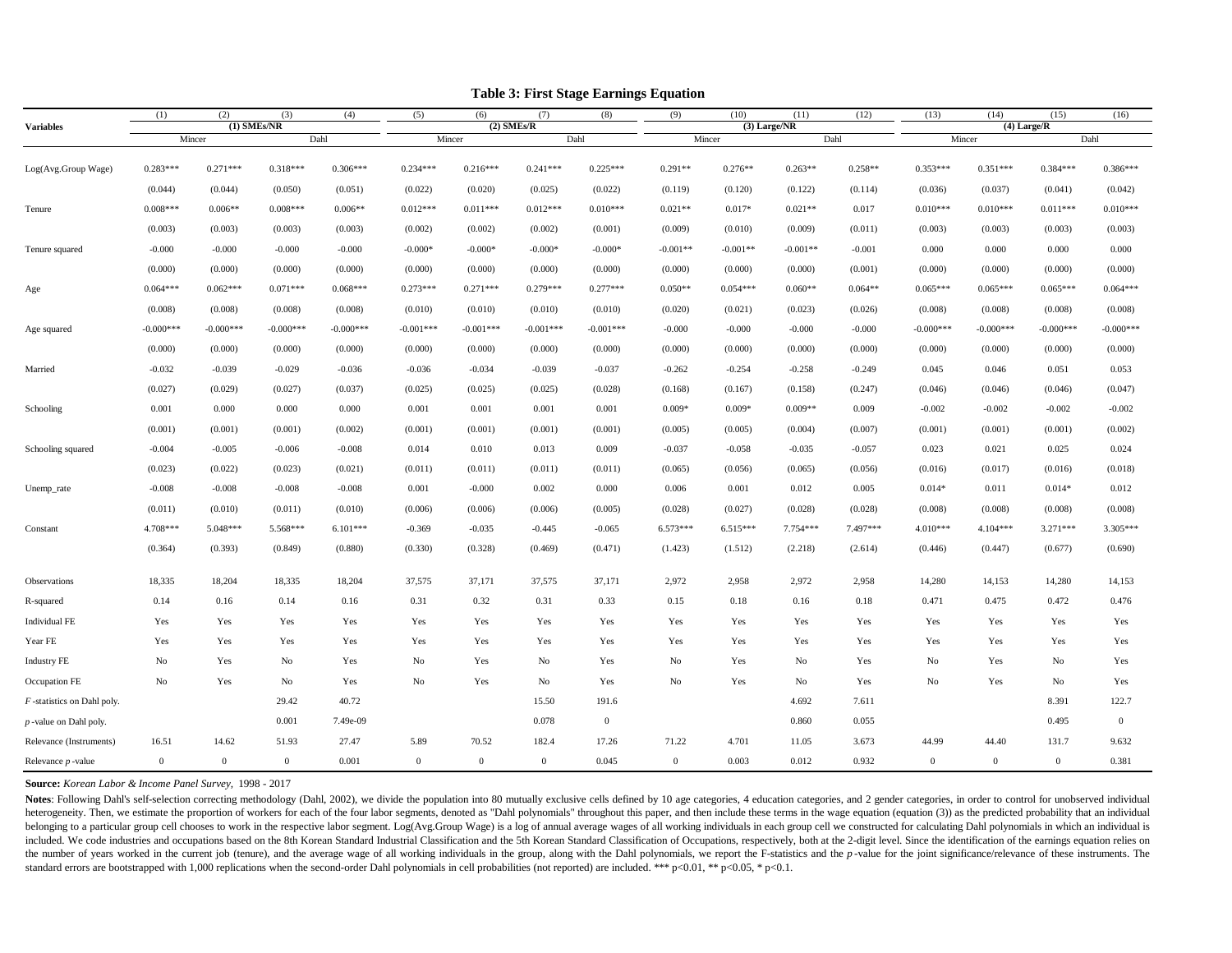|                                  | (1)                      | (2)                      |  |  |
|----------------------------------|--------------------------|--------------------------|--|--|
| <b>Variables</b>                 | <b>Conditional Logit</b> | <b>Conditional Logit</b> |  |  |
|                                  | Mincer                   | Dahl                     |  |  |
| <b>Counter-factual wages</b>     | 8.465***                 | 2.230***                 |  |  |
|                                  | (0.281)                  | (0.177)                  |  |  |
| <b>SMEs/R</b>                    |                          |                          |  |  |
| Age                              | $-1.624***$              | $-0.340***$              |  |  |
|                                  | (0.059)                  | (0.0384)                 |  |  |
| Age squared                      | $-0.001***$              | $-0.001***$              |  |  |
|                                  | (0.000)                  | (0.000)                  |  |  |
| Female                           | $-0.853***$              | $-0.806***$              |  |  |
|                                  | (0.030)                  | (0.030)                  |  |  |
| Schooling                        | 0.086                    | 0.128                    |  |  |
|                                  | (0.141)                  | (0.147)                  |  |  |
| Schooling squared                | $-0.003$                 | $-0.004$                 |  |  |
|                                  | (0.005)                  | (0.005)                  |  |  |
| Large/NR                         |                          |                          |  |  |
| Age                              | 0.038                    | 0.014                    |  |  |
|                                  | (0.027)                  | (0.027)                  |  |  |
| Age squared                      | $-0.000$                 | 0.000                    |  |  |
|                                  | (0.000)                  | (0.000)                  |  |  |
| Female                           | $0.154***$               | 0.083                    |  |  |
|                                  | (0.056)                  | (0.057)                  |  |  |
| Schooling                        | 1.444***                 | 0.142                    |  |  |
|                                  | (0.239)                  | (0.241)                  |  |  |
| Schooling squared                | $-0.056***$              | $-0.004$                 |  |  |
|                                  | (0.009)                  | (0.008)                  |  |  |
|                                  |                          |                          |  |  |
| Large/R                          |                          |                          |  |  |
| Age                              | $-0.016$                 | 0.002                    |  |  |
|                                  | (0.018)                  | (0.018)                  |  |  |
| Age squared                      | $-0.002***$              | $-0.002***$              |  |  |
|                                  | (0.000)                  | (0.000)                  |  |  |
| Female                           | $-0.487***$              | $-0.663***$              |  |  |
|                                  | (0.038)                  | (0.037)                  |  |  |
| Schooling                        | $-0.788***$              | $-0.158$                 |  |  |
|                                  | (0.171)                  | (0.180)                  |  |  |
| Schooling squared                | $0.027***$               | $0.008\,$                |  |  |
|                                  | (0.006)                  | (0.006)                  |  |  |
| Number of Cases                  | 72,486                   | 72,500                   |  |  |
| Dahl's polynomials               | No                       | Yes                      |  |  |
| Year FE                          | Yes                      | Yes                      |  |  |
| <b>Industry FE</b>               | Yes                      | Yes                      |  |  |
| Occupation FE                    | Yes                      | Yes                      |  |  |
| <b>Correlated Random Effects</b> | Yes                      | Yes                      |  |  |
|                                  |                          |                          |  |  |
| Log Likelihood                   | $-65,814.00$             | $-66,576.37$             |  |  |

#### **Table 4: Individual Choice on Labor Market Segments**

#### **Sources**: *Korean Labor & Income Panel Study* , 1998 - 2017

Notes: The dependent variable is four alternatives of employment paths, where 'SMEs/NR' is the base alternative. The number of cases is the total number of individuals included in the sample. Individual choices are estimated using alternative specific conditional logit model based on McFadden (1978). The first specification (column 1) estimates alternative specific conditional logit model after computing the four counter-factual wages with the exclusion of the Dahl polynomials (Mincer-type earnings function) in the first stage. The specification (2) estimates the same conditional logit model with the four counter-factual wages that are estimated with the inclusion of the Dahl polynomials. In addition to the regressors reported on the table, we additionally include controls for marital status, local unemployment rate, and alternative-specific constants, as well as the correlated random-effects (Mundlak, 1978; Chamberlain, 1982) that are calculated by including the time averages of continuous control variables for each individual. The standard errors (in parentheses) are bootstrapped with 1,000 replications. \*\*\* p<0.01, \*\* p<0.05, \* p<0.1.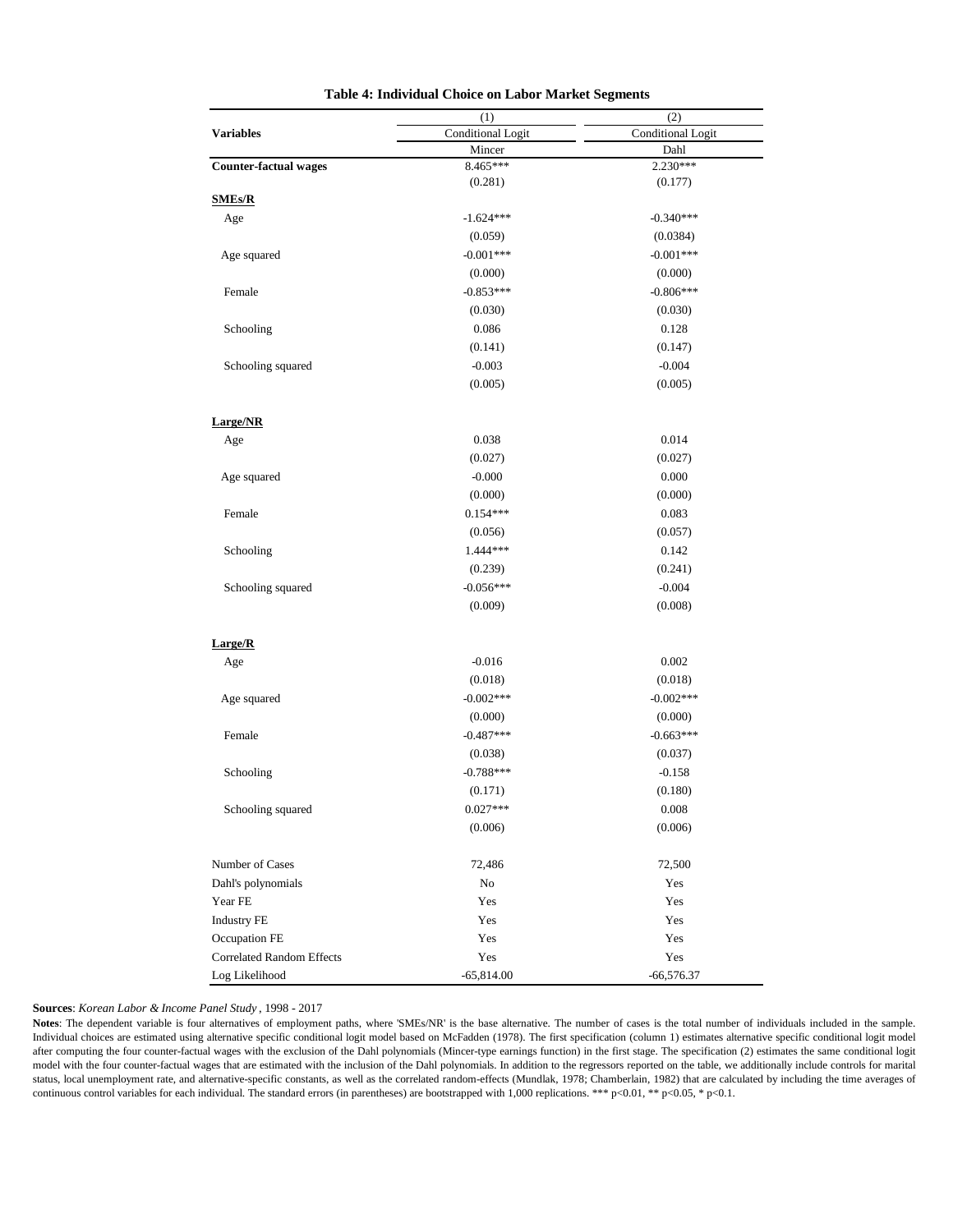|      |                                   |                |                | To             |                |
|------|-----------------------------------|----------------|----------------|----------------|----------------|
|      |                                   | $\partial p_1$ | $\partial p_2$ | $\partial p_3$ | $\partial p_4$ |
|      | $\partial$ (clwage <sub>1</sub> ) | 1.776          | $-0.035$       | $-7.5e-21$     | $-1.741$       |
|      |                                   | (0.174)        | (0.011)        | $(1.2e-20)$    | (0.170)        |
|      | $\partial$ (clwage <sub>2</sub> ) | $-0.035$       | 0.124          | $-3.9e-22$     | $-0.089$       |
| From |                                   | (0.011)        | (0.035)        | $(6.4e-22)$    | (0.026)        |
|      | $\partial$ (clwage <sub>3</sub> ) | $-7.5e-21$     | $-3.9e-22$     | $2.7e-20$      | $-1.9e-20$     |
|      |                                   | $(2.4e-21)$    | $(1.9e-22)$    | $(4.3e-20)$    | $(6.3e-21)$    |
|      | $\partial$ (clwage <sub>4</sub> ) | $-1.741$       | $-0.0894$      | $-1.9e-20$     | 1.831          |
|      |                                   | (0.170)        | (0.026)        | $(3.0e-20)$    | (0.164)        |

**Table 5A. Conditional Logit Elasticities (Mincer)**

#### **Table 5B. Conditional Logit Elasticities (Dahl)**

|      |                                   |                |                | To             |                |
|------|-----------------------------------|----------------|----------------|----------------|----------------|
|      |                                   | $\partial p_1$ | $\partial p_2$ | $\partial p_3$ | $\partial p_4$ |
|      | $\partial$ (clwage <sub>1</sub> ) | 0.479          | $-0.066$       | $-0.000$       | $-0.414$       |
|      |                                   | (0.049)        | (0.017)        | (0.000)        | (0.047)        |
|      | $\partial (clwage_2)$             | $-0.066$       | 0.190          | $-4.0e-06$     | $-0.124$       |
| From |                                   | (0.017)        | (0.046)        | $-3.9e-06$     | (0.032)        |
|      | $\partial$ (clwage <sub>3</sub> ) | $-0.000$       | $-4.0e-06$     | 0.000          | $-0.000$       |
|      |                                   | (0.000)        | $-3.9e-06$     | (0.000)        | (0.000)        |
|      | $\partial$ (clwage <sub>4</sub> ) | $-0.414$       | $-0.124$       | $-0.000$       | 0.538          |
|      |                                   | (0.047)        | (0.032)        | (0.000)        | (0.044)        |

### **Sources**: *Korean Labor & Income Panel Study* , 1998 - 2017

**Notes**: We calculate the marginal effect of an increase in the counter-factual wages in each of the four labor segments on the probabilities that an average worker will choose each labor segment, based on the estimates of the conditional logit model (Table 4). The probablities on the diagonals indicate elasticities, and the elements on the off-diagonals indicate cross-elasticities. The estimates of Table 5A are derived from the first specification of the conditional logit model after estimating the four counter-factual wages with the exclusion of the Dahl polynomials (Mincer-type wage equation), whereas the estimates of Table 5B are calculated from the estimates of the conditional logit model after estimating the counter-factual wages with the inclusion of the Dahl polynomials in the earnings function. The standard errors (in parentheses) are bootstrapped with 1,000 replications.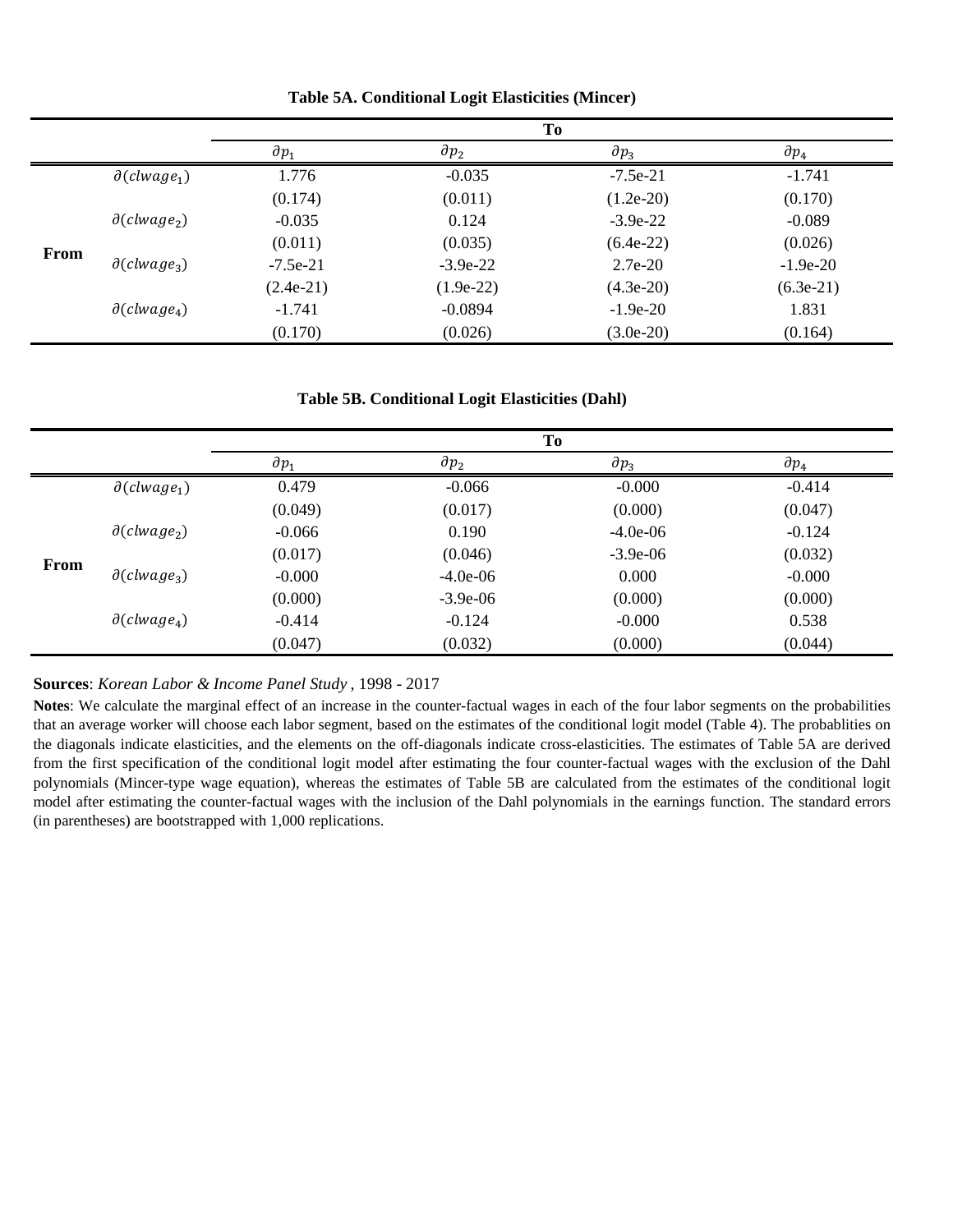|                     | (1)        | (2)                                   | (3)        | (4)        | (5)         | (6)         | (7)                                   | (8)         |
|---------------------|------------|---------------------------------------|------------|------------|-------------|-------------|---------------------------------------|-------------|
| <b>Variables</b>    |            | Log(Expenditure on Private Education) |            |            |             |             | Log(Expenditure on Private Education) |             |
|                     |            | Sample: Non-employed, No Child        |            |            |             |             | Sample: Employed, No Child            |             |
|                     |            |                                       |            |            |             |             |                                       |             |
| Log(Gini)           | $0.714*$   |                                       |            |            | $0.416**$   |             |                                       |             |
|                     | (0.422)    |                                       |            |            | (0.178)     |             |                                       |             |
| Log(Theil0)         |            | $0.666***$                            |            |            |             | $0.235***$  |                                       |             |
|                     |            | (0.194)                               |            |            |             | (0.081)     |                                       |             |
| Log(Theil)          |            |                                       | $0.578***$ |            |             |             | $0.229***$                            |             |
|                     |            |                                       | (0.192)    |            |             |             | (0.078)                               |             |
| Log(Theil2)         |            |                                       |            | $0.518***$ |             |             |                                       | $0.225***$  |
|                     |            |                                       |            | (0.192)    |             |             |                                       | (0.079)     |
| Log(Wage)           |            |                                       |            |            | 0.023       | 0.023       | 0.023                                 | 0.023       |
|                     |            |                                       |            |            | (0.025)     | (0.025)     | (0.026)                               | (0.025)     |
| Age                 | 0.194      | 0.263                                 | 0.240      | 0.224      | $-0.064***$ | $-0.062***$ | $-0.062***$                           | $-0.063***$ |
|                     | (1.025)    | (1.022)                               | (1.006)    | (1.022)    | (0.013)     | (0.013)     | (0.013)                               | (0.014)     |
| Age squared         | $0.004***$ | $0.003***$                            | $0.004***$ | $0.004***$ | $0.001***$  | $0.001***$  | $0.001***$                            | $0.001***$  |
|                     | (0.000)    | (0.000)                               | (0.000)    | (0.000)    | (0.000)     | (0.000)     | (0.000)                               | (0.000)     |
| Married             | $0.153**$  | $0.150**$                             | $0.151**$  | $0.152**$  | $-0.003$    | $-0.001$    | $-0.001$                              | $-0.002$    |
|                     | (0.069)    | (0.070)                               | (0.070)    | (0.068)    | (0.035)     | (0.035)     | (0.034)                               | (0.035)     |
| Schooling           | $-0.083$   | $-0.067$                              | $-0.071$   | $-0.074$   | $-0.003$    | $-0.003$    | $-0.003$                              | $-0.003$    |
|                     | (0.171)    | (0.182)                               | (0.173)    | (0.175)    | (0.100)     | (0.101)     | (0.101)                               | (0.099)     |
| Schooling squared   | $-0.001$   | $-0.001$                              | $-0.001$   | $-0.001$   | $-0.002$    | $-0.002$    | $-0.002$                              | $-0.002$    |
|                     | (0.006)    | (0.006)                               | (0.006)    | (0.006)    | (0.003)     | (0.003)     | (0.003)                               | (0.003)     |
| <b>Unemp Rate</b>   | $0.052*$   | $0.051*$                              | $0.052*$   | $0.052*$   | $-0.026$    | $-0.025$    | $-0.025$                              | $-0.025$    |
|                     | (0.030)    | (0.030)                               | (0.028)    | (0.028)    | (0.019)     | (0.019)     | (0.019)                               | (0.020)     |
| Constant            | 0.416      | 0.224                                 | 0.302      | 0.336      | 3.665***    | $3.616***$  | $3.602***$                            | 3.595***    |
|                     | (17.37)    | (17.45)                               | (17.15)    | (17.44)    | (0.976)     | (0.925)     | (0.922)                               | (0.927)     |
| <b>Observations</b> | 25,906     | 25,906                                | 25,906     | 25,906     | 24,501      | 24,501      | 24,501                                | 24,501      |
| R-squared           | 0.11       | 0.11                                  | 0.11       | 0.11       | 0.02        | 0.02        | 0.02                                  | $0.02\,$    |
| Individual FE       | Yes        | Yes                                   | Yes        | Yes        | Yes         | Yes         | Yes                                   | Yes         |
| Year FE             | Yes        | Yes                                   | Yes        | Yes        | Yes         | Yes         | Yes                                   | Yes         |
| <b>Industry FE</b>  | $\rm No$   | $\rm No$                              | $\rm No$   | $\rm No$   | Yes         | Yes         | Yes                                   | Yes         |
| Occupation FE       | $\rm No$   | $\rm No$                              | $\rm No$   | $\rm No$   | Yes         | Yes         | Yes                                   | Yes         |

### **Table 6: Expenditures on Private Education**

**Sources**: Korean Labor & Income Panel Study, 1998 - 2017

**Notes:** The dependent variable is the log of monthly spending on private education, listed in the column heading. Expenditures on private education are deflated by 2015 Consumer Price Index at a province level. Using the four counter-factual wages calculated from the estimation of the earnings function (equation (3)) with year-, industry-, and occupation fixed effects included, along with the Dahl polynomials, we calculate Gini coefficient and the three Theil indices as a proxy for the degree of labor market segmentation faced by each individual. The specifications (1) - (4) estimate the effect of labor market segmentation on private education expenses, using all non-employed individuals (either 'unemployed' or 'not in the labor force') without a child, whereas the specifications (5) - (8) includes working individuals without a child. Industry and occupation fixed effects are included for the specifications (5) - (8), whereas they are not included for the specifications (1) - (4), since non-employed individuals do not have corresponding data. Standard errors are bootstrapped with 1,000 replications, reported in parentheses. \*\*\* p<0.01, \*\* p<0.05, \* p<0.1.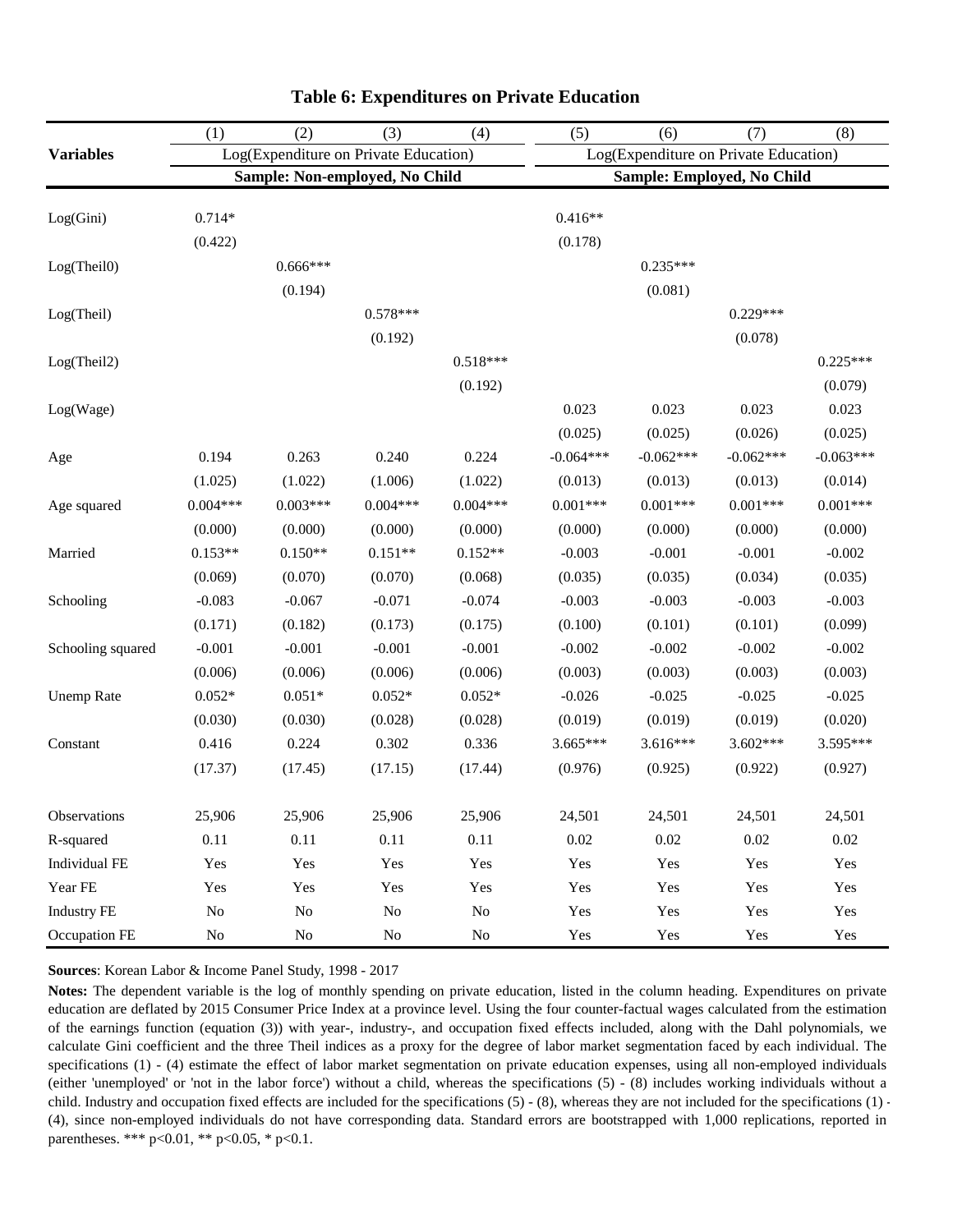|                    | (1)        | (2)                                  | (3)        | (4)        | (5)          | (6)                                  | (7)          | (8)          |
|--------------------|------------|--------------------------------------|------------|------------|--------------|--------------------------------------|--------------|--------------|
| <b>Variables</b>   |            | Log(Private Education/Total Expense) |            |            |              | Log(Private Education/Total Expense) |              |              |
|                    |            | Sample: Non-employed, No Children    |            |            |              | Sample: Employed, No Children        |              |              |
| Log(Gini)          | $0.035*$   |                                      |            |            | $0.034***$   |                                      |              |              |
|                    | (0.020)    |                                      |            |            | (0.013)      |                                      |              |              |
| Log(Theil0)        |            | $0.036***$                           |            |            |              | $0.023***$                           |              |              |
|                    |            | (0.009)                              |            |            |              | (0.007)                              |              |              |
| Log(Theil)         |            |                                      | $0.031***$ |            |              |                                      | $0.024***$   |              |
|                    |            |                                      | (0.009)    |            |              |                                      | (0.007)      |              |
| Log(Theil2)        |            |                                      |            | $0.027***$ |              |                                      |              | $0.025***$   |
|                    |            |                                      |            | (0.009)    |              |                                      |              | (0.007)      |
| Log(Wage)          |            |                                      |            |            | $0.003**$    | $0.003**$                            | $0.003**$    | $0.003**$    |
|                    |            |                                      |            |            | (0.001)      | (0.001)                              | (0.001)      | (0.001)      |
| Age                | 0.007      | 0.011                                | 0.010      | 0.009      | $0.008***$   | $0.008***$                           | $0.008***$   | $0.008***$   |
|                    | (0.048)    | (0.048)                              | (0.048)    | (0.049)    | (0.001)      | (0.001)                              | (0.001)      | (0.001)      |
| Age squared        | $0.000***$ | $0.000***$                           | $0.000***$ | $0.000***$ | $-0.000$ *** | $-0.000$ ***                         | $-0.000$ *** | $-0.000$ *** |
|                    | (0.000)    | (0.000)                              | (0.000)    | (0.000)    | (0.000)      | (0.000)                              | (0.000)      | (0.000)      |
| Married            | $0.013***$ | $0.013***$                           | $0.013***$ | $0.013***$ | $0.009***$   | $0.008***$                           | $0.008***$   | $0.008***$   |
|                    | (0.003)    | (0.003)                              | (0.003)    | (0.003)    | (0.003)      | (0.003)                              | (0.003)      | (0.003)      |
| Schooling          | $-0.008$   | $-0.007$                             | $-0.007$   | $-0.007$   | $-0.001$     | $-0.001$                             | $-0.001$     | $-0.001$     |
|                    | (0.010)    | (0.010)                              | (0.011)    | (0.010)    | (0.004)      | (0.004)                              | (0.005)      | (0.004)      |
| Schooling squared  | 0.000      | 0.000                                | 0.000      | 0.000      | $-0.000$     | $-0.000$                             | $-0.000$     | $-0.000$     |
|                    | (0.000)    | (0.000)                              | (0.000)    | (0.000)    | (0.000)      | (0.000)                              | (0.000)      | (0.000)      |
| <b>Unemp Rate</b>  | $0.004***$ | $0.004***$                           | $0.004***$ | $0.004***$ | $0.002*$     | $0.002*$                             | $0.002*$     | $0.002*$     |
|                    | (0.001)    | (0.001)                              | (0.001)    | (0.001)    | (0.001)      | (0.001)                              | (0.001)      | (0.001)      |
| Constant           | 0.030      | 0.029                                | 0.031      | 0.031      | $-0.107*$    | $-0.076$                             | $-0.071$     | $-0.067$     |
|                    | (0.793)    | (0.803)                              | (0.791)    | (0.807)    | (0.059)      | (0.056)                              | (0.058)      | (0.057)      |
| Observations       | 27,827     | 27,827                               | 27,827     | 27,827     | 33,682       | 33,682                               | 33,682       | 33,682       |
| R-squared          | 0.10       | 0.10                                 | 0.10       | 0.10       | 0.12         | 0.12                                 | 0.12         | 0.12         |
| Individual FE      | Yes        | Yes                                  | Yes        | Yes        | Yes          | Yes                                  | Yes          | Yes          |
| Year FE            | Yes        | Yes                                  | Yes        | Yes        | Yes          | Yes                                  | Yes          | Yes          |
| <b>Industry FE</b> | $\rm No$   | $\rm No$                             | $\rm No$   | $\rm No$   | Yes          | Yes                                  | Yes          | Yes          |
| Occupation FE      | No         | $\rm No$                             | $\rm No$   | $\rm No$   | Yes          | Yes                                  | Yes          | Yes          |

## **Table 7: The Share of Monthly Spending on Private Education**

**Sources**: Korean Labor & Income Panel Study, 1998 - 2017

**Notes**: The dependent variable is the log of the share of monthly spending on private education. Similar to Table 6, the specifications (1) - (4) estimate the effect of labor market segmentation on the share of private education expenses, using all non-employed individuals (either 'unemployed' or 'not in the labor force') without a child, whereas the specifications (5) - (8) includes working individuals without a child. Standard errors are bootstrapped with 1,000 replications, reported in parentheses. \*\*\* p<0.01, \*\* p<0.05, \* p<0.1.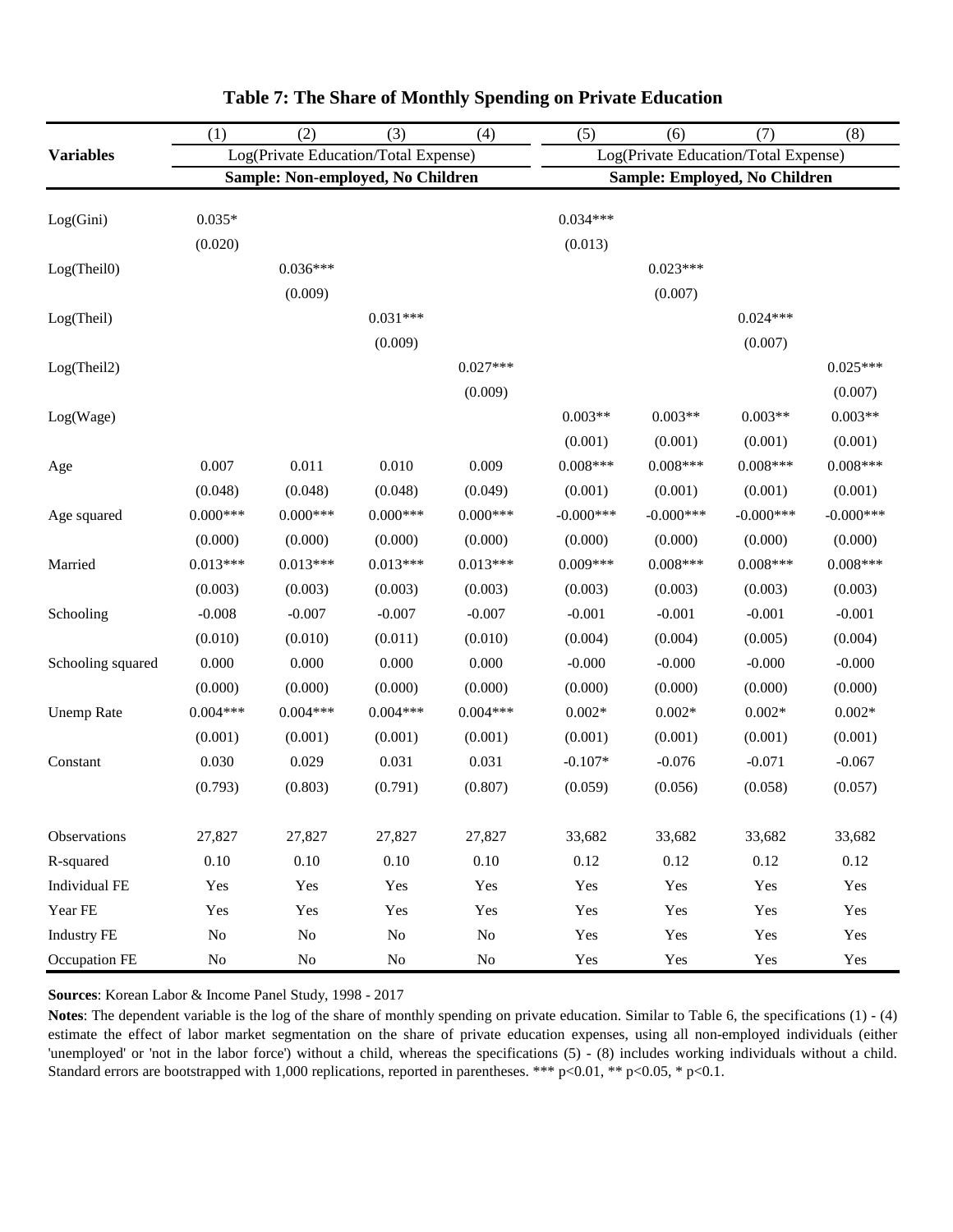| <b>Variables</b>  | (1)         | (2)         | (3)                                                  | (4)         |
|-------------------|-------------|-------------|------------------------------------------------------|-------------|
|                   |             |             | Labor Market Entrance $(1 =$ Enter, $0 =$ Not Enter) |             |
| Log(Gini)         | $-0.279***$ |             |                                                      |             |
|                   | (0.069)     |             |                                                      |             |
| Log(Theil0)       |             | $-0.111***$ |                                                      |             |
|                   |             | (0.028)     |                                                      |             |
| Log(Theil)        |             |             | $-0.114***$                                          |             |
|                   |             |             | (0.029)                                              |             |
| Log(Theil2)       |             |             |                                                      | $-0.118***$ |
|                   |             |             |                                                      | (0.030)     |
| Age               | 0.193       | 0.192       | 0.193                                                | 0.194       |
|                   | (0.714)     | (0.726)     | (0.721)                                              | (0.742)     |
| Age squared       | $-0.002***$ | $-0.002***$ | $-0.002***$                                          | $-0.002***$ |
|                   | (0.000)     | (0.000)     | (0.000)                                              | (0.000)     |
| Married           | $-0.195***$ | $-0.197***$ | $-0.196***$                                          | $-0.196***$ |
|                   | (0.012)     | (0.013)     | (0.012)                                              | (0.012)     |
| Schooling         | $-0.111***$ | $-0.108***$ | $-0.108***$                                          | $-0.109***$ |
|                   | (0.025)     | (0.027)     | (0.026)                                              | (0.025)     |
| Schooling squared | $0.006***$  | $0.006***$  | $0.006***$                                           | $0.006***$  |
|                   | (0.001)     | (0.001)     | (0.001)                                              | (0.001)     |
| <b>Unemp Rate</b> | 0.008       | 0.007       | 0.007                                                | 0.007       |
|                   | (0.005)     | (0.006)     | (0.005)                                              | (0.005)     |
| Constant          | $-3.196$    | $-2.946$    | $-2.989$                                             | $-3.027$    |
|                   | (13.28)     | (13.50)     | (13.40)                                              | (13.80)     |
|                   |             |             |                                                      |             |
| Observations      | 69,717      | 69,717      | 69,717                                               | 69,717      |
| R-squared         | 0.16        | 0.16        | 0.16                                                 | 0.16        |
| Individual FE     | Yes         | Yes         | Yes                                                  | Yes         |
| Year FE           | Yes         | Yes         | Yes                                                  | Yes         |

| <b>Table 8: Individual Choice on Labor Market Entrance</b> |  |  |
|------------------------------------------------------------|--|--|
|------------------------------------------------------------|--|--|

**Sources:** Korean Labor & Income Panel Study, 1998 - 2017

**Notes:** The sample in the specifications (1) - (4) include all individuals less than 37 years old, who enter the labor market in the current period. The dependent variable is an indicator that equals one if an individual enters labor market and chooses among the four job type categories in the current year, and that equals zero, otherwise. We calculate Gini coefficient and the three Theil indices, using the four counter-factual wages calculated from the estimation of the earnings function (equation (3)) with year-, industry-, and occupation fixed effects included, along with the Dahl polynomials. The standard errors (in parentheses) are bootstrapped with 1,000 replications. \*\*\* p<0.01, \*\*  $p<0.05$ , \*  $p<0.1$ .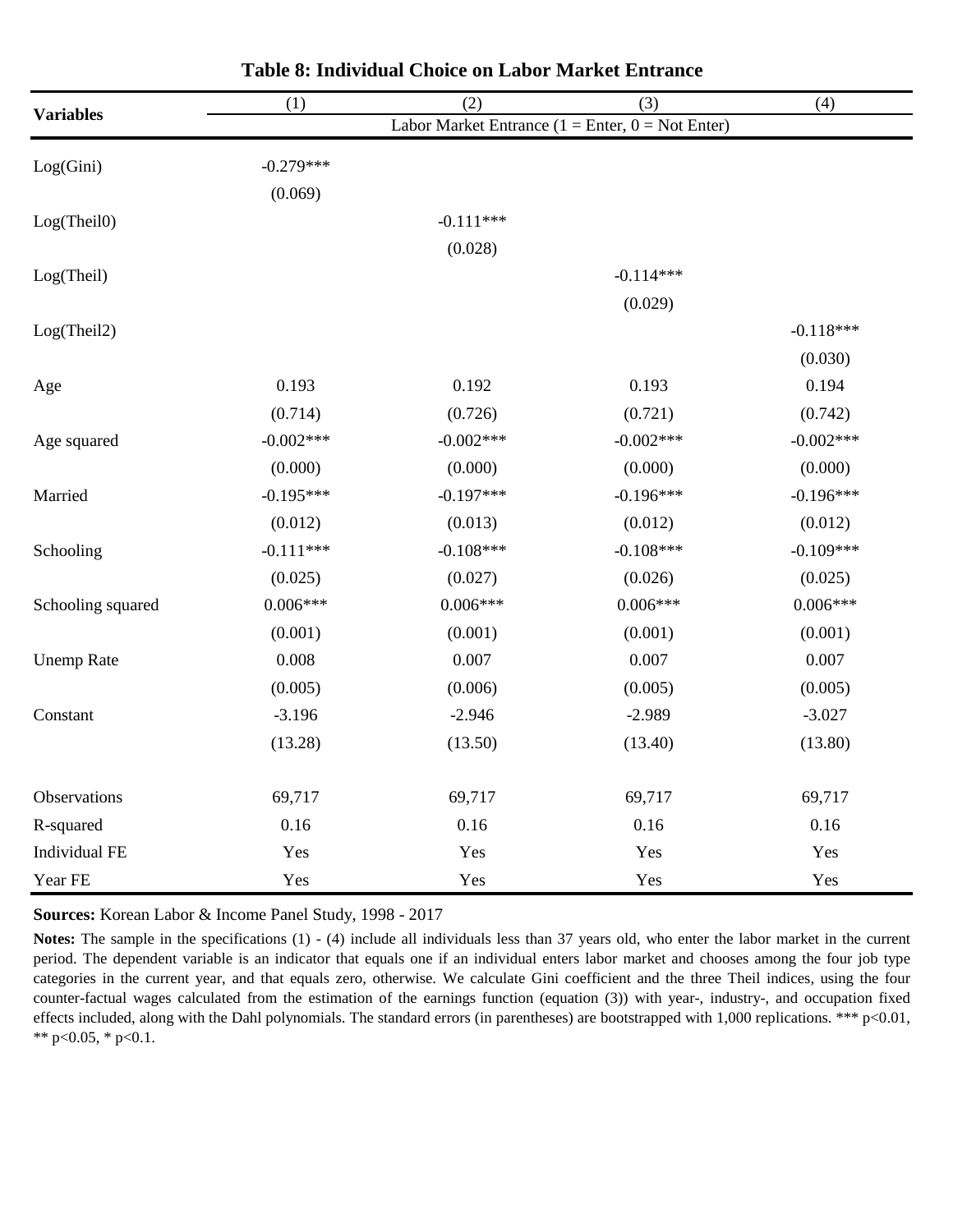|                    | (1)            | (2)            | (3)                                            | (4)         |
|--------------------|----------------|----------------|------------------------------------------------|-------------|
| <b>Variables</b>   |                |                | Marital Status (1 = Married, 0 = Not Married)  |             |
|                    |                |                | Sample: (All individuals whose $age \leq 37$ ) |             |
| Log(Gini)          | 0.075          |                |                                                |             |
|                    | (0.051)        |                |                                                |             |
| Log(Theil0)        |                | $-0.103***$    |                                                |             |
|                    |                | (0.025)        |                                                |             |
| Log(Theil)         |                |                | $-0.091***$                                    |             |
|                    |                |                | (0.025)                                        |             |
| Log(Theil2)        |                |                |                                                | $-0.077***$ |
|                    |                |                |                                                | (0.025)     |
| Age                | $-0.124$       | $-0.150$       | $-0.146$                                       | $-0.143$    |
|                    | (0.121)        | (0.116)        | (0.113)                                        | (0.118)     |
| Age squared        | $0.001***$     | $0.001***$     | $0.001***$                                     | $0.001***$  |
|                    | (0.000)        | (0.000)        | (0.000)                                        | (0.000)     |
| Schooling          | $-0.036**$     | $-0.046**$     | $-0.046**$                                     | $-0.045**$  |
|                    | (0.018)        | (0.018)        | (0.018)                                        | (0.019)     |
| Schooling squared  | $0.001**$      | $0.002***$     | $0.002***$                                     | $0.002***$  |
|                    | (0.001)        | (0.001)        | (0.001)                                        | (0.001)     |
| <b>Unemp Rate</b>  | $-0.005$       | $-0.003$       | $-0.003$                                       | $-0.003$    |
|                    | (0.005)        | (0.005)        | (0.005)                                        | (0.005)     |
| Constant           | 2.687          | 2.390          | 2.387                                          | 2.399       |
|                    | (2.256)        | (2.164)        | (2.106)                                        | (2.197)     |
|                    |                |                |                                                |             |
| Observations       | 69,739         | 69,739         | 69,739                                         | 69,739      |
| R-squared          | 0.27           | 0.27           | 0.27                                           | 0.27        |
| Individual FE      | Yes            | Yes            | Yes                                            | Yes         |
| Year FE            | Yes            | Yes            | Yes                                            | Yes         |
| <b>Industry FE</b> | N <sub>o</sub> | N <sub>o</sub> | N <sub>o</sub>                                 | $\rm No$    |
| Occupation FE      | No             | N <sub>o</sub> | N <sub>o</sub>                                 | $\rm No$    |

|  | Table 9: The Effect of Labor Market Segmentation on Marital Status |  |
|--|--------------------------------------------------------------------|--|
|  |                                                                    |  |

**Sources**: Korean Labor & Income Panel Study, 1998 - 2017

**Notes**: The table reports the estimates from the estimation of the effect of labor market segmentation on the number of household members using all individuals who are less than 37 years old, where the degree of labor market segmentation at the individual level is proxied by the Gini and the Theil index we calculate from the estimation of the earnings equation (3), including individual-, and year- fixed effects, along with the Dahl polynomials. We use "37 years old" as a threshold by which an average individual decides to get married or not. The standard errors (in parentheses) are bootstrapped with 1,000 replications. \*\*\* p<0.01, \*\* p<0.05, \* p<0.1.